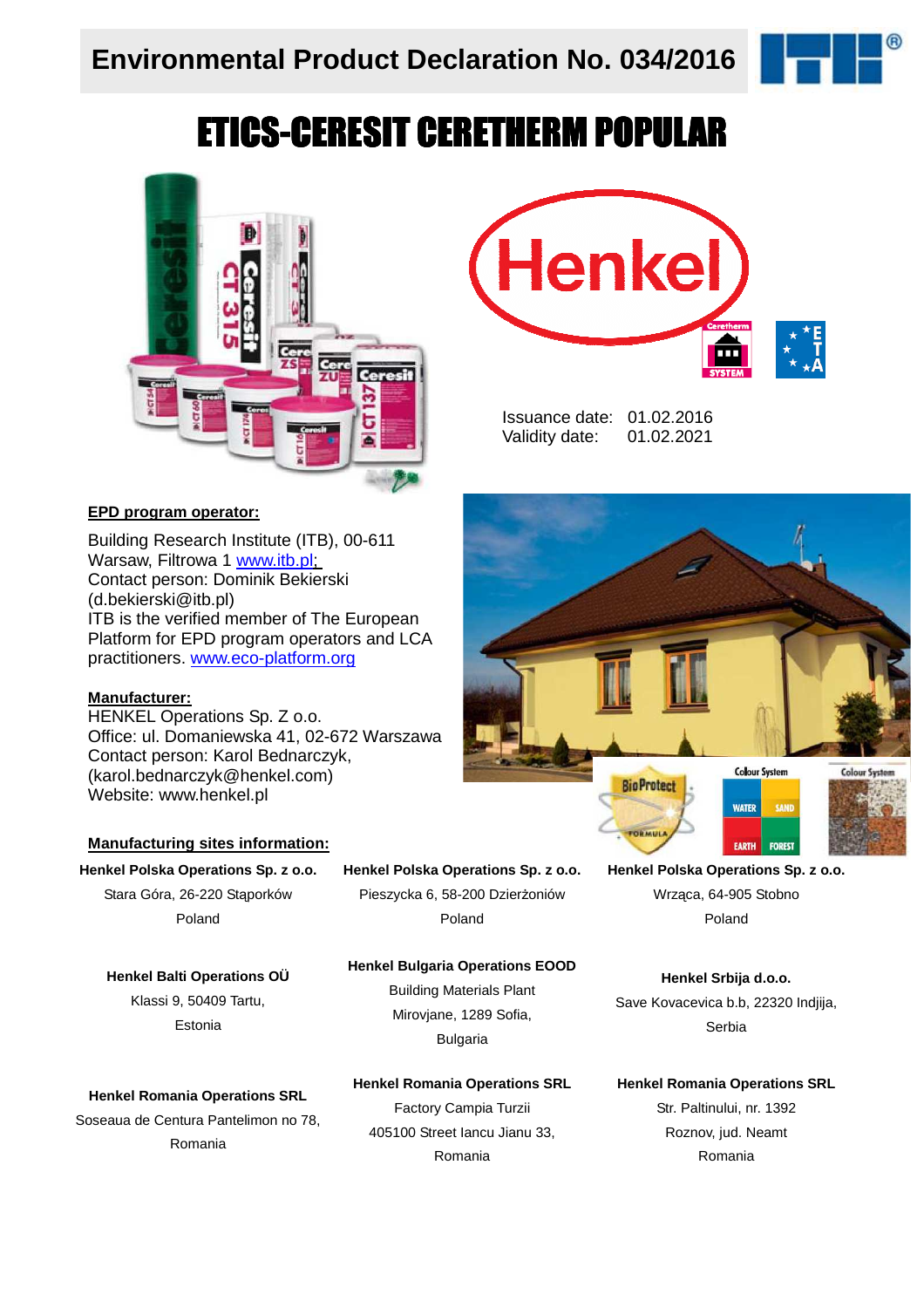

#### **Basic information**

This declaration is the type III Environmental Product Declaration (EPD) based on EN 15804 and verified according to ISO 14025 by external auditor. It contains the information on the impacts of declared construction materials on environment and their aspects verified by the independent Body according to ISO 14025. Basically, a comparison or evaluation of EPD data is possible only if all the compared data were created according to EN 15804 (see point 5.3 of the standard).

**Life cycle:** A1-A3 modules in accordance with EN 15804 (Cradle to Gate)

**The year of preparing the characteristic:** 2015

**Declared durability:** Under normal conditions, ETICS products are expected to last the service life of a building (60 years)

**PCR:** ITB PCR A (PCR based on EN 15804) **Declared unit:** 1 m<sup>2</sup> of ETICS **Reasons for performing LCA:** B2B **Representativeness:** European product

### **Manufacturer and Product Information**

Henkel offers a very wide choice of ETIC Systems tailored to varied needs. While all of them guarantee insulating performance and durability, some have additional properties, such as for example exceptionally quick installation or the impact resistance.

#### **Application**

HENKEL ETICS is a trade name for External Thermal Insulation Composite System, which comprises insulation board (bonded and mechanically fixed) with reinforced undercoat, and decorative finishes as described in European Technical Approval ETA-08/0309. The system is complete and equipped with a vast selection of adhesives, base coats, renders and decorative coats of various colors. The system provides variety of solutions depending on requirements of the investors, building designers and construction workers. HENKEL ETICS also offers a wide range of solutions for all building types, from detached houses to multi-storey developments (< 25 m high). It is fully certified and the exact specification is tailored to meet the requirements of each project, whether residential or commercial, in compliance with all current building regulations in Poland and Europe.

The thermal insulation technology, used in fixing thermal insulation, is made of foamed polystyrene boards (EPS) to the substrate and preparation of a reinforced layer, a render coating and, an obligatory or optional paint coating. The system can be applied both on new, or existing external surfaces of vertical building walls (already plastered, or not) made of masonry, or adhered materials, such as bricks and blocks (ceramic, lime-sand, stone, cellular concrete), or of concrete (poured at the construction site, or in the form of prefabricated elements).

Ceresit Ceretherm POPULAR ETICS is a system for general application in terms of thermal insulation.

#### **Distinguishing features**

- low water uptake of the system
- durability
- BioProtect formula
- good workability parameters

**Recommended substrates**: aerated concrete (dry) well ventilated building, concrete, ceramic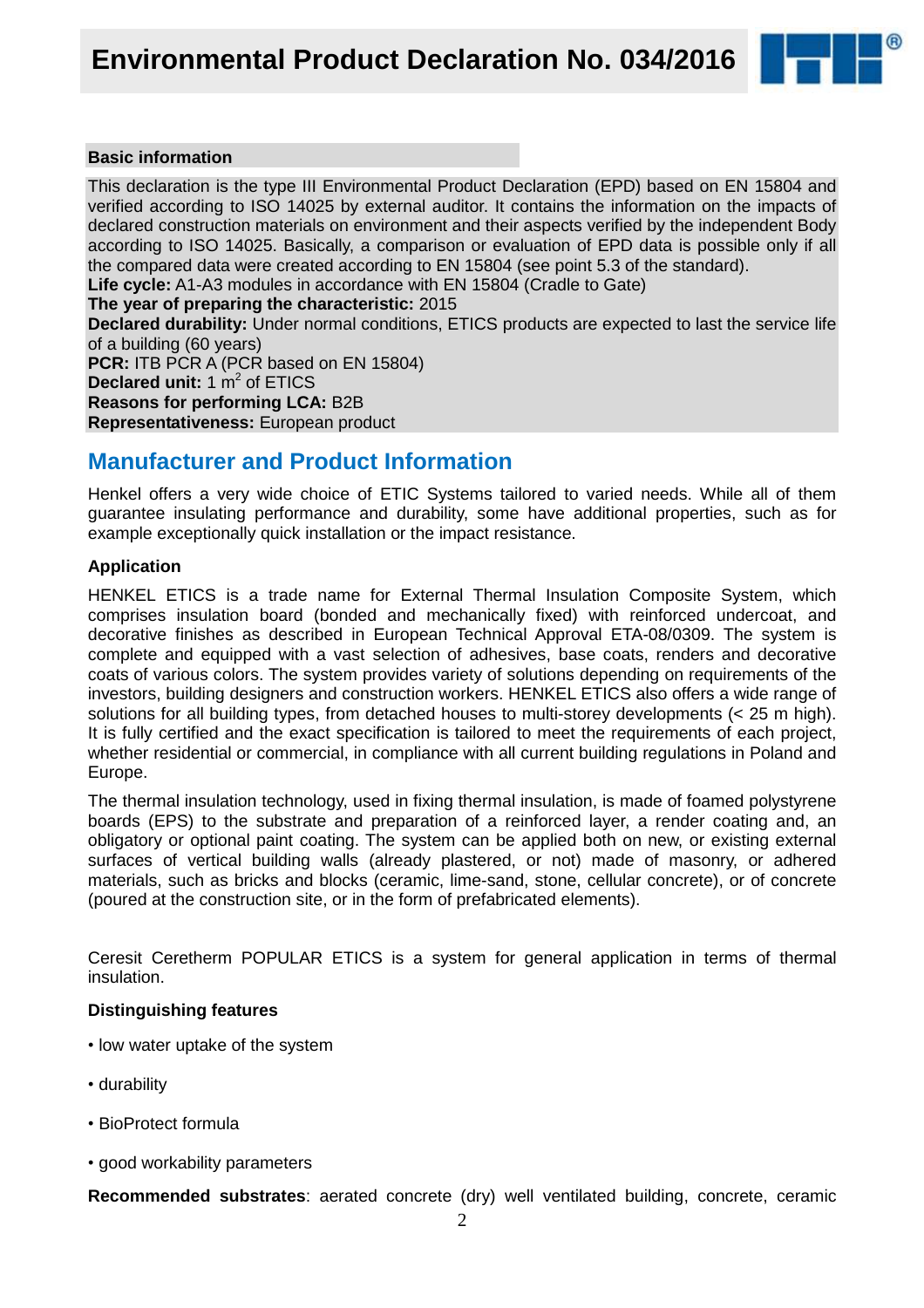



bricks and ceramic blocks

**Recommended buildings:** single family houses and blocks of flats up to 11 floors (up to 25 m)

The subject of this EPD is based on the actual technical documents for factory HENKEL Operations Sp. z o.o. in Poland and other mentioned European HENKEL factories. All actual technical documents are always available on HENKEL website.



**Figure 1. Popular** ETICS layers

Set of products for Ceresit Ceretherm POPULAR under this EPD is shown in Table 1

| Table 1. Ceresit Ceretherm POPULAR ETICS specification |  |
|--------------------------------------------------------|--|
|--------------------------------------------------------|--|

| 1.      | <b>Fixing</b>           | Ceresit ZS Adhesive Mortar or Ceresit CT 81 Adhesive Mortar or Ceresit ZU Adhesive<br>and Reinforcing Mortar or Ceresit CT 82 Adhesive and Reinforcing Mortar, plastic<br>anchors Ceresit CT 330 or CT 335 with a steel core or others classified as ETAG 014,<br>number of fasteners and their arrangement should be determined by an architect,<br>based on the substrate analysis and load calculations |
|---------|-------------------------|------------------------------------------------------------------------------------------------------------------------------------------------------------------------------------------------------------------------------------------------------------------------------------------------------------------------------------------------------------------------------------------------------------|
| $2_{-}$ | Insulation material     | EPS-boards marked Ceresit CT 315 (or others classified as PN-EN 13163:2004) with<br>thickness up to 25 cm, with a flat or shaped end face                                                                                                                                                                                                                                                                  |
| 3.      | <b>Reinforced layer</b> | Ceresit CT 325 Glass fibre mesh with a density of 145 g/m <sup>2</sup> and above, Ceresit ZU<br>Adhesive and Reinforcing Mortar or Ceresit CT 82 Adhesive and Reinforcing Mortar                                                                                                                                                                                                                           |
| 4.      | <b>Priming paint</b>    | Ceresit CT 15 Silicate Paint for silicate plasters,<br>Ceresit CT 16 Acrylic Paint for mineral, acrylic, silicate-silicone and silicone plasters                                                                                                                                                                                                                                                           |
| 5.      | <b>Plaster</b>          | Acrylic Plasters: Ceresit CT 60, Ceresit CT 63, Ceresit CT 64,<br>Ceresit CT 77<br><b>Silicate Plasters: Ceresit CT 72, Ceresit CT 73,</b><br>Mineral Plasters: CT 35, Ceresit CT 137, Ceresit CT 720<br><b>Silicone Plasters: Ceresit CT 74, Ceresit CT 75,</b><br>Silicate-Silicone Plasters: Ceresit CT 174, Ceresit CT 175                                                                             |
| 6.      | <b>Paint</b>            | Ceresit CT 42, Ceresit CT 44 Ceresit CT 48, Ceresit CT 49, Ceresit CT 54                                                                                                                                                                                                                                                                                                                                   |

Environmental characteristics (LCA) for HENKEL ETICS are presented in a few cases, depending on:

- kind of finishing coat: mineral, acrylic, silicate, silicone or mixed (silicone-silicate), and
- thickness of EPS boards for reference ranging from 10cm up to 25cm.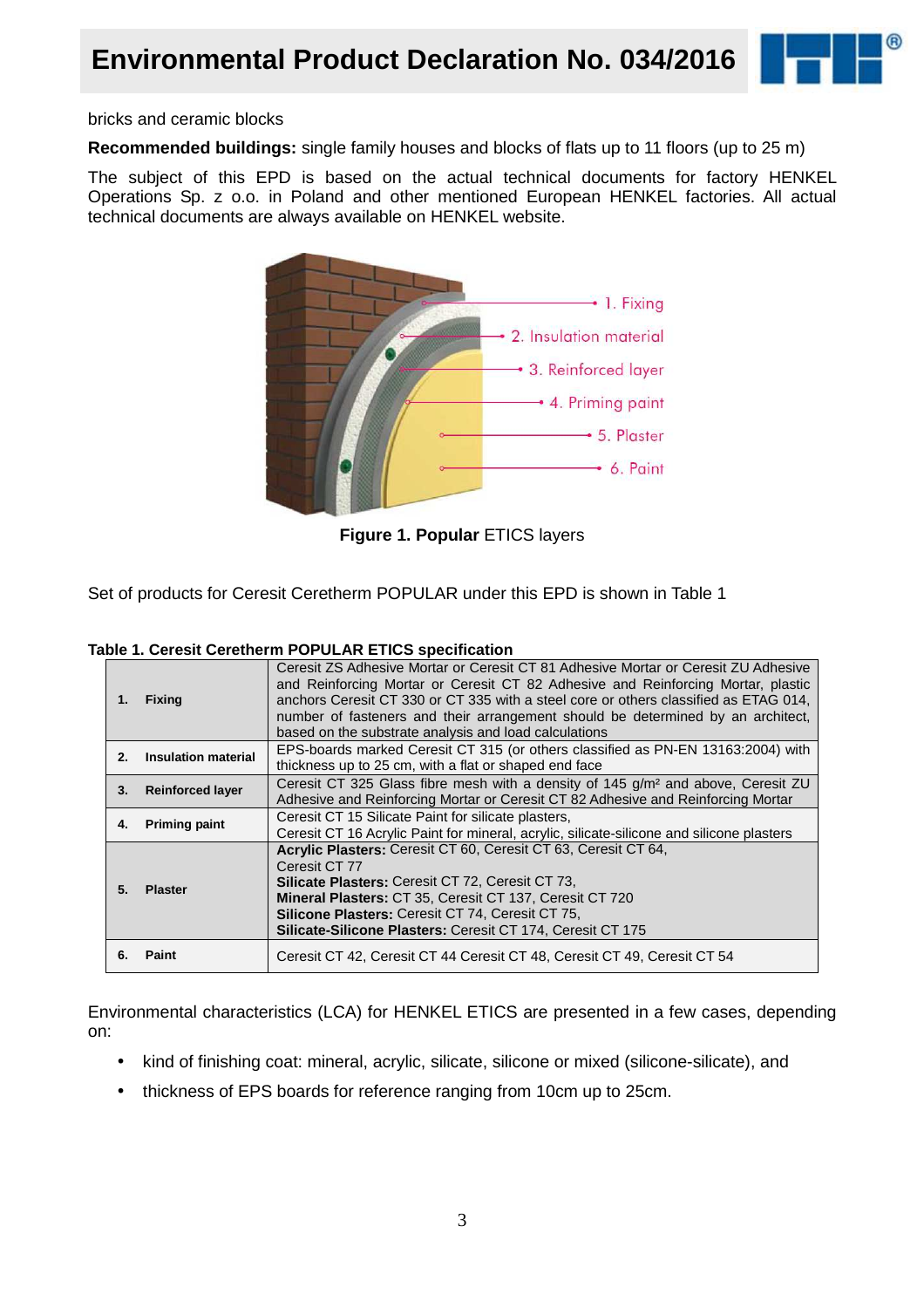

### **LIFE CYCLE ASSESSMENT (LCA) – general rules applied**

### **Allocation**

The allocation rules used for this EPD are based on general ITB-PCR A. The ETICS system production is a line process with multiple co-products. Allocation was done on product mass basis.

All impacts from raw materials extraction are allocated in A1 module of EPD. 99,9% of impacts from line production were inventoried and allocated to all ETICS sub products production which generates different percentage of production in each of factories impacts in module A3. Municipal waste and waste water of whole factory were allocated to module A3. Electricity was inventoried for whole production process. Emissions are measured separately as well and presented in A3 module.

### **System limits**

The life cycle analysis of the examined products covers "Product Stage", A1-A3 modules (Cradle to Gate) in accordance with EN 15804+A1 and ITB-PCR A. Details on systems limits are provided in product specific report. All materials and energy consumption inventoried in factory were included in calculation. Office impacts were also taken into consideration. In the assessment, all significant parameters from gathered production data are considered, i.e. all material used per formulation, utilised thermal energy, internal fuel and electric power consumption, direct production waste, and all available emission measurements. This study also takes into account some material flows of less than 1% and energy flows with a proportion of less than 1 %. It can be assumed that the total sum of omitted processes does not exceed 5% of all impact categories. In accordance with EN 15804, machines and facilities (capital goods) required for and during production are excluded, as is transportation of employees.



### **A1 and A2 Modules: Raw materials supply and transport**

**Figure 2.** Raw materials delivery scheme.

### **A3: Production**

The Figure 3 show the working process during the production of powder production, Figure 4 - wet production. The raw materials are stored in the production factory in silos, big bags, or sacks accordingly. According to the applicable formulation, they are dosed and intensely mixed. Next, products are filled into containers (or packed into paper bags – dry mixes) and send to quality control. Then, they are temporarily stored, or delivered directly as ready-to-use products.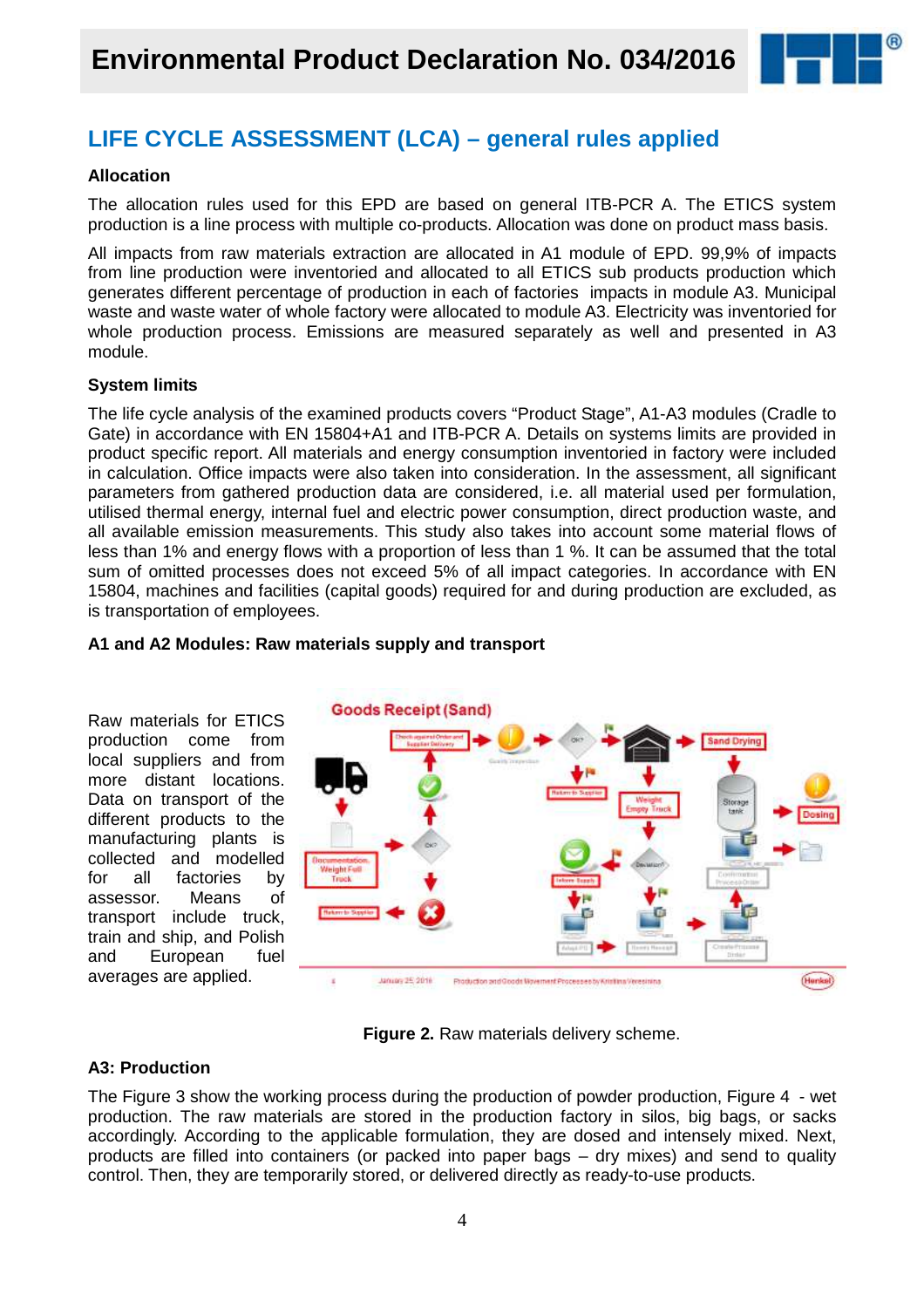



**Figure. 3** Dry products production scheme at HENKEL factories



**Figure. 4** Wet products production scheme at HENKEL factories

Manufacture covers all processes linked to production, which comprises various related operations besides on-site activities, including Ceresit Ceretherm components production process, packaging and internal transportation. The manufacturing process also yields data on the combustion of refinery products, such as diesel and gasoline, related to the production process. Use of electricity, fuels and auxiliary materials in the production is taken into account using national data. The environmental profile of these energy carriers is modelled by ITB for average Polish and European conditions. Packaging-related flows in the production process and all upstream packaging are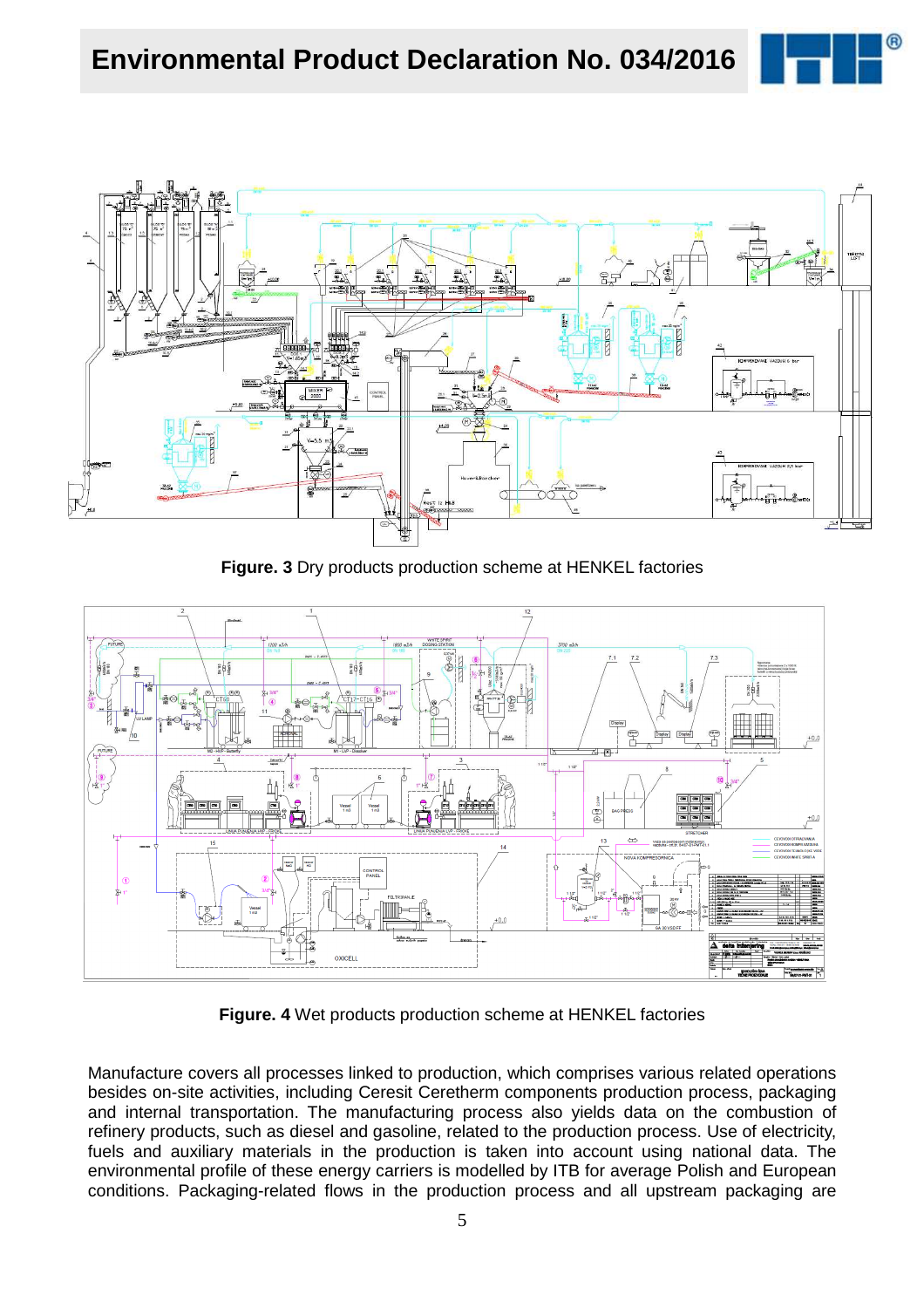### **Environmental Product Declaration No. 034/2016**



included in the manufacturing module. Apart from production of packaging material, the supply and transport of packaging material are also considered in the LCA model. It is assumed that packaging waste generated in the course of production and up-stream processes is 100% collected and incinerated based on a multi-input and multi-output process specific to the elementary composition of the waste. Energy (e.g. electricity) are credited using national production averages.

#### **Data collection period**

The data for manufacture of the examined products refer to the year 2014. The life cycle assessments were prepared for locations in Poland and Europe as reference area.

#### **Data quality**

The values determined to calculate the LCA originate from verified HENKEL inventory data.

#### **Assumptions and estimates**

The impacts of the representative HENKEL products for each ETICS layer were aggregated using weighted average. The weighted average method was used according to the percentage of each product in ETICS based on the relation to whole production quantity. Impacts for each product and factory were inventoried and calculated separately.

#### **Calculation rules**

LCA was done in accordance to PCR A document.

#### **Note**

Factory-prefabricated boards made of expanded polystyrene (EPS), mesh glass fibre and anchors are not produced by HENKEL. The impacts of those products were included from databases shown below.

#### **Databases**

The data for the processes come from the following databases: Ecoinvent, EMPA, Ullmann's, Plastic-Europe, ITB-Data, SPC. Specific data quality analysis was a part of external ISO audit. Characterization factors are CML ver. 4.2 based on EN 15804:2013+A1 version. (PN EN 15804+A1:2014-04)

### **LIFE CYCLE ASSESSMENT (LCA) - Results**

### **Declared unit**

The declaration refers to 1  $m^2$  of complete ETICS.

#### **Table 2. System boundaries for environmental characteristic for Ceresit Ceretherm POPULAR ETICS Environmental assessment information (MNA – Module not assessed, MD – Module Declared, INA – Indicator Not Assessed)**

|                           | Product stage |                      |                                             | Construction<br>process                     |            |             |                | Use stage   |               |                                   |                            |                                               |                | End of life         |                | Benefits and<br>loads beyond<br>the system<br>boundary |
|---------------------------|---------------|----------------------|---------------------------------------------|---------------------------------------------|------------|-------------|----------------|-------------|---------------|-----------------------------------|----------------------------|-----------------------------------------------|----------------|---------------------|----------------|--------------------------------------------------------|
| material<br>supply<br>Raw | ranspo        | cturing<br>ğ<br>Nani | ã<br>ೆ<br>constructi<br>nsport<br>site<br>룉 | Construction<br>installation<br>cess<br>pro | Use        | Maintenance | Repair         | Replacement | Refurbishment | onal<br>use<br>Operatio<br>energy | Operational<br>Φ<br>৯<br>ಕ | tion<br>demolition<br>ပ<br>guo<br>ပ<br>Φ<br>Õ | Transport      | processing<br>Waste | Disposal       | recycling<br>potential<br>Reuse-<br>reco               |
| A1                        | А2            | A <sub>3</sub>       | A4                                          | A5                                          | <b>B1</b>  | <b>B2</b>   | B <sub>3</sub> | <b>B4</b>   | <b>B5</b>     | <b>B6</b>                         | <b>B7</b>                  | C <sub>1</sub>                                | C <sub>2</sub> | C <sub>3</sub>      | C <sub>4</sub> | D                                                      |
| MD                        | <b>MD</b>     | <b>MD</b>            | <b>MNA</b>                                  | <b>MNA</b>                                  | <b>MNA</b> | <b>MNA</b>  | <b>MNA</b>     | <b>MNA</b>  | <b>MNA</b>    | <b>MNA</b>                        | <b>MNA</b>                 | <b>MNA</b>                                    | <b>MNA</b>     | <b>MNA</b>          | <b>MNA</b>     | <b>MNA</b>                                             |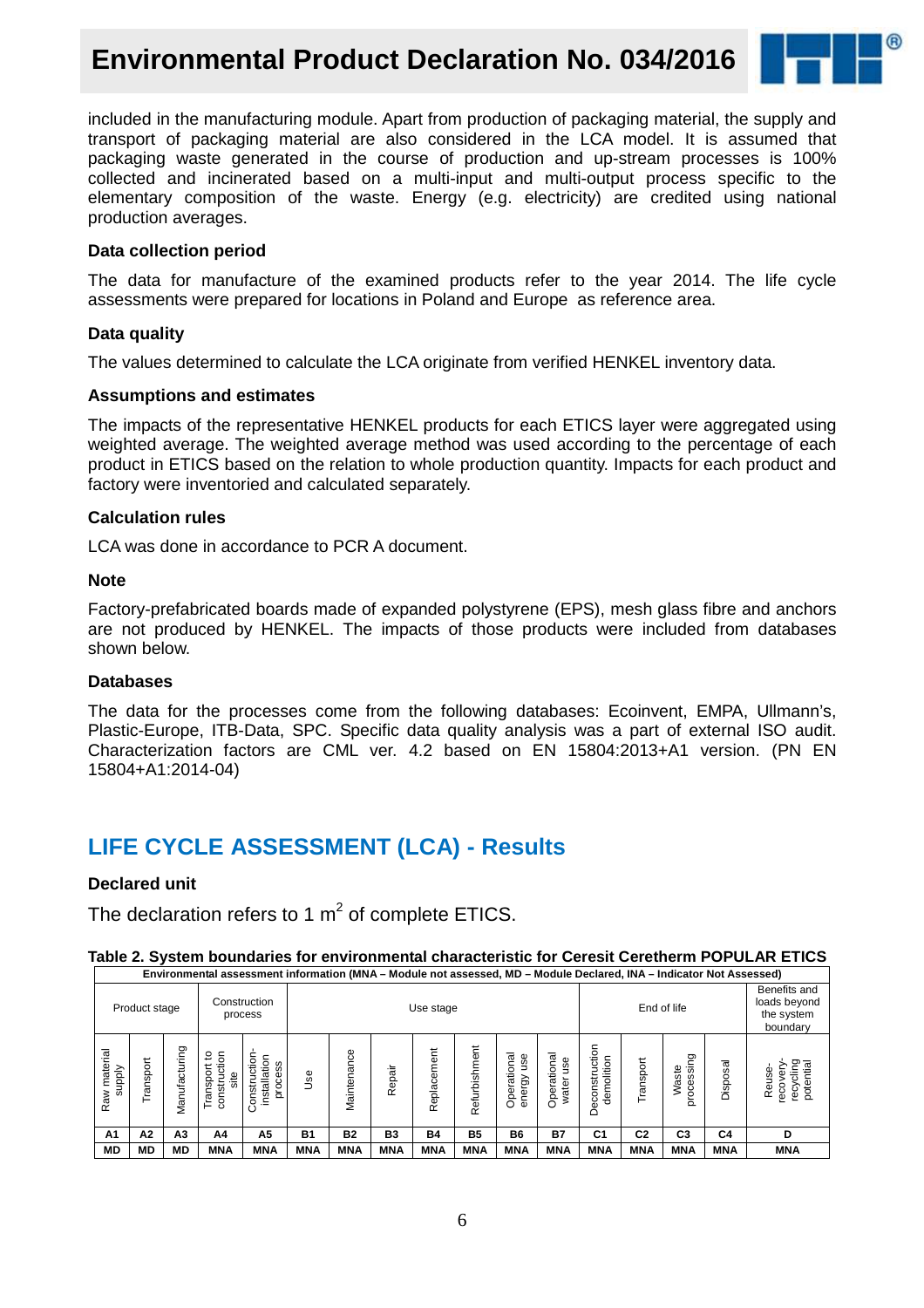

### **1 m<sup>2</sup> , EPS 10 cm**

| Environmental impacts: $(1 \text{ m}^2,$ EPS 10 cm)                                                                           |                                         |            |            |                |            |  |  |
|-------------------------------------------------------------------------------------------------------------------------------|-----------------------------------------|------------|------------|----------------|------------|--|--|
| <b>Indicator</b>                                                                                                              | Unit                                    | A1         | А2         | A <sub>3</sub> | A1-A3      |  |  |
| Global warming potential                                                                                                      | [kg $CO2$ eq.]<br>$(100 \text{ years})$ | 14,06      | 0,40       | 0,35           | 14,82      |  |  |
| Depletion potential of the stratospheric ozone layer                                                                          | [kg CFC 11<br>eq.]                      | 4,03E-07   | 4,13E-05   | 7,87E-07       | 4,25E-05   |  |  |
| Acidification potential of soil and water                                                                                     | [kg $SO2$ eq.]                          | 3,40E-02   | 1,19E-03   | 2,91E-03       | 3,81E-02   |  |  |
| Formation potential of tropospheric ozone                                                                                     | [kg Ethene]                             | 3,39E-03   | 1,12E-04   | 1,17E-04       | 3,62E-03   |  |  |
| Eutrophication potential                                                                                                      | $\frac{eq.}{[kg (PO4)3}$<br>eq.]        | 2,48E-03   | 2,10E-04   | 3,25E-04       | 3,01E-03   |  |  |
| Abiotic depletion potential (ADP-elements) for non-<br>fossil resources                                                       | [kg Sb eq.]                             | 3,66E-01   | $0,00E+00$ | 1,92E-01       | 5,58E-01   |  |  |
| Abiotic depletion potential (ADP-fossil fuels) for fossil<br>resources                                                        | [MJ]                                    | 186,38     | 1,94       | 6,43           | 194,74     |  |  |
| Environmental aspects on resource use: (1 m <sup>2</sup> EPS 10 cm)                                                           |                                         |            |            |                |            |  |  |
| Indicator                                                                                                                     | Unit                                    | А1         | А2         | А3             | $A1 - A3$  |  |  |
| Use of renewable primary energy excluding<br>renewable primary energy resources used as raw<br>materials                      | [MJ]                                    | INA        | INA        | <b>INA</b>     | <b>INA</b> |  |  |
| Use of renewable primary energy resources used as<br>raw materials                                                            | [MJ]                                    | <b>INA</b> | <b>INA</b> | <b>INA</b>     | <b>INA</b> |  |  |
| Total use of renewable primary energy resources<br>(primary energy and primary energy resources used<br>as raw materials)     | [MJ]                                    | 0,94       | 0,00       | 0,34           | 1,28       |  |  |
| Use of non-renewable primary energy excluding non-<br>renewable primary energy resources used as raw<br>materials             | [MJ]                                    | INA        | INA        | <b>INA</b>     | <b>INA</b> |  |  |
| Use of non-renewable primary energy resources used<br>as raw materials                                                        | [MJ]                                    | <b>INA</b> | <b>INA</b> | INA            | <b>INA</b> |  |  |
| Total use of non-renewable primary energy resources<br>(primary energy and primary energy resources used<br>as raw materials) | [MJ]                                    | 211,00     | INA        | 7,07           | 218,07     |  |  |
| Use of secondary material                                                                                                     | [kg]                                    | 0,57       | 0,00       | 2,10E-07       | 0,57       |  |  |
| Use of renewable secondary fuels                                                                                              | [MJ]                                    | 1,54       | 0,00       | 0,00           | 1,54       |  |  |
| Use of non-renewable secondary fuels                                                                                          | [MJ]                                    | 2,87       | 0,00       | 0,00           | 2,87       |  |  |
| Net use of fresh water                                                                                                        | $\text{[dm}^3$                          | 5,20       | 0,021      | 0,15           | 5,38       |  |  |
| Other environmental information describing waste categories: (1 m <sup>2</sup> EPS 10 cm)                                     |                                         |            |            |                |            |  |  |
| Indicator                                                                                                                     | Unit                                    | A1         | A2         | A <sub>3</sub> | $A1 - A3$  |  |  |
| Hazardous waste disposed                                                                                                      | [kg]                                    | 4,30E-03   | 0,00       | 1,20E-04       | 4,42E-03   |  |  |
| Non-hazardous waste disposed                                                                                                  | [kg]                                    | 7,56E-01   | 4,75E-03   | 3,44E-01       | 1,10       |  |  |
| Radioactive waste disposed                                                                                                    | [kg]                                    | 0,00       | 0,00       | 0,00           | 0,00       |  |  |
| Components for re-use                                                                                                         | [kg]                                    | 0,00       | 0,00       | 5,38E-03       | 5,38E-03   |  |  |
| Materials for recycling                                                                                                       | [kg]                                    | 6,87E-02   | 0,00       | 4,63E-02       | 1,15E-01   |  |  |
| Materials for energy recovery                                                                                                 | [kg]                                    | 0,00       | 0,00       | 0,00           | 0,00       |  |  |
| Exported energy                                                                                                               | [MJ]                                    | 0,00       | 0,00       | 0,00           | 0,00       |  |  |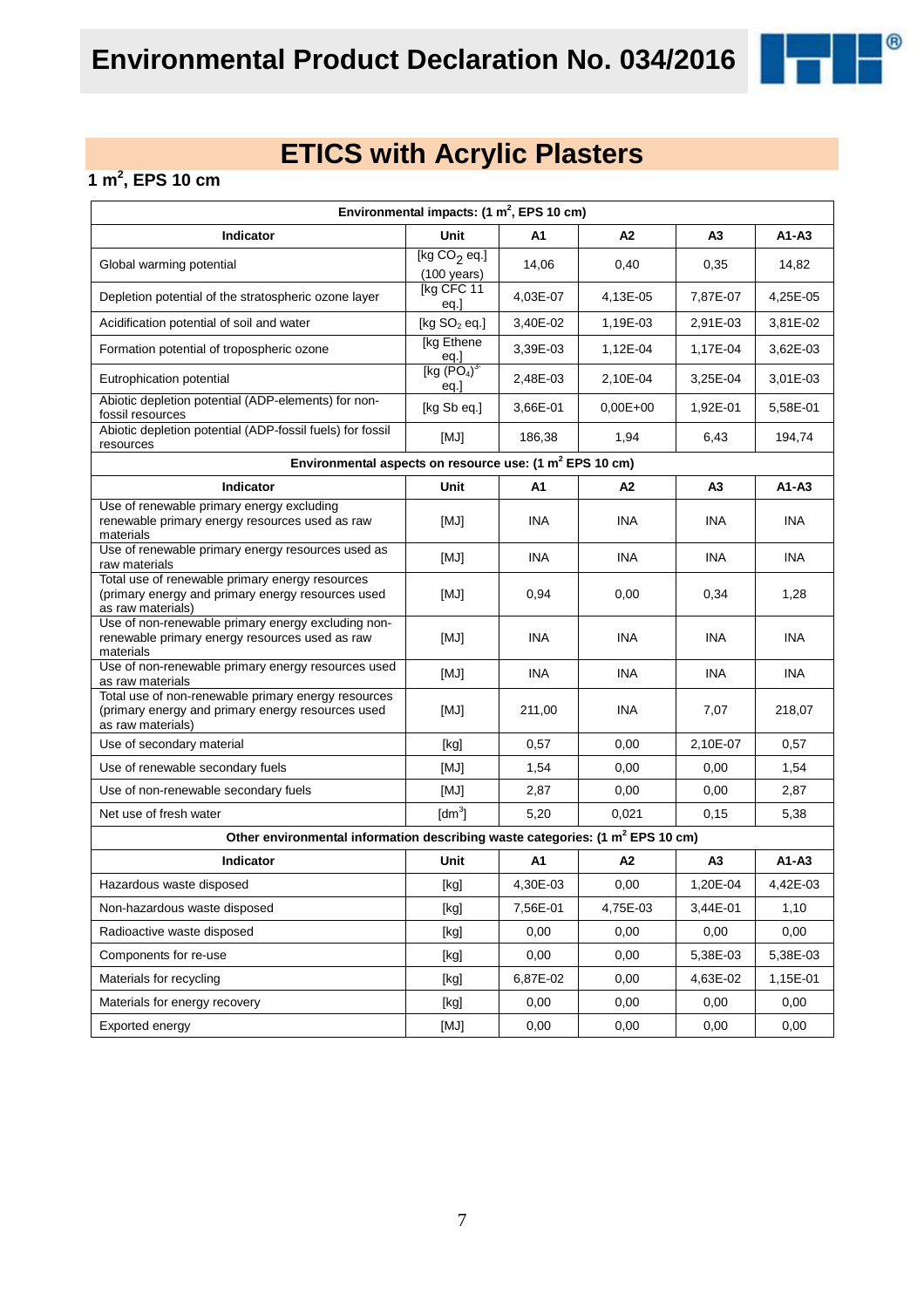

### **1 m<sup>2</sup> , EPS 12 cm**

| Environmental impacts: $(1 \text{ m}^2,$ EPS 12 cm)                                                                           |                                                                                                                                                                                                                                                                                                                                                                                                                                                                                                                                                                                                                                                                                              |            |              |                |            |  |  |
|-------------------------------------------------------------------------------------------------------------------------------|----------------------------------------------------------------------------------------------------------------------------------------------------------------------------------------------------------------------------------------------------------------------------------------------------------------------------------------------------------------------------------------------------------------------------------------------------------------------------------------------------------------------------------------------------------------------------------------------------------------------------------------------------------------------------------------------|------------|--------------|----------------|------------|--|--|
| Indicator                                                                                                                     | Unit                                                                                                                                                                                                                                                                                                                                                                                                                                                                                                                                                                                                                                                                                         | A1         | А2           | A <sub>3</sub> | $A1 - A3$  |  |  |
| Global warming potential                                                                                                      | [kg $CO2$ eq.]<br>$(100 \text{ years})$                                                                                                                                                                                                                                                                                                                                                                                                                                                                                                                                                                                                                                                      | 17,04      | 0,40         | 0,35           | 17,8       |  |  |
| Depletion potential of the stratospheric ozone layer                                                                          | [kg CFC 11<br>eq.]                                                                                                                                                                                                                                                                                                                                                                                                                                                                                                                                                                                                                                                                           | 4,37E-07   | 4,13E-05     | 7,87E-07       | 4,26E-05   |  |  |
| Acidification potential of soil and water                                                                                     | [kg $SO2$ eq.]                                                                                                                                                                                                                                                                                                                                                                                                                                                                                                                                                                                                                                                                               | 4,37E-02   | 1,19E-03     | 2,91E-03       | 4,78E-02   |  |  |
| Formation potential of tropospheric ozone                                                                                     | [kg Ethene]<br>eq.]<br>[kg $(PO4)3$                                                                                                                                                                                                                                                                                                                                                                                                                                                                                                                                                                                                                                                          | 4,31E-03   | 1,12E-04     | 1,17E-04       | 4,54E-03   |  |  |
| Eutrophication potential                                                                                                      | eq.                                                                                                                                                                                                                                                                                                                                                                                                                                                                                                                                                                                                                                                                                          | 3,07E-03   | 2,10E-04     | 3,25E-04       | 3,60E-03   |  |  |
| Abiotic depletion potential (ADP-elements) for non-<br>fossil resources                                                       | [kg Sb eq.]                                                                                                                                                                                                                                                                                                                                                                                                                                                                                                                                                                                                                                                                                  | 4,02E-01   | $0.00E + 00$ | 1,92E-01       | 5,94E-01   |  |  |
| Abiotic depletion potential (ADP-fossil fuels) for fossil<br>resources                                                        | [MJ]                                                                                                                                                                                                                                                                                                                                                                                                                                                                                                                                                                                                                                                                                         | 236,98     | 1,94         | 6,43           | 245,34     |  |  |
| Environmental aspects on resource use: (1 m <sup>2</sup> EPS 12 cm)                                                           |                                                                                                                                                                                                                                                                                                                                                                                                                                                                                                                                                                                                                                                                                              |            |              |                |            |  |  |
| Indicator                                                                                                                     | Unit                                                                                                                                                                                                                                                                                                                                                                                                                                                                                                                                                                                                                                                                                         | A1         | А2           | A3             | $A1 - A3$  |  |  |
| Use of renewable primary energy excluding<br>renewable primary energy resources used as raw<br>materials                      | [MJ]                                                                                                                                                                                                                                                                                                                                                                                                                                                                                                                                                                                                                                                                                         | <b>INA</b> | <b>INA</b>   | <b>INA</b>     | <b>INA</b> |  |  |
| Use of renewable primary energy resources used as<br>raw materials                                                            | [MJ]                                                                                                                                                                                                                                                                                                                                                                                                                                                                                                                                                                                                                                                                                         | <b>INA</b> | <b>INA</b>   | <b>INA</b>     | <b>INA</b> |  |  |
| Total use of renewable primary energy resources<br>(primary energy and primary energy resources used<br>as raw materials)     | [MJ]                                                                                                                                                                                                                                                                                                                                                                                                                                                                                                                                                                                                                                                                                         | 1,13       | <b>INA</b>   | 0,34           | 1,46       |  |  |
| Use of non-renewable primary energy excluding non-<br>renewable primary energy resources used as raw<br>materials             | [MJ]                                                                                                                                                                                                                                                                                                                                                                                                                                                                                                                                                                                                                                                                                         | <b>INA</b> | INA          | <b>INA</b>     | <b>INA</b> |  |  |
| Use of non-renewable primary energy resources used<br>as raw materials                                                        | [MJ]                                                                                                                                                                                                                                                                                                                                                                                                                                                                                                                                                                                                                                                                                         | <b>INA</b> | <b>INA</b>   | <b>INA</b>     | <b>INA</b> |  |  |
| Total use of non-renewable primary energy resources<br>(primary energy and primary energy resources used<br>as raw materials) | [MJ]                                                                                                                                                                                                                                                                                                                                                                                                                                                                                                                                                                                                                                                                                         | 266,66     | <b>INA</b>   | 7,07           | 273,73     |  |  |
| Use of secondary material                                                                                                     | [kg]                                                                                                                                                                                                                                                                                                                                                                                                                                                                                                                                                                                                                                                                                         | 0,61       | 0,00         | 2,10E-07       | 0,61       |  |  |
| Use of renewable secondary fuels                                                                                              | [MJ]                                                                                                                                                                                                                                                                                                                                                                                                                                                                                                                                                                                                                                                                                         | 1,85       | 0,00         | 0,00           | 1,85       |  |  |
| Use of non-renewable secondary fuels                                                                                          | [MJ]                                                                                                                                                                                                                                                                                                                                                                                                                                                                                                                                                                                                                                                                                         | 2,87       | 0,00         | 0,00           | 2,87       |  |  |
| Net use of fresh water                                                                                                        | $\text{[dm}^3$                                                                                                                                                                                                                                                                                                                                                                                                                                                                                                                                                                                                                                                                               | 5,58       | 0,021        | 0,15           | 5,75       |  |  |
| Other environmental information describing waste categories: (1 m <sup>2</sup> EPS 12 cm)                                     |                                                                                                                                                                                                                                                                                                                                                                                                                                                                                                                                                                                                                                                                                              |            |              |                |            |  |  |
| Indicator                                                                                                                     | Unit                                                                                                                                                                                                                                                                                                                                                                                                                                                                                                                                                                                                                                                                                         | A1         | A2           | A3             | $A1 - A3$  |  |  |
| Hazardous waste disposed                                                                                                      | [kg]                                                                                                                                                                                                                                                                                                                                                                                                                                                                                                                                                                                                                                                                                         | 5,16E-03   | 0,00         | 1,20E-04       | 5,28E-03   |  |  |
| Non-hazardous waste disposed                                                                                                  | $[kg] % \begin{center} % \includegraphics[width=\linewidth]{imagesSupplemental/Imetad-Architecture.png} % \end{center} % \caption { % \begin{subfigure}[M5]{0.23\textwidth} \includegraphics[width=\linewidth]{imagesSupplemental/Imetad-Architecture.png} } % \end{subfigure} % \begin{subfigure}[M5]{0.23\textwidth} \includegraphics[width=\linewidth]{imagesSupplemental/Imetad-Architecture.png} } % \end{subfigure} % \caption { % \begin{subfigure}[M5]{0.23\textwidth} \includegraphics[width=\linewidth]{imagesSupplemental/Imetad-Architecture.png} } % \end{subfigure} % \caption{ % \begin{subfigure}[M5]{0.23\textwidth} \includegraphics[width=\linewidth]{imagesSupplemental$ | 9,07E-01   | 4,75E-03     | 3,44E-01       | 1,26       |  |  |
| Radioactive waste disposed                                                                                                    | [kg]                                                                                                                                                                                                                                                                                                                                                                                                                                                                                                                                                                                                                                                                                         | 0,00       | 0,00         | 0,00           | 0,00       |  |  |
| Components for re-use                                                                                                         | [kg]                                                                                                                                                                                                                                                                                                                                                                                                                                                                                                                                                                                                                                                                                         | 0,00       | 0,00         | 5,38E-03       | 5,38E-03   |  |  |
| Materials for recycling                                                                                                       | [kg]                                                                                                                                                                                                                                                                                                                                                                                                                                                                                                                                                                                                                                                                                         | 8,24E-02   | 0,00         | 4,63E-02       | 1,29E-01   |  |  |
| Materials for energy recovery                                                                                                 | [kg]                                                                                                                                                                                                                                                                                                                                                                                                                                                                                                                                                                                                                                                                                         | 0,00       | 0,00         | 0,00           | 0,00       |  |  |
| Exported energy                                                                                                               | [MJ]                                                                                                                                                                                                                                                                                                                                                                                                                                                                                                                                                                                                                                                                                         | 0,00       | 0,00         | 0,00           | 0,00       |  |  |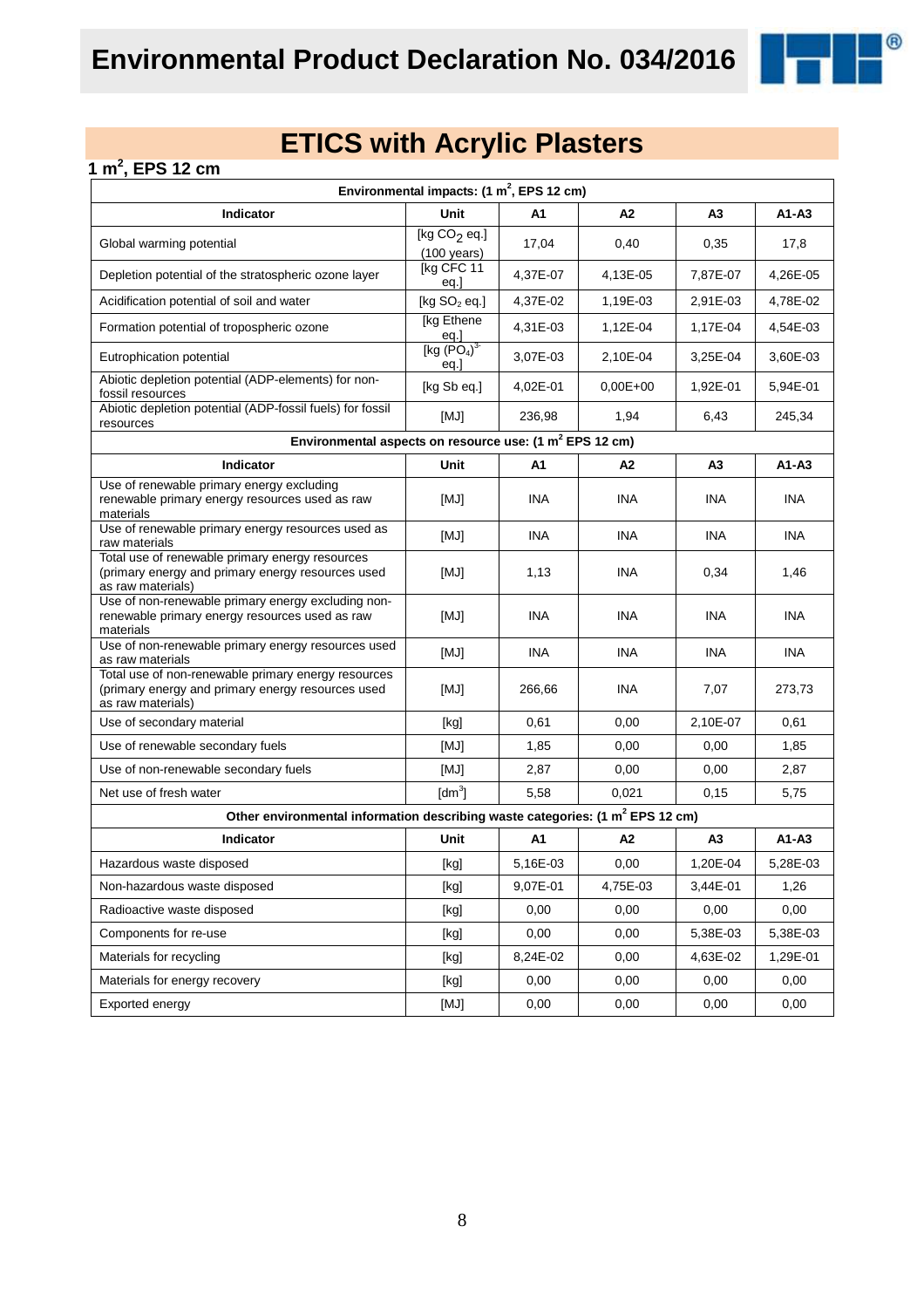

### **1 m<sup>2</sup> , EPS 15 cm**

| Environmental impacts: $(1 \text{ m}^2,$ EPS 15 cm)                                                                           |                                         |            |                |                |            |  |  |
|-------------------------------------------------------------------------------------------------------------------------------|-----------------------------------------|------------|----------------|----------------|------------|--|--|
| Indicator                                                                                                                     | Unit                                    | А1         | A2             | A <sub>3</sub> | $A1 - A3$  |  |  |
| Global warming potential                                                                                                      | [kg $CO2$ eq.]<br>$(100 \text{ years})$ | 21,51      | 0,40           | 0,35           | 22,27      |  |  |
| Depletion potential of the stratospheric ozone layer                                                                          | [kg CFC 11<br>eq.]                      | 4,88E-07   | 4,13E-05       | 7,87E-07       | 4,26E-05   |  |  |
| Acidification potential of soil and water                                                                                     | [kg $SO2$ eq.]                          | 5,82E-02   | 1,19E-03       | 2,91E-03       | 6,23E-02   |  |  |
| Formation potential of tropospheric ozone                                                                                     | [kg Ethene<br>$\frac{eq.}{[kg (PO4)3}$  | 5,70E-03   | 1,12E-04       | 1,17E-04       | 5,93E-03   |  |  |
| Eutrophication potential                                                                                                      | eq.                                     | 3,95E-03   | 2,10E-04       | 3,25E-04       | 4,49E-03   |  |  |
| Abiotic depletion potential (ADP-elements) for non-<br>fossil resources                                                       | [kg Sb eq.]                             | 4,56E-01   | $0.00E + 00$   | 1,92E-01       | 6,48E-01   |  |  |
| Abiotic depletion potential (ADP-fossil fuels) for fossil<br>resources                                                        | [MJ]                                    | 312,88     | 1,94           | 6,43           | 321,24     |  |  |
| Environmental aspects on resource use: (1 m <sup>2</sup> EPS 15 cm)                                                           |                                         |            |                |                |            |  |  |
| Indicator                                                                                                                     | Unit                                    | A1         | A <sub>2</sub> | A <sub>3</sub> | A1-A3      |  |  |
| Use of renewable primary energy excluding<br>renewable primary energy resources used as raw<br>materials                      | [MJ]                                    | INA        | <b>INA</b>     | INA            | <b>INA</b> |  |  |
| Use of renewable primary energy resources used as<br>raw materials                                                            | [MJ]                                    | <b>INA</b> | <b>INA</b>     | <b>INA</b>     | <b>INA</b> |  |  |
| Total use of renewable primary energy resources<br>(primary energy and primary energy resources used<br>as raw materials)     | [MJ]                                    | 1,41       | <b>INA</b>     | 0,34           | 1,75       |  |  |
| Use of non-renewable primary energy excluding non-<br>renewable primary energy resources used as raw<br>materials             | [MJ]                                    | INA        | INA            | INA            | <b>INA</b> |  |  |
| Use of non-renewable primary energy resources used<br>as raw materials                                                        | [MJ]                                    | <b>INA</b> | <b>INA</b>     | <b>INA</b>     | INA.       |  |  |
| Total use of non-renewable primary energy resources<br>(primary energy and primary energy resources used<br>as raw materials) | [MJ]                                    | 350,15     | <b>INA</b>     | 7,07           | 357,22     |  |  |
| Use of secondary material                                                                                                     | [kg]                                    | 0,67       | 0,00           | 2,10E-07       | 0,67       |  |  |
| Use of renewable secondary fuels                                                                                              | [MJ]                                    | 2,31       | 0,00           | 0,00           | 2,31       |  |  |
| Use of non-renewable secondary fuels                                                                                          | [MJ]                                    | 2,87       | 0,00           | 0,00           | 2,87       |  |  |
| Net use of fresh water                                                                                                        | $\text{[dm}^3$                          | 6,14       | 0,021          | 0,15           | 6,31       |  |  |
| Other environmental information describing waste categories: (1 m <sup>2</sup> EPS 15 cm)                                     |                                         |            |                |                |            |  |  |
| Indicator                                                                                                                     | Unit                                    | A1         | A2             | A <sub>3</sub> | A1-A3      |  |  |
| Hazardous waste disposed                                                                                                      | [kg]                                    | 6,45E-03   | 0,00           | 1,20E-04       | 6,57E-03   |  |  |
| Non-hazardous waste disposed                                                                                                  | [kg]                                    | 1,13E+00   | 4,75E-03       | 3,44E-01       | 1,48       |  |  |
| Radioactive waste disposed                                                                                                    | [kg]                                    | 0,00       | 0,00           | 0,00           | 0,00       |  |  |
| Components for re-use                                                                                                         | [kg]                                    | 0,00       | 0,00           | 5,38E-03       | 5,38E-03   |  |  |
| Materials for recycling                                                                                                       | [kg]                                    | 1,03E-01   | 0,00           | 4,63E-02       | 1,49E-01   |  |  |
| Materials for energy recovery                                                                                                 | [kg]                                    | 0,00       | 0,00           | 0,00           | 0,00       |  |  |
| Exported energy                                                                                                               | [MJ]                                    | 0,00       | 0,00           | 0,00           | 0,00       |  |  |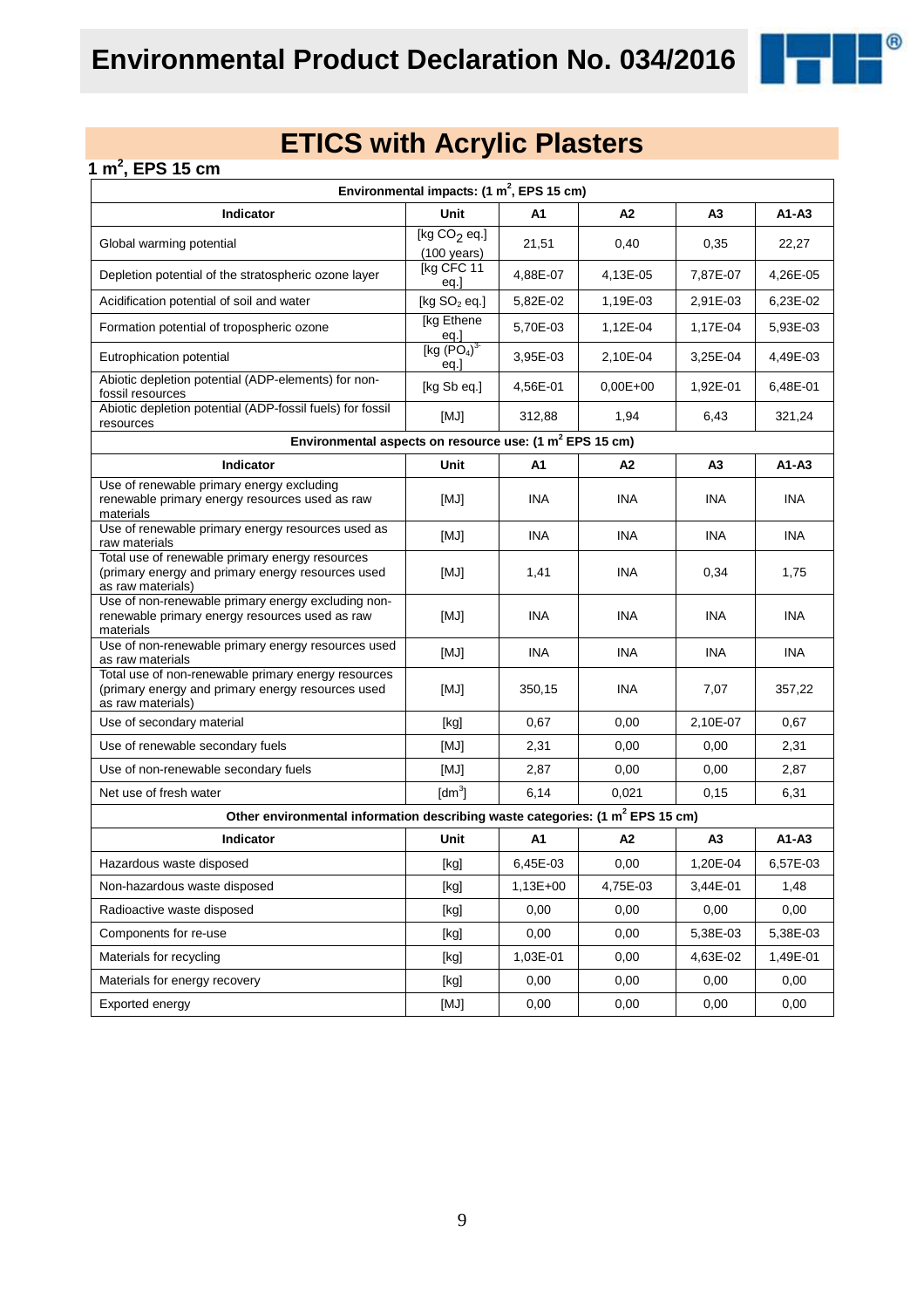

### **1 m<sup>2</sup> , EPS 20 cm**

| Environmental impacts: $(1 \text{ m}^2,$ EPS 20 cm)                                                                           |                                         |            |              |                |            |  |  |
|-------------------------------------------------------------------------------------------------------------------------------|-----------------------------------------|------------|--------------|----------------|------------|--|--|
| Indicator                                                                                                                     | Unit                                    | A1         | A2           | A3             | $A1 - A3$  |  |  |
| Global warming potential                                                                                                      | [kg $CO2$ eq.]<br>$(100 \text{ years})$ | 28,96      | 0,40         | 0,35           | 29,72      |  |  |
| Depletion potential of the stratospheric ozone layer                                                                          | [kg CFC 11<br>eq.]                      | 5,74E-07   | 4,13E-05     | 7,87E-07       | 4,27E-05   |  |  |
| Acidification potential of soil and water                                                                                     | [kg $SO2$ eq.]                          | 8,25E-02   | 1,19E-03     | 2,91E-03       | 8,66E-02   |  |  |
| Formation potential of tropospheric ozone                                                                                     | [kg Ethene]<br>eq.]                     | 8,02E-03   | 1,12E-04     | 1,17E-04       | 8,25E-03   |  |  |
| Eutrophication potential                                                                                                      | [kg $(PO4)3$<br>eq.                     | 5,43E-03   | 2,10E-04     | 3,25E-04       | 5,96E-03   |  |  |
| Abiotic depletion potential (ADP-elements) for non-<br>fossil resources                                                       | [kg Sb eq.]                             | 5,46E-01   | $0.00E + 00$ | 1,92E-01       | 7,38E-01   |  |  |
| Abiotic depletion potential (ADP-fossil fuels) for fossil<br>resources                                                        | [MJ]                                    | 439,4      | 1,94         | 6,43           | 447,7      |  |  |
| Environmental aspects on resource use: (1 m <sup>2</sup> EPS 20 cm)                                                           |                                         |            |              |                |            |  |  |
| Indicator                                                                                                                     | Unit                                    | A1         | А2           | A <sub>3</sub> | $A1 - A3$  |  |  |
| Use of renewable primary energy excluding<br>renewable primary energy resources used as raw<br>materials                      | [MJ]                                    | <b>INA</b> | <b>INA</b>   | <b>INA</b>     | <b>INA</b> |  |  |
| Use of renewable primary energy resources used as<br>raw materials                                                            | [MJ]                                    | <b>INA</b> | <b>INA</b>   | <b>INA</b>     | <b>INA</b> |  |  |
| Total use of renewable primary energy resources<br>(primary energy and primary energy resources used<br>as raw materials)     | [MJ]                                    | 1,88       | <b>INA</b>   | 0,34           | 2,22       |  |  |
| Use of non-renewable primary energy excluding non-<br>renewable primary energy resources used as raw<br>materials             | [MJ]                                    | INA        | INA          | INA            | <b>INA</b> |  |  |
| Use of non-renewable primary energy resources used<br>as raw materials                                                        | [MJ]                                    | <b>INA</b> | INA          | <b>INA</b>     | <b>INA</b> |  |  |
| Total use of non-renewable primary energy resources<br>(primary energy and primary energy resources used<br>as raw materials) | [MJ]                                    | 489,30     | <b>INA</b>   | 7,07           | 496,37     |  |  |
| Use of secondary material                                                                                                     | [kg]                                    | 0,77       | 0,00         | 2,10E-07       | 0,77       |  |  |
| Use of renewable secondary fuels                                                                                              | [MJ]                                    | 3,08       | 0,00         | 0,00           | 3,08       |  |  |
| Use of non-renewable secondary fuels                                                                                          | [MJ]                                    | 2,87       | 0,00         | 0,00           | 2,87       |  |  |
| Net use of fresh water                                                                                                        | $\text{[dm}^3$                          | 7,08       | 0,021        | 0,15           | 7,25       |  |  |
| Other environmental information describing waste categories: (1 m <sup>2</sup> EPS 20 cm)                                     |                                         |            |              |                |            |  |  |
| Indicator                                                                                                                     | Unit                                    | A1         | A2           | A <sub>3</sub> | $A1 - A3$  |  |  |
| Hazardous waste disposed                                                                                                      | [kg]                                    | 8,60E-03   | 0,00         | 1,20E-04       | 8,72E-03   |  |  |
| Non-hazardous waste disposed                                                                                                  | [kg]                                    | $1,51E+00$ | 4,75E-03     | 3,44E-01       | 1,86       |  |  |
| Radioactive waste disposed                                                                                                    | [kg]                                    | 0,00       | 0,00         | 0,00           | 0,00       |  |  |
| Components for re-use                                                                                                         | [kg]                                    | 0,00       | 0,00         | 5,38E-03       | 5,38E-03   |  |  |
| Materials for recycling                                                                                                       | [kg]                                    | 1,37E-01   | 0,00         | 4,63E-02       | 1,84E-01   |  |  |
| Materials for energy recovery                                                                                                 | [kg]                                    | 0,00       | 0,00         | 0,00           | 0,00       |  |  |
| Exported energy                                                                                                               | [MJ]                                    | 0,00       | 0,00         | 0,00           | 0,00       |  |  |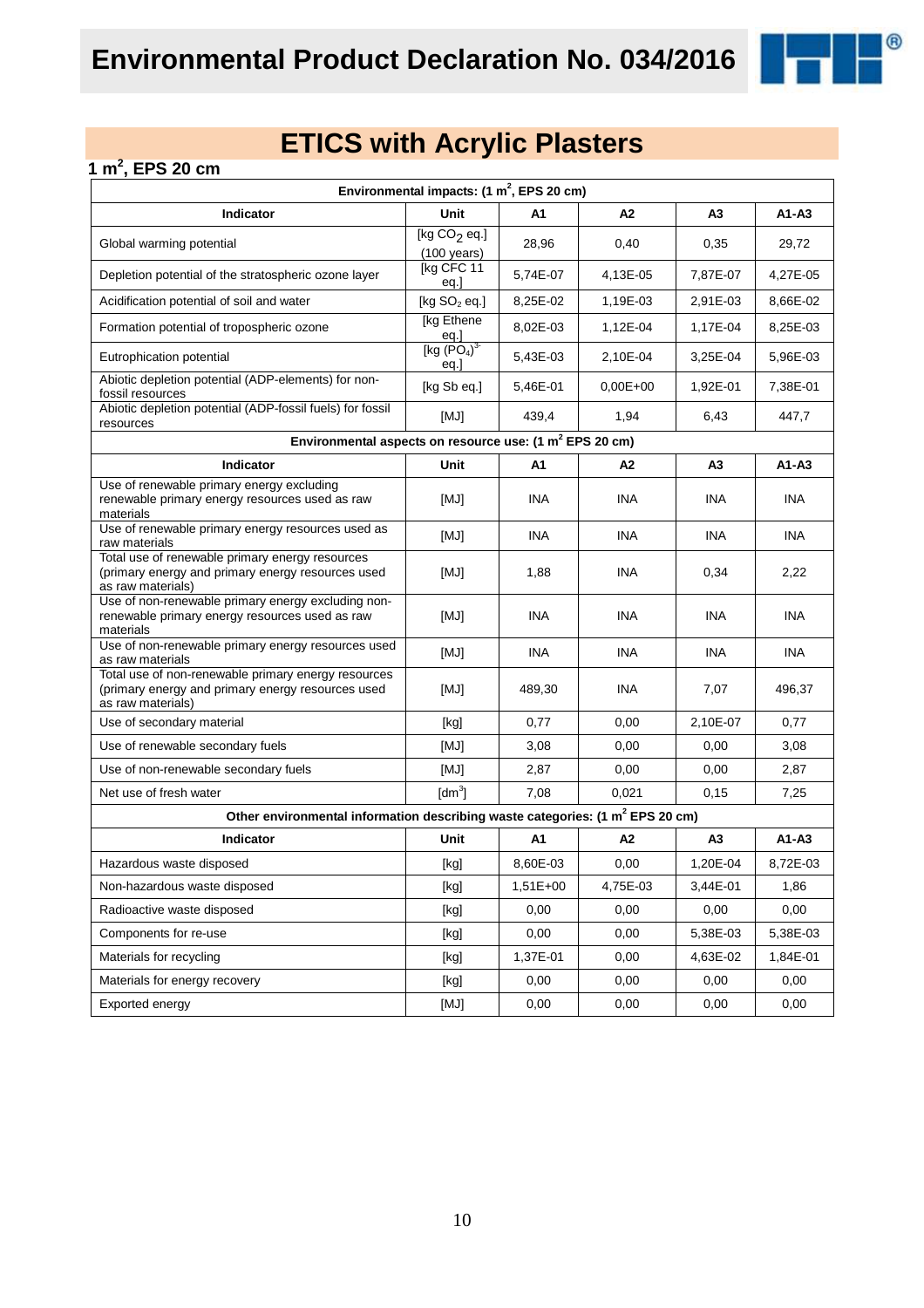

### **1 m<sup>2</sup> , EPS 25 cm**

| Environmental impacts: $(1 \text{ m}^2,$ EPS 25 cm)                                                                           |                                                                                                                                                                                                                                                                                                                                                                                                                                                                                                                                                                                                                                                                    |            |                |                |            |  |  |
|-------------------------------------------------------------------------------------------------------------------------------|--------------------------------------------------------------------------------------------------------------------------------------------------------------------------------------------------------------------------------------------------------------------------------------------------------------------------------------------------------------------------------------------------------------------------------------------------------------------------------------------------------------------------------------------------------------------------------------------------------------------------------------------------------------------|------------|----------------|----------------|------------|--|--|
| Indicator                                                                                                                     | Unit                                                                                                                                                                                                                                                                                                                                                                                                                                                                                                                                                                                                                                                               | A1         | A2             | A <sub>3</sub> | $A1 - A3$  |  |  |
| Global warming potential                                                                                                      | [kg $CO2$ eq.]<br>$(100 \text{ years})$                                                                                                                                                                                                                                                                                                                                                                                                                                                                                                                                                                                                                            | 36,41      | 0,40           | 0,35           | 37,2       |  |  |
| Depletion potential of the stratospheric ozone layer                                                                          | [kg CFC 11<br>eq.]                                                                                                                                                                                                                                                                                                                                                                                                                                                                                                                                                                                                                                                 | 6,59E-07   | 4,13E-05       | 7,87E-07       | 4,28E-05   |  |  |
| Acidification potential of soil and water                                                                                     | [kg $SO2$ eq.]                                                                                                                                                                                                                                                                                                                                                                                                                                                                                                                                                                                                                                                     | 1,07E-01   | 1,19E-03       | 2,91E-03       | 1,11E-01   |  |  |
| Formation potential of tropospheric ozone                                                                                     | [kg Ethene<br><u>eq.]</u>                                                                                                                                                                                                                                                                                                                                                                                                                                                                                                                                                                                                                                          | 1,03E-02   | 1,12E-04       | 1,17E-04       | 1,06E-02   |  |  |
| Eutrophication potential                                                                                                      | [kg (PO <sub>4</sub> ) <sup>3</sup> ]<br>eq.                                                                                                                                                                                                                                                                                                                                                                                                                                                                                                                                                                                                                       | 6.90E-03   | 2,10E-04       | 3,25E-04       | 7,44E-03   |  |  |
| Abiotic depletion potential (ADP-elements) for non-<br>fossil resources                                                       | [kg Sb eq.]                                                                                                                                                                                                                                                                                                                                                                                                                                                                                                                                                                                                                                                        | 6,36E-01   | $0,00E+00$     | 1,92E-01       | 8,29E-01   |  |  |
| Abiotic depletion potential (ADP-fossil fuels) for fossil<br>resources                                                        | [MJ]                                                                                                                                                                                                                                                                                                                                                                                                                                                                                                                                                                                                                                                               | 565,88     | 1,94           | 6,43           | 574,24     |  |  |
| Environmental aspects on resource use: (1 m <sup>2</sup> EPS 25 cm)                                                           |                                                                                                                                                                                                                                                                                                                                                                                                                                                                                                                                                                                                                                                                    |            |                |                |            |  |  |
| Indicator                                                                                                                     | Unit                                                                                                                                                                                                                                                                                                                                                                                                                                                                                                                                                                                                                                                               | A1         | A2             | A3             | $A1 - A3$  |  |  |
| Use of renewable primary energy excluding<br>renewable primary energy resources used as raw<br>materials                      | [MJ]                                                                                                                                                                                                                                                                                                                                                                                                                                                                                                                                                                                                                                                               | <b>INA</b> | INA            | INA            | <b>INA</b> |  |  |
| Use of renewable primary energy resources used as<br>raw materials                                                            | [MJ]                                                                                                                                                                                                                                                                                                                                                                                                                                                                                                                                                                                                                                                               | <b>INA</b> | INA            | INA.           | <b>INA</b> |  |  |
| Total use of renewable primary energy resources<br>(primary energy and primary energy resources used<br>as raw materials)     | [MJ]                                                                                                                                                                                                                                                                                                                                                                                                                                                                                                                                                                                                                                                               | 2,35       | INA            | 0,34           | 2,69       |  |  |
| Use of non-renewable primary energy excluding non-<br>renewable primary energy resources used as raw<br>materials             | [MJ]                                                                                                                                                                                                                                                                                                                                                                                                                                                                                                                                                                                                                                                               | <b>INA</b> | <b>INA</b>     | <b>INA</b>     | <b>INA</b> |  |  |
| Use of non-renewable primary energy resources used<br>as raw materials                                                        | [MJ]                                                                                                                                                                                                                                                                                                                                                                                                                                                                                                                                                                                                                                                               | <b>INA</b> | INA            | <b>INA</b>     | <b>INA</b> |  |  |
| Total use of non-renewable primary energy resources<br>(primary energy and primary energy resources used<br>as raw materials) | [MJ]                                                                                                                                                                                                                                                                                                                                                                                                                                                                                                                                                                                                                                                               | 628,45     | INA            | 7,07           | 635,52     |  |  |
| Use of secondary material                                                                                                     | [kg]                                                                                                                                                                                                                                                                                                                                                                                                                                                                                                                                                                                                                                                               | 0,87       | 0,00           | 2,10E-07       | 0,87       |  |  |
| Use of renewable secondary fuels                                                                                              | [MJ]                                                                                                                                                                                                                                                                                                                                                                                                                                                                                                                                                                                                                                                               | 3,85       | 0,00           | 0,00           | 3,85       |  |  |
| Use of non-renewable secondary fuels                                                                                          | [MJ]                                                                                                                                                                                                                                                                                                                                                                                                                                                                                                                                                                                                                                                               | 2,87       | 0,00           | 0,00           | 2,87       |  |  |
| Net use of fresh water                                                                                                        | [dm <sup>3</sup> ]                                                                                                                                                                                                                                                                                                                                                                                                                                                                                                                                                                                                                                                 | 8,02       | 0,021          | 0,15           | 8,19       |  |  |
| Other environmental information describing waste categories: (1 m <sup>2</sup> EPS 25 cm)                                     |                                                                                                                                                                                                                                                                                                                                                                                                                                                                                                                                                                                                                                                                    |            |                |                |            |  |  |
| <b>Indicator</b>                                                                                                              | Unit                                                                                                                                                                                                                                                                                                                                                                                                                                                                                                                                                                                                                                                               | A1         | A <sub>2</sub> | A <sub>3</sub> | $A1-A3$    |  |  |
| Hazardous waste disposed                                                                                                      | [kg]                                                                                                                                                                                                                                                                                                                                                                                                                                                                                                                                                                                                                                                               | 1,08E-02   | 0,00           | 1,20E-04       | 1,09E-02   |  |  |
| Non-hazardous waste disposed                                                                                                  | [kg]                                                                                                                                                                                                                                                                                                                                                                                                                                                                                                                                                                                                                                                               | 1,89E+00   | 4,75E-03       | 3,44E-01       | 2,24       |  |  |
| Radioactive waste disposed                                                                                                    | $[kg] % \begin{center} % \includegraphics[width=\linewidth]{imagesSupplemental_3.png} % \end{center} % \caption { % Our method is used for the method. % The method is used in the image. % The method is used in the image. % } % \label{fig:example} %$                                                                                                                                                                                                                                                                                                                                                                                                          | 0,00       | 0,00           | 0,00           | 0,00       |  |  |
| Components for re-use                                                                                                         | $[kg] % \begin{center} % \includegraphics[width=\linewidth]{imagesSupplemental_3.png} % \end{center} % \caption { % \textit{DefNet} of the \textit{DefNet} dataset. % Note that the \textit{DefNet} and \textit{DefNet} dataset. % Note that the \textit{DefNet} and \textit{DefNet} dataset. % Note that the \textit{DefNet} and \textit{DefNet} dataset. % Note that the \textit{DefNet} and \textit{DefNet} dataset. % Note that the \textit{DefNet} and \textit{DefNet} dataset. % Note that the \textit{DefNet} and \textit{DefNet} dataset. % Note that the \textit{DefNet} and \textit{DefNet} dataset. % Note that the \textit{DefNet} and \textit{DefNet$ | 0,00       | 0,00           | 5,38E-03       | 5,38E-03   |  |  |
| Materials for recycling                                                                                                       | $[kg] % \begin{center} % \includegraphics[width=\linewidth]{imagesSupplemental_3.png} % \end{center} % \caption { % Our method is used for the method. % The method is used in the image. % The method is used in the image. % } % \label{fig:example} %$                                                                                                                                                                                                                                                                                                                                                                                                          | 1,72E-01   | 0,00           | 4,63E-02       | 2,18E-01   |  |  |
| Materials for energy recovery                                                                                                 | $[kg] % \begin{center} % \includegraphics[width=\linewidth]{imagesSupplemental_3.png} % \end{center} % \caption { % Our method is used for the method. % The method is used in the image. % The method is used in the image. % } % \label{fig:example} %$                                                                                                                                                                                                                                                                                                                                                                                                          | 0,00       | 0,00           | 0,00           | 0,00       |  |  |
| Exported energy                                                                                                               | [MJ]                                                                                                                                                                                                                                                                                                                                                                                                                                                                                                                                                                                                                                                               | 0,00       | 0,00           | 0,00           | 0,00       |  |  |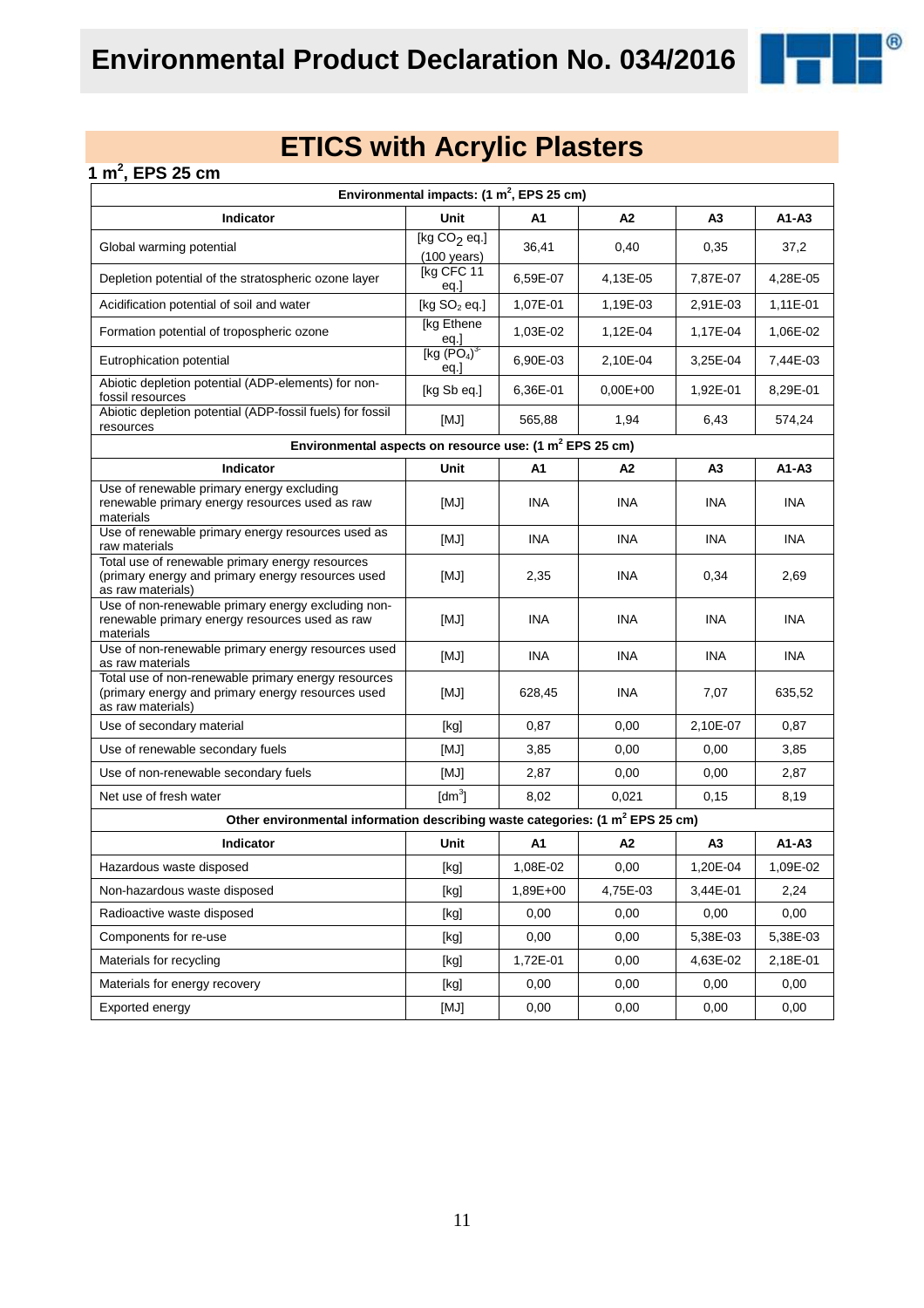

### **1 m<sup>2</sup> , EPS 10 cm**

| Environmental impacts: $(1 \text{ m}^2,$ EPS 10 cm)                                                                           |                                               |            |                |                |            |  |  |
|-------------------------------------------------------------------------------------------------------------------------------|-----------------------------------------------|------------|----------------|----------------|------------|--|--|
| Indicator                                                                                                                     | Unit                                          | A1         | A2             | A <sub>3</sub> | $A1 - A3$  |  |  |
| Global warming potential                                                                                                      | [kg $CO2$ eq.]<br>$(100 \text{ years})$       | 13,35      | 0,36           | 0,36           | 14,07      |  |  |
| Depletion potential of the stratospheric ozone layer                                                                          | [kg CFC 11<br>eq.]                            | 4,85E-07   | 4,29E-05       | 6,98E-07       | 4,40E-05   |  |  |
| Acidification potential of soil and water                                                                                     | [kg $SO2$ eq.]                                | 3,97E-02   | 8,96E-04       | 1,75E-03       | 4,24E-02   |  |  |
| Formation potential of tropospheric ozone                                                                                     | [kg Ethene<br>eq.]                            | 3,76E-03   | 6,40E-05       | 1,19E-04       | 3,94E-03   |  |  |
| Eutrophication potential                                                                                                      | [kg (PO <sub>4</sub> ) <sup>3</sup> ]<br>eq.] | 2,78E-03   | 1,58E-04       | 3,08E-04       | 3,24E-03   |  |  |
| Abiotic depletion potential (ADP-elements) for non-<br>fossil resources                                                       | [kg Sb eq.]                                   | 1,31E-01   | $0.00E + 00$   | 1,70E-01       | 3,01E-01   |  |  |
| Abiotic depletion potential (ADP-fossil fuels) for fossil<br>resources                                                        | [MJ]                                          | 178,27     | 1,21           | 5,44           | 184,93     |  |  |
| Environmental aspects on resource use: (1 m <sup>2</sup> EPS 10 cm)                                                           |                                               |            |                |                |            |  |  |
| Indicator                                                                                                                     | Unit                                          | A1         | A <sub>2</sub> | A3             | $A1 - A3$  |  |  |
| Use of renewable primary energy excluding<br>renewable primary energy resources used as raw<br>materials                      | [MJ]                                          | <b>INA</b> | <b>INA</b>     | INA            | <b>INA</b> |  |  |
| Use of renewable primary energy resources used as<br>raw materials                                                            | [MJ]                                          | <b>INA</b> | <b>INA</b>     | <b>INA</b>     | <b>INA</b> |  |  |
| Total use of renewable primary energy resources<br>(primary energy and primary energy resources used<br>as raw materials)     | [MJ]                                          | 1,12       | 0,00           | 0,31           | 1,43       |  |  |
| Use of non-renewable primary energy excluding non-<br>renewable primary energy resources used as raw<br>materials             | [MJ]                                          | <b>INA</b> | <b>INA</b>     | <b>INA</b>     | <b>INA</b> |  |  |
| Use of non-renewable primary energy resources used<br>as raw materials                                                        | [MJ]                                          | <b>INA</b> | <b>INA</b>     | <b>INA</b>     | <b>INA</b> |  |  |
| Total use of non-renewable primary energy resources<br>(primary energy and primary energy resources used<br>as raw materials) | [MJ]                                          | 201,28     | <b>INA</b>     | 5,99           | 207,26     |  |  |
| Use of secondary material                                                                                                     | [kg]                                          | 0,57       | 0,00           | 7,08E-08       | 0,57       |  |  |
| Use of renewable secondary fuels                                                                                              | [MJ]                                          | 1,54       | 0,00           | 0,00           | 1,54       |  |  |
| Use of non-renewable secondary fuels                                                                                          | [MJ]                                          | 2,87       | 0,00           | 0,00           | 2,87       |  |  |
| Net use of fresh water                                                                                                        | $\text{[dm}^3$                                | 5,20       | 0,012          | 0,15           | 5,36       |  |  |
| Other environmental information describing waste categories: (1 m <sup>2</sup> EPS 10 cm)                                     |                                               |            |                |                |            |  |  |
| Indicator                                                                                                                     | Unit                                          | A1         | A2             | A3             | $A1 - A3$  |  |  |
| Hazardous waste disposed                                                                                                      | [kg]                                          | 4,29E-03   | 0,00           | 1,17E-04       | 4,41E-03   |  |  |
| Non-hazardous waste disposed                                                                                                  | [kg]                                          | 7,54E-01   | 4,75E-03       | 3,49E-01       | 1,11       |  |  |
| Radioactive waste disposed                                                                                                    | [kg]                                          | 0,00       | 0,00           | 0,00           | 0,00       |  |  |
| Components for re-use                                                                                                         | [kg]                                          | 0,00       | 0,00           | 3,44E-03       | 3,44E-03   |  |  |
| Materials for recycling                                                                                                       | [kg]                                          | 6,82E-02   | 0,00           | 4,64E-02       | 1,15E-01   |  |  |
| Materials for energy recovery                                                                                                 | [kg]                                          | 0,00       | 0,00           | 0,00           | 0,00       |  |  |
| Exported energy                                                                                                               | [MJ]                                          | 0,00       | 0,00           | 0,00           | 0,00       |  |  |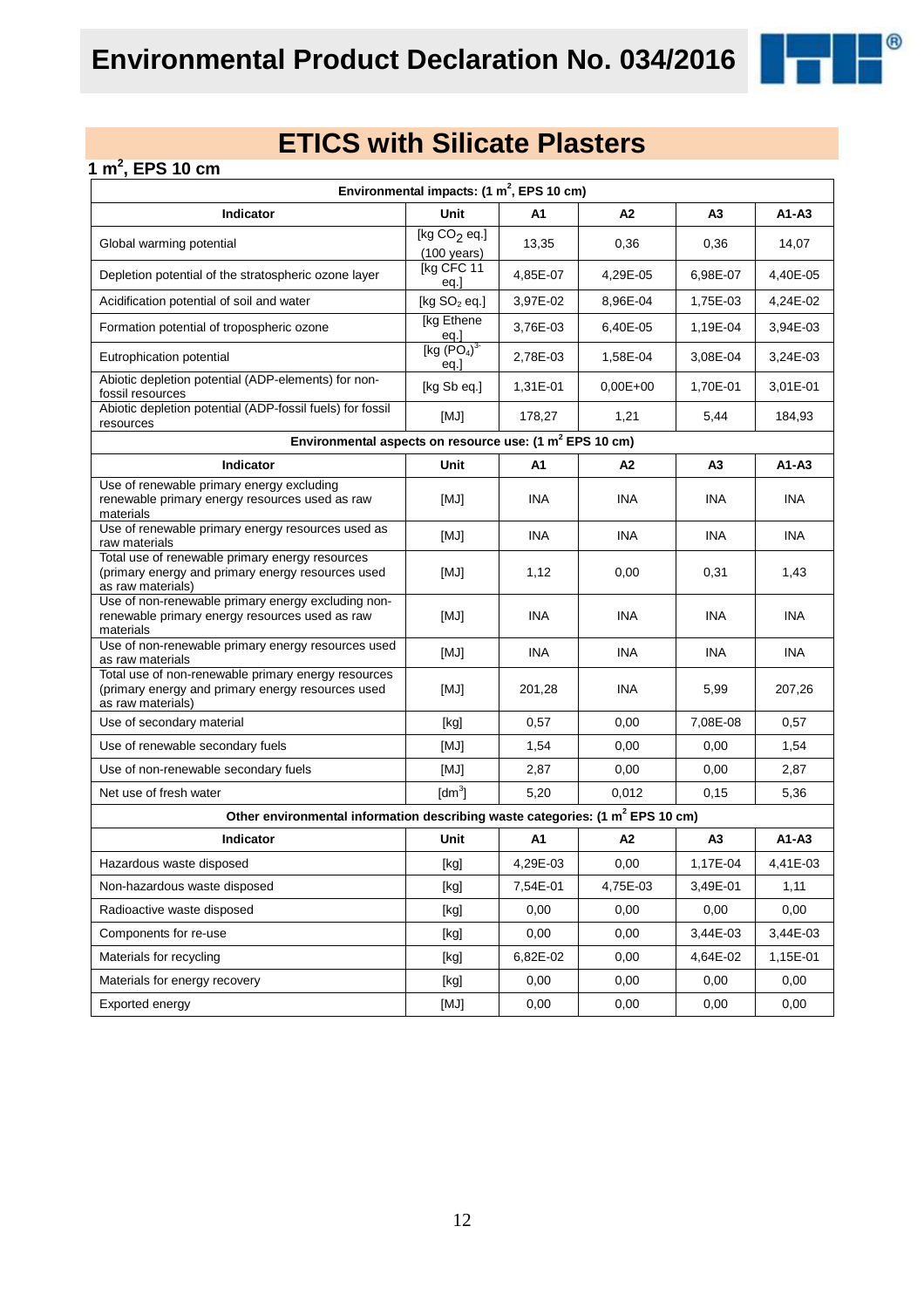

### **1 m<sup>2</sup> , EPS 12 cm**

| Environmental impacts: $(1 \text{ m}^2,$ EPS 12 cm)                                                                           |                                               |            |                |            |            |  |  |
|-------------------------------------------------------------------------------------------------------------------------------|-----------------------------------------------|------------|----------------|------------|------------|--|--|
| Indicator                                                                                                                     | Unit                                          | A1         | A2             | A3         | $A1 - A3$  |  |  |
| Global warming potential                                                                                                      | [kg $CO2$ eq.]<br>$(100 \text{ years})$       | 16,33      | 0,36           | 0,36       | 17,1       |  |  |
| Depletion potential of the stratospheric ozone layer                                                                          | [kg CFC 11<br>eq.]                            | 5,19E-07   | 4,29E-05       | 6,98E-07   | 4,41E-05   |  |  |
| Acidification potential of soil and water                                                                                     | [kg $SO2$ eq.]                                | 4,94E-02   | 8,96E-04       | 1,75E-03   | 5,20E-02   |  |  |
| Formation potential of tropospheric ozone                                                                                     | [kg Ethene<br>eq.]                            | 4,68E-03   | 6,40E-05       | 1,19E-04   | 4,87E-03   |  |  |
| Eutrophication potential                                                                                                      | [kg (PO <sub>4</sub> ) <sup>3</sup> ]<br>eq.] | 3,37E-03   | 1,58E-04       | 3,08E-04   | 3,83E-03   |  |  |
| Abiotic depletion potential (ADP-elements) for non-<br>fossil resources                                                       | [kg Sb eq.]                                   | 1,67E-01   | $0.00E + 00$   | 1,70E-01   | 3,38E-01   |  |  |
| Abiotic depletion potential (ADP-fossil fuels) for fossil<br>resources                                                        | [MJ]                                          | 228,87     | 1,21           | 5,44       | 235,53     |  |  |
| Environmental aspects on resource use: (1 m <sup>2</sup> EPS 12 cm)                                                           |                                               |            |                |            |            |  |  |
| Indicator                                                                                                                     | Unit                                          | A1         | A <sub>2</sub> | A3         | $A1 - A3$  |  |  |
| Use of renewable primary energy excluding<br>renewable primary energy resources used as raw<br>materials                      | [MJ]                                          | <b>INA</b> | <b>INA</b>     | INA        | <b>INA</b> |  |  |
| Use of renewable primary energy resources used as<br>raw materials                                                            | [MJ]                                          | <b>INA</b> | <b>INA</b>     | <b>INA</b> | <b>INA</b> |  |  |
| Total use of renewable primary energy resources<br>(primary energy and primary energy resources used<br>as raw materials)     | [MJ]                                          | 1,34       | <b>INA</b>     | 0,31       | 1,66       |  |  |
| Use of non-renewable primary energy excluding non-<br>renewable primary energy resources used as raw<br>materials             | [MJ]                                          | <b>INA</b> | <b>INA</b>     | <b>INA</b> | <b>INA</b> |  |  |
| Use of non-renewable primary energy resources used<br>as raw materials                                                        | [MJ]                                          | <b>INA</b> | <b>INA</b>     | <b>INA</b> | <b>INA</b> |  |  |
| Total use of non-renewable primary energy resources<br>(primary energy and primary energy resources used<br>as raw materials) | [MJ]                                          | 256,94     | <b>INA</b>     | 5,99       | 262,92     |  |  |
| Use of secondary material                                                                                                     | [kg]                                          | 0,61       | 0,00           | 7,08E-08   | 0,61       |  |  |
| Use of renewable secondary fuels                                                                                              | [MJ]                                          | 1,84       | 0,00           | 0,00       | 1,84       |  |  |
| Use of non-renewable secondary fuels                                                                                          | [MJ]                                          | 2,87       | 0,00           | 0,00       | 2,87       |  |  |
| Net use of fresh water                                                                                                        | $\text{[dm}^3$                                | 5,58       | 0,012          | 0, 15      | 5,73       |  |  |
| Other environmental information describing waste categories: (1 m <sup>2</sup> EPS 12 cm)                                     |                                               |            |                |            |            |  |  |
| Indicator                                                                                                                     | Unit                                          | A1         | A2             | A3         | $A1 - A3$  |  |  |
| Hazardous waste disposed                                                                                                      | [kg]                                          | 5,15E-03   | 0,00           | 1,17E-04   | 5,26E-03   |  |  |
| Non-hazardous waste disposed                                                                                                  | [kg]                                          | 9,05E-01   | 4,75E-03       | 3,49E-01   | 1,26       |  |  |
| Radioactive waste disposed                                                                                                    | [kg]                                          | 0,00       | 0,00           | 0,00       | 0,00       |  |  |
| Components for re-use                                                                                                         | [kg]                                          | 0,00       | 0,00           | 3,44E-03   | 3,44E-03   |  |  |
| Materials for recycling                                                                                                       | [kg]                                          | 8,18E-02   | 0,00           | 4,64E-02   | 1,28E-01   |  |  |
| Materials for energy recovery                                                                                                 | [kg]                                          | 0,00       | 0,00           | 0,00       | 0,00       |  |  |
| Exported energy                                                                                                               | [MJ]                                          | 0,00       | 0,00           | 0,00       | 0,00       |  |  |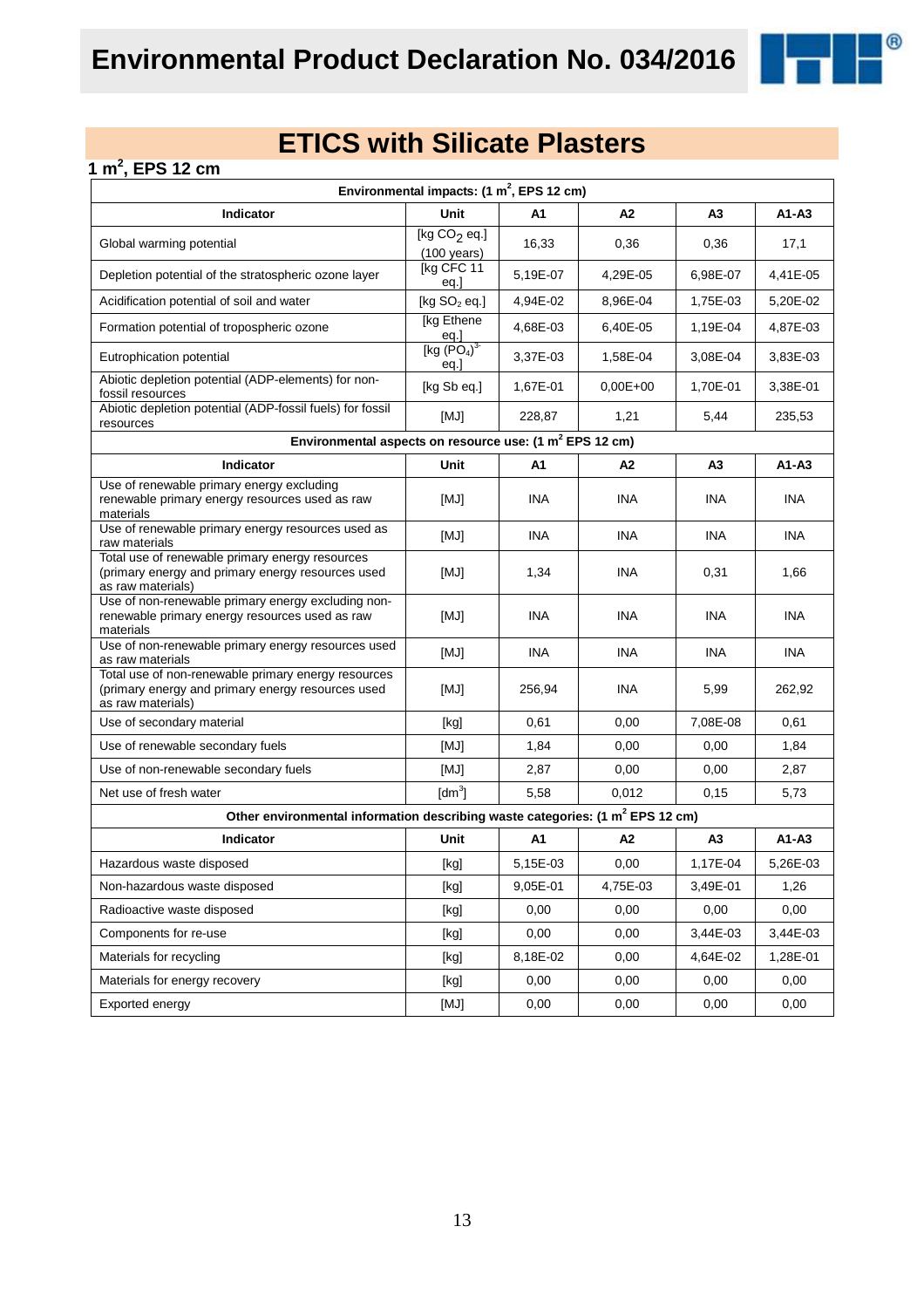

### **1 m<sup>2</sup> , EPS 15 cm**

| Environmental impacts: $(1 \text{ m}^2,$ EPS 15 cm)                                                                           |                                         |            |            |                |            |  |  |
|-------------------------------------------------------------------------------------------------------------------------------|-----------------------------------------|------------|------------|----------------|------------|--|--|
| Indicator                                                                                                                     | Unit                                    | A1         | A2         | A <sub>3</sub> | $A1 - A3$  |  |  |
| Global warming potential                                                                                                      | [kg $CO2$ eq.]<br>$(100 \text{ years})$ | 20,80      | 0,36       | 0,36           | 21,52      |  |  |
| Depletion potential of the stratospheric ozone layer                                                                          | [kg CFC 11<br>eq.]                      | 5,70E-07   | 4,29E-05   | 6,98E-07       | 4,41E-05   |  |  |
| Acidification potential of soil and water                                                                                     | [kg $SO2$ eq.]                          | 6,39E-02   | 8,96E-04   | 1,75E-03       | 6,66E-02   |  |  |
| Formation potential of tropospheric ozone                                                                                     | [kg Ethene<br>eq.]<br>[kg $(PO4)3$      | 6,07E-03   | 6,40E-05   | 1,19E-04       | 6,26E-03   |  |  |
| Eutrophication potential                                                                                                      | eq.]                                    | 4,25E-03   | 1,58E-04   | 3,08E-04       | 4,72E-03   |  |  |
| Abiotic depletion potential (ADP-elements) for non-<br>fossil resources                                                       | [kg Sb eq.]                             | 2,22E-01   | $0,00E+00$ | 1,70E-01       | 3,92E-01   |  |  |
| Abiotic depletion potential (ADP-fossil fuels) for fossil<br>resources                                                        | [MJ]                                    | 304,77     | 1,21       | 5,44           | 311,43     |  |  |
| Environmental aspects on resource use: (1 m <sup>2</sup> EPS 15 cm)                                                           |                                         |            |            |                |            |  |  |
| Indicator                                                                                                                     | Unit                                    | A1         | A2         | А3             | $A1 - A3$  |  |  |
| Use of renewable primary energy excluding<br>renewable primary energy resources used as raw<br>materials                      | [MJ]                                    | <b>INA</b> | <b>INA</b> | INA            | <b>INA</b> |  |  |
| Use of renewable primary energy resources used as<br>raw materials                                                            | [MJ]                                    | <b>INA</b> | <b>INA</b> | <b>INA</b>     | <b>INA</b> |  |  |
| Total use of renewable primary energy resources<br>(primary energy and primary energy resources used<br>as raw materials)     | [MJ]                                    | 1,68       | <b>INA</b> | 0,31           | 2,00       |  |  |
| Use of non-renewable primary energy excluding non-<br>renewable primary energy resources used as raw<br>materials             | [MJ]                                    | <b>INA</b> | INA        | INA.           | <b>INA</b> |  |  |
| Use of non-renewable primary energy resources used<br>as raw materials                                                        | [MJ]                                    | <b>INA</b> | <b>INA</b> | <b>INA</b>     | <b>INA</b> |  |  |
| Total use of non-renewable primary energy resources<br>(primary energy and primary energy resources used<br>as raw materials) | [MJ]                                    | 340,43     | <b>INA</b> | 5,99           | 346,41     |  |  |
| Use of secondary material                                                                                                     | [kg]                                    | 0,67       | 0,00       | 7,08E-08       | 0,67       |  |  |
| Use of renewable secondary fuels                                                                                              | [MJ]                                    | 2,30       | 0,00       | 0,00           | 2,30       |  |  |
| Use of non-renewable secondary fuels                                                                                          | [MJ]                                    | 2,87       | 0,00       | 0,00           | 2,87       |  |  |
| Net use of fresh water                                                                                                        | $\text{[dm}^3$                          | 6,14       | 0,012      | 0,15           | 6,30       |  |  |
| Other environmental information describing waste categories: (1 m <sup>2</sup> EPS 15 cm)                                     |                                         |            |            |                |            |  |  |
| Indicator                                                                                                                     | Unit                                    | A1         | A2         | A <sub>3</sub> | A1-A3      |  |  |
| Hazardous waste disposed                                                                                                      | [kg]                                    | 6,44E-03   | 0,00       | 1,17E-04       | 6,55E-03   |  |  |
| Non-hazardous waste disposed                                                                                                  | [kg]                                    | $1,13E+00$ | 4,75E-03   | 3,49E-01       | 1,48       |  |  |
| Radioactive waste disposed                                                                                                    | [kg]                                    | 0,00       | 0,00       | 0,00           | 0,00       |  |  |
| Components for re-use                                                                                                         | [kg]                                    | 0,00       | 0,00       | 3,44E-03       | 3,44E-03   |  |  |
| Materials for recycling                                                                                                       | [kg]                                    | 1,02E-01   | 0,00       | 4,64E-02       | 1,49E-01   |  |  |
| Materials for energy recovery                                                                                                 | [kg]                                    | 0,00       | 0,00       | 0,00           | 0,00       |  |  |
| Exported energy                                                                                                               | [MJ]                                    | 0,00       | 0,00       | 0,00           | 0,00       |  |  |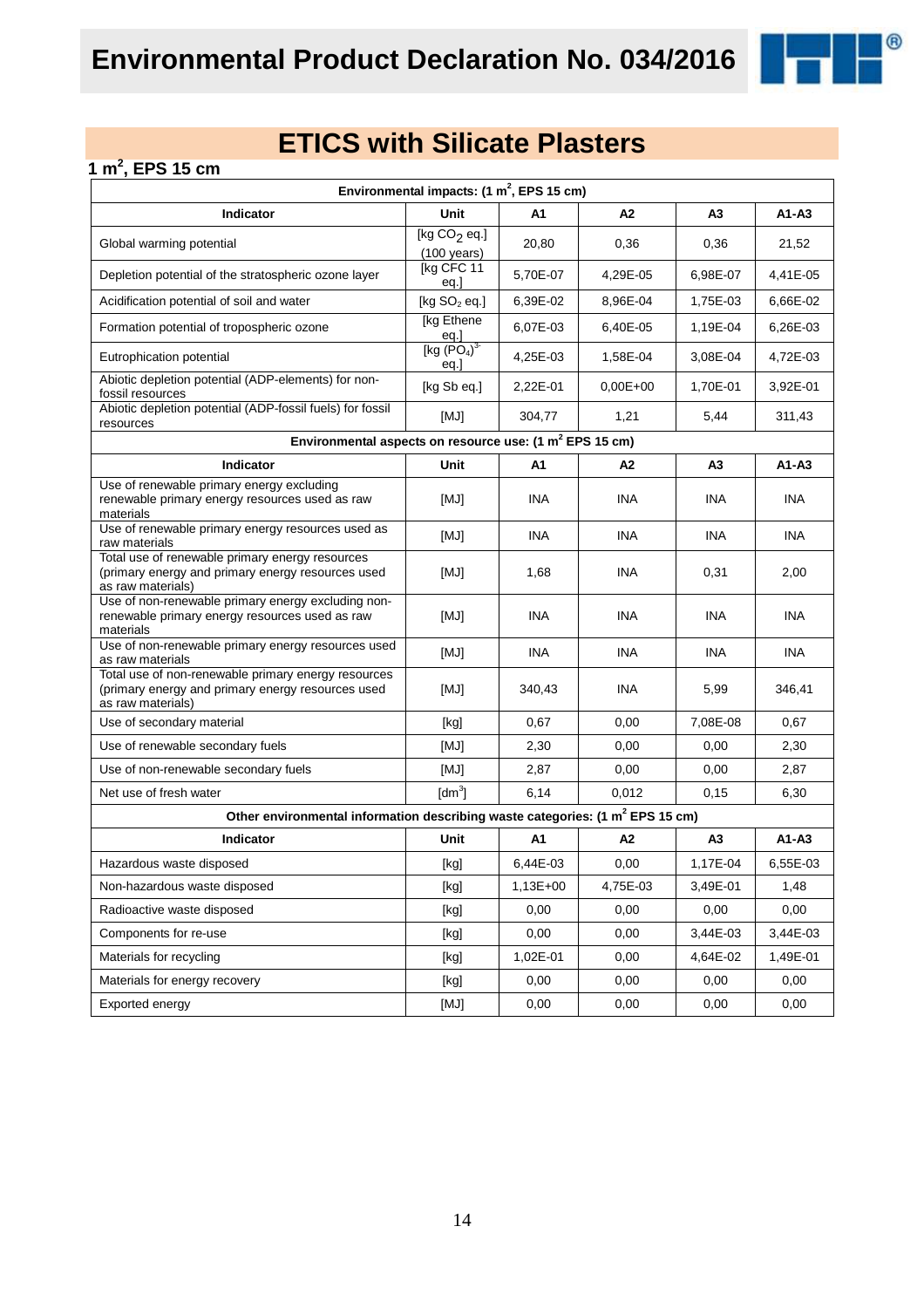

### **1 m<sup>2</sup> , EPS 20 cm**

| Environmental impacts: $(1 \text{ m}^2,$ EPS 20 cm)                                                                           |                                                                                                                                                                                                                                                                                                                                                                                                                                                                                                                                                                                                                                                                                              |            |              |                |            |  |  |
|-------------------------------------------------------------------------------------------------------------------------------|----------------------------------------------------------------------------------------------------------------------------------------------------------------------------------------------------------------------------------------------------------------------------------------------------------------------------------------------------------------------------------------------------------------------------------------------------------------------------------------------------------------------------------------------------------------------------------------------------------------------------------------------------------------------------------------------|------------|--------------|----------------|------------|--|--|
| Indicator                                                                                                                     | Unit                                                                                                                                                                                                                                                                                                                                                                                                                                                                                                                                                                                                                                                                                         | A1         | А2           | A <sub>3</sub> | $A1 - A3$  |  |  |
| Global warming potential                                                                                                      | [kg $CO2$ eq.]<br>$(100 \text{ years})$                                                                                                                                                                                                                                                                                                                                                                                                                                                                                                                                                                                                                                                      | 28,25      | 0,36         | 0,36           | 28,97      |  |  |
| Depletion potential of the stratospheric ozone layer                                                                          | [kg CFC 11<br>eq.]                                                                                                                                                                                                                                                                                                                                                                                                                                                                                                                                                                                                                                                                           | 6,55E-07   | 4,29E-05     | 6,98E-07       | 4,42E-05   |  |  |
| Acidification potential of soil and water                                                                                     | [kg $SO2$ eq.]                                                                                                                                                                                                                                                                                                                                                                                                                                                                                                                                                                                                                                                                               | 8,82E-02   | 8,96E-04     | 1,75E-03       | 9,08E-02   |  |  |
| Formation potential of tropospheric ozone                                                                                     | [kg Ethene]<br>eq.]<br>[kg $(PO4)3$                                                                                                                                                                                                                                                                                                                                                                                                                                                                                                                                                                                                                                                          | 8,39E-03   | 6,40E-05     | 1,19E-04       | 8,57E-03   |  |  |
| Eutrophication potential                                                                                                      | eq.                                                                                                                                                                                                                                                                                                                                                                                                                                                                                                                                                                                                                                                                                          | 5,73E-03   | 1,58E-04     | 3,08E-04       | 6,19E-03   |  |  |
| Abiotic depletion potential (ADP-elements) for non-<br>fossil resources                                                       | [kg Sb eq.]                                                                                                                                                                                                                                                                                                                                                                                                                                                                                                                                                                                                                                                                                  | 3,12E-01   | $0.00E + 00$ | 1.70E-01       | 4,82E-01   |  |  |
| Abiotic depletion potential (ADP-fossil fuels) for fossil<br>resources                                                        | [MJ]                                                                                                                                                                                                                                                                                                                                                                                                                                                                                                                                                                                                                                                                                         | 431,3      | 1,21         | 5,44           | 437,9      |  |  |
| Environmental aspects on resource use: (1 m <sup>2</sup> EPS 20 cm)                                                           |                                                                                                                                                                                                                                                                                                                                                                                                                                                                                                                                                                                                                                                                                              |            |              |                |            |  |  |
| Indicator                                                                                                                     | Unit                                                                                                                                                                                                                                                                                                                                                                                                                                                                                                                                                                                                                                                                                         | A1         | A2           | A3             | $A1 - A3$  |  |  |
| Use of renewable primary energy excluding<br>renewable primary energy resources used as raw<br>materials                      | [MJ]                                                                                                                                                                                                                                                                                                                                                                                                                                                                                                                                                                                                                                                                                         | <b>INA</b> | <b>INA</b>   | <b>INA</b>     | <b>INA</b> |  |  |
| Use of renewable primary energy resources used as<br>raw materials                                                            | [MJ]                                                                                                                                                                                                                                                                                                                                                                                                                                                                                                                                                                                                                                                                                         | <b>INA</b> | <b>INA</b>   | <b>INA</b>     | INA        |  |  |
| Total use of renewable primary energy resources<br>(primary energy and primary energy resources used<br>as raw materials)     | [MJ]                                                                                                                                                                                                                                                                                                                                                                                                                                                                                                                                                                                                                                                                                         | 2,24       | <b>INA</b>   | 0,31           | 2,56       |  |  |
| Use of non-renewable primary energy excluding non-<br>renewable primary energy resources used as raw<br>materials             | [MJ]                                                                                                                                                                                                                                                                                                                                                                                                                                                                                                                                                                                                                                                                                         | <b>INA</b> | INA          | <b>INA</b>     | <b>INA</b> |  |  |
| Use of non-renewable primary energy resources used<br>as raw materials                                                        | [MJ]                                                                                                                                                                                                                                                                                                                                                                                                                                                                                                                                                                                                                                                                                         | <b>INA</b> | <b>INA</b>   | <b>INA</b>     | <b>INA</b> |  |  |
| Total use of non-renewable primary energy resources<br>(primary energy and primary energy resources used<br>as raw materials) | [MJ]                                                                                                                                                                                                                                                                                                                                                                                                                                                                                                                                                                                                                                                                                         | 479,58     | <b>INA</b>   | 5,99           | 485,56     |  |  |
| Use of secondary material                                                                                                     | [kg]                                                                                                                                                                                                                                                                                                                                                                                                                                                                                                                                                                                                                                                                                         | 0,77       | 0,00         | 7,08E-08       | 0,77       |  |  |
| Use of renewable secondary fuels                                                                                              | [MJ]                                                                                                                                                                                                                                                                                                                                                                                                                                                                                                                                                                                                                                                                                         | 3,07       | 0,00         | 0,00           | 3,07       |  |  |
| Use of non-renewable secondary fuels                                                                                          | [MJ]                                                                                                                                                                                                                                                                                                                                                                                                                                                                                                                                                                                                                                                                                         | 2,87       | 0,00         | 0,00           | 2,87       |  |  |
| Net use of fresh water                                                                                                        | $\text{[dm}^3$                                                                                                                                                                                                                                                                                                                                                                                                                                                                                                                                                                                                                                                                               | 7,08       | 0,012        | 0, 15          | 7,23       |  |  |
| Other environmental information describing waste categories: (1 m <sup>2</sup> EPS 20 cm)                                     |                                                                                                                                                                                                                                                                                                                                                                                                                                                                                                                                                                                                                                                                                              |            |              |                |            |  |  |
| Indicator                                                                                                                     | Unit                                                                                                                                                                                                                                                                                                                                                                                                                                                                                                                                                                                                                                                                                         | A1         | A2           | A3             | $A1 - A3$  |  |  |
| Hazardous waste disposed                                                                                                      | [kg]                                                                                                                                                                                                                                                                                                                                                                                                                                                                                                                                                                                                                                                                                         | 8,58E-03   | 0,00         | 1,17E-04       | 8,70E-03   |  |  |
| Non-hazardous waste disposed                                                                                                  | $[kg] % \begin{center} % \includegraphics[width=\linewidth]{imagesSupplemental/Imetad-Architecture.png} % \end{center} % \caption { % \begin{subfigure}[M5]{0.23\textwidth} \includegraphics[width=\linewidth]{imagesSupplemental/Imetad-Architecture.png} } % \end{subfigure} % \begin{subfigure}[M5]{0.23\textwidth} \includegraphics[width=\linewidth]{imagesSupplemental/Imetad-Architecture.png} } % \end{subfigure} % \caption { % \begin{subfigure}[M5]{0.23\textwidth} \includegraphics[width=\linewidth]{imagesSupplemental/Imetad-Architecture.png} } % \end{subfigure} % \caption{ % \begin{subfigure}[M5]{0.23\textwidth} \includegraphics[width=\linewidth]{imagesSupplemental$ | $1,51E+00$ | 4,75E-03     | 3,49E-01       | 1,86       |  |  |
| Radioactive waste disposed                                                                                                    | [kg]                                                                                                                                                                                                                                                                                                                                                                                                                                                                                                                                                                                                                                                                                         | 0,00       | 0,00         | 0,00           | 0,00       |  |  |
| Components for re-use                                                                                                         | [kg]                                                                                                                                                                                                                                                                                                                                                                                                                                                                                                                                                                                                                                                                                         | 0,00       | 0,00         | 3,44E-03       | 3,44E-03   |  |  |
| Materials for recycling                                                                                                       | [kg]                                                                                                                                                                                                                                                                                                                                                                                                                                                                                                                                                                                                                                                                                         | 1,36E-01   | 0,00         | 4,64E-02       | 1,83E-01   |  |  |
| Materials for energy recovery                                                                                                 | [kg]                                                                                                                                                                                                                                                                                                                                                                                                                                                                                                                                                                                                                                                                                         | 0,00       | 0,00         | 0,00           | 0,00       |  |  |
| Exported energy                                                                                                               | [MJ]                                                                                                                                                                                                                                                                                                                                                                                                                                                                                                                                                                                                                                                                                         | 0,00       | 0,00         | 0,00           | 0,00       |  |  |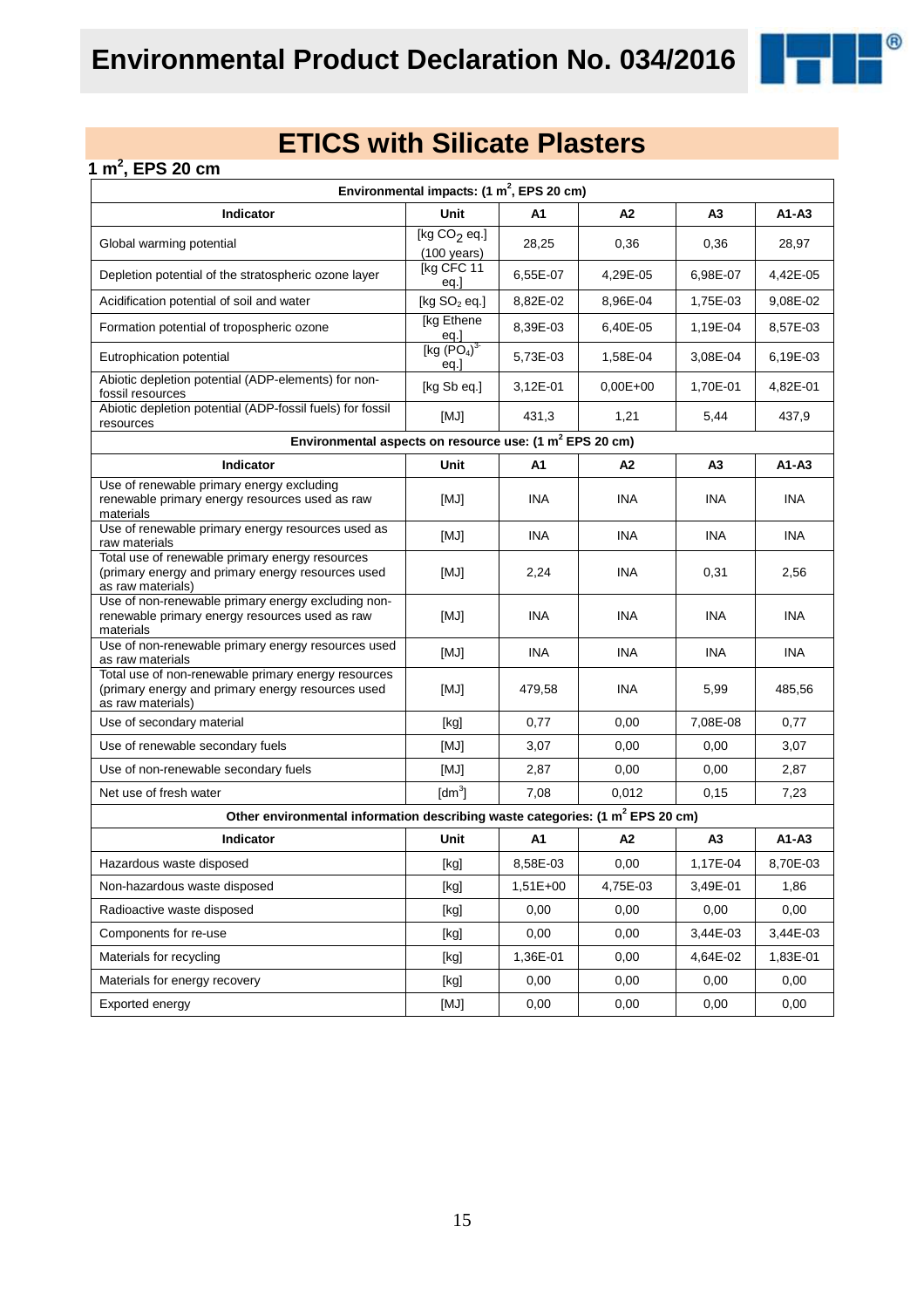

### **1 m<sup>2</sup> , EPS 25 cm**

| Environmental impacts: $(1 \text{ m}^2,$ EPS 25 cm)                                                                           |                                                                                                                                                                                                                                                                                                                                                                                                                                                                                                                                                                                                                                                                                              |            |              |                |            |  |  |  |
|-------------------------------------------------------------------------------------------------------------------------------|----------------------------------------------------------------------------------------------------------------------------------------------------------------------------------------------------------------------------------------------------------------------------------------------------------------------------------------------------------------------------------------------------------------------------------------------------------------------------------------------------------------------------------------------------------------------------------------------------------------------------------------------------------------------------------------------|------------|--------------|----------------|------------|--|--|--|
| Indicator                                                                                                                     | Unit                                                                                                                                                                                                                                                                                                                                                                                                                                                                                                                                                                                                                                                                                         | A1         | А2           | A <sub>3</sub> | $A1 - A3$  |  |  |  |
| Global warming potential                                                                                                      | [kg $CO2$ eq.]<br>$(100 \text{ years})$                                                                                                                                                                                                                                                                                                                                                                                                                                                                                                                                                                                                                                                      | 35,70      | 0,36         | 0,36           | 36,4       |  |  |  |
| Depletion potential of the stratospheric ozone layer                                                                          | [kg CFC 11<br>eq.]                                                                                                                                                                                                                                                                                                                                                                                                                                                                                                                                                                                                                                                                           | 7,41E-07   | 4,29E-05     | 6,98E-07       | 4,43E-05   |  |  |  |
| Acidification potential of soil and water                                                                                     | [kg $SO2$ eq.]                                                                                                                                                                                                                                                                                                                                                                                                                                                                                                                                                                                                                                                                               | 1,12E-01   | 8,96E-04     | 1,75E-03       | 1,15E-01   |  |  |  |
| Formation potential of tropospheric ozone                                                                                     | [kg Ethene]<br>eq.]<br>[kg $(PO4)3$                                                                                                                                                                                                                                                                                                                                                                                                                                                                                                                                                                                                                                                          | 1,07E-02   | 6,40E-05     | 1,19E-04       | 1,09E-02   |  |  |  |
| Eutrophication potential                                                                                                      | eq.                                                                                                                                                                                                                                                                                                                                                                                                                                                                                                                                                                                                                                                                                          | 7,20E-03   | 1,58E-04     | 3,08E-04       | 7,67E-03   |  |  |  |
| Abiotic depletion potential (ADP-elements) for non-<br>fossil resources                                                       | [kg Sb eq.]                                                                                                                                                                                                                                                                                                                                                                                                                                                                                                                                                                                                                                                                                  | 4,02E-01   | $0.00E + 00$ | 1,70E-01       | 5,72E-01   |  |  |  |
| Abiotic depletion potential (ADP-fossil fuels) for fossil<br>resources                                                        | [MJ]                                                                                                                                                                                                                                                                                                                                                                                                                                                                                                                                                                                                                                                                                         | 557,77     | 1,21         | 5,44           | 564,43     |  |  |  |
| Environmental aspects on resource use: (1 m <sup>2</sup> EPS 25 cm)                                                           |                                                                                                                                                                                                                                                                                                                                                                                                                                                                                                                                                                                                                                                                                              |            |              |                |            |  |  |  |
| Indicator                                                                                                                     | Unit                                                                                                                                                                                                                                                                                                                                                                                                                                                                                                                                                                                                                                                                                         | A1         | A2           | A3             | $A1 - A3$  |  |  |  |
| Use of renewable primary energy excluding<br>renewable primary energy resources used as raw<br>materials                      | [MJ]                                                                                                                                                                                                                                                                                                                                                                                                                                                                                                                                                                                                                                                                                         | <b>INA</b> | <b>INA</b>   | <b>INA</b>     | <b>INA</b> |  |  |  |
| Use of renewable primary energy resources used as<br>raw materials                                                            | [MJ]                                                                                                                                                                                                                                                                                                                                                                                                                                                                                                                                                                                                                                                                                         | <b>INA</b> | <b>INA</b>   | <b>INA</b>     | INA        |  |  |  |
| Total use of renewable primary energy resources<br>(primary energy and primary energy resources used<br>as raw materials)     | [MJ]                                                                                                                                                                                                                                                                                                                                                                                                                                                                                                                                                                                                                                                                                         | 2,80       | <b>INA</b>   | 0,31           | 3,12       |  |  |  |
| Use of non-renewable primary energy excluding non-<br>renewable primary energy resources used as raw<br>materials             | [MJ]                                                                                                                                                                                                                                                                                                                                                                                                                                                                                                                                                                                                                                                                                         | <b>INA</b> | INA          | <b>INA</b>     | <b>INA</b> |  |  |  |
| Use of non-renewable primary energy resources used<br>as raw materials                                                        | [MJ]                                                                                                                                                                                                                                                                                                                                                                                                                                                                                                                                                                                                                                                                                         | <b>INA</b> | <b>INA</b>   | <b>INA</b>     | <b>INA</b> |  |  |  |
| Total use of non-renewable primary energy resources<br>(primary energy and primary energy resources used<br>as raw materials) | [MJ]                                                                                                                                                                                                                                                                                                                                                                                                                                                                                                                                                                                                                                                                                         | 618,73     | <b>INA</b>   | 5,99           | 624,71     |  |  |  |
| Use of secondary material                                                                                                     | [kg]                                                                                                                                                                                                                                                                                                                                                                                                                                                                                                                                                                                                                                                                                         | 0,87       | 0,00         | 7,08E-08       | 0,87       |  |  |  |
| Use of renewable secondary fuels                                                                                              | [MJ]                                                                                                                                                                                                                                                                                                                                                                                                                                                                                                                                                                                                                                                                                         | 3,84       | 0,00         | 0,00           | 3,84       |  |  |  |
| Use of non-renewable secondary fuels                                                                                          | [MJ]                                                                                                                                                                                                                                                                                                                                                                                                                                                                                                                                                                                                                                                                                         | 2,87       | 0,00         | 0,00           | 2,87       |  |  |  |
| Net use of fresh water                                                                                                        | $\text{[dm}^3$                                                                                                                                                                                                                                                                                                                                                                                                                                                                                                                                                                                                                                                                               | 8,01       | 0,012        | 0,15           | 8,17       |  |  |  |
| Other environmental information describing waste categories: (1 m <sup>2</sup> EPS 25 cm)                                     |                                                                                                                                                                                                                                                                                                                                                                                                                                                                                                                                                                                                                                                                                              |            |              |                |            |  |  |  |
| Indicator                                                                                                                     | Unit                                                                                                                                                                                                                                                                                                                                                                                                                                                                                                                                                                                                                                                                                         | A1         | A2           | A3             | $A1 - A3$  |  |  |  |
| Hazardous waste disposed                                                                                                      | [kg]                                                                                                                                                                                                                                                                                                                                                                                                                                                                                                                                                                                                                                                                                         | 1,07E-02   | 0,00         | 1,17E-04       | 1,08E-02   |  |  |  |
| Non-hazardous waste disposed                                                                                                  | $[kg] % \begin{center} % \includegraphics[width=\linewidth]{imagesSupplemental/Imetad-Architecture.png} % \end{center} % \caption { % \begin{subfigure}[M5]{0.23\textwidth} \includegraphics[width=\linewidth]{imagesSupplemental/Imetad-Architecture.png} } % \end{subfigure} % \begin{subfigure}[M5]{0.23\textwidth} \includegraphics[width=\linewidth]{imagesSupplemental/Imetad-Architecture.png} } % \end{subfigure} % \caption { % \begin{subfigure}[M5]{0.23\textwidth} \includegraphics[width=\linewidth]{imagesSupplemental/Imetad-Architecture.png} } % \end{subfigure} % \caption{ % \begin{subfigure}[M5]{0.23\textwidth} \includegraphics[width=\linewidth]{imagesSupplemental$ | 1,88E+00   | 4,75E-03     | 3,49E-01       | 2,24       |  |  |  |
| Radioactive waste disposed                                                                                                    | [kg]                                                                                                                                                                                                                                                                                                                                                                                                                                                                                                                                                                                                                                                                                         | 0,00       | 0,00         | 0,00           | 0,00       |  |  |  |
| Components for re-use                                                                                                         | [kg]                                                                                                                                                                                                                                                                                                                                                                                                                                                                                                                                                                                                                                                                                         | 0,00       | 0,00         | 3,44E-03       | 3,44E-03   |  |  |  |
| Materials for recycling                                                                                                       | [kg]                                                                                                                                                                                                                                                                                                                                                                                                                                                                                                                                                                                                                                                                                         | 1,70E-01   | 0,00         | 4,64E-02       | 2,17E-01   |  |  |  |
| Materials for energy recovery                                                                                                 | [kg]                                                                                                                                                                                                                                                                                                                                                                                                                                                                                                                                                                                                                                                                                         | 0,00       | 0,00         | 0,00           | 0,00       |  |  |  |
| Exported energy                                                                                                               | [MJ]                                                                                                                                                                                                                                                                                                                                                                                                                                                                                                                                                                                                                                                                                         | 0,00       | 0,00         | 0,00           | 0,00       |  |  |  |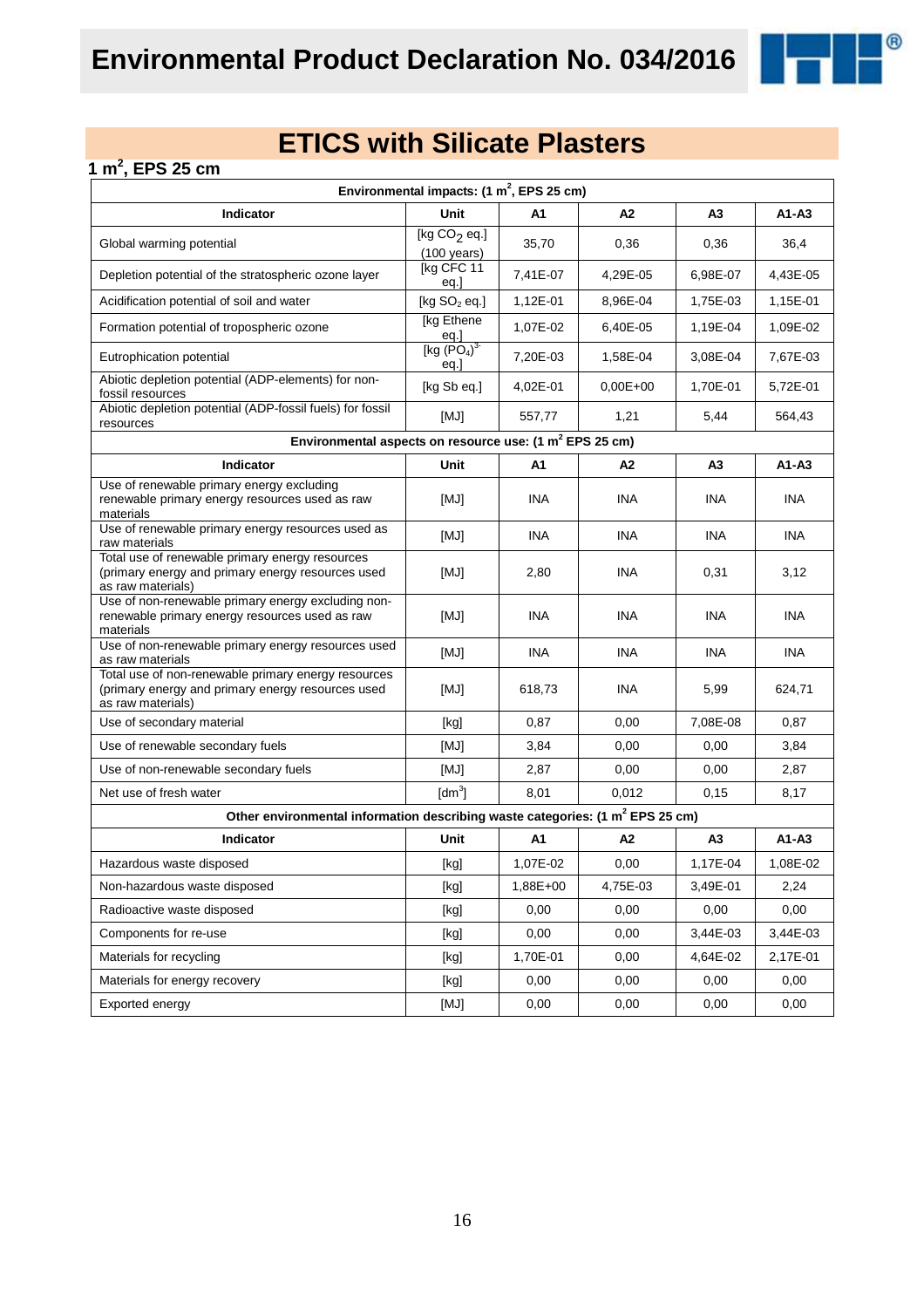

### **1 m<sup>2</sup> , EPS 10 cm**

| Environmental impacts: $(1 \text{ m}^2,$ EPS 10 cm)                                                                           |                                               |            |                |                |            |  |  |  |
|-------------------------------------------------------------------------------------------------------------------------------|-----------------------------------------------|------------|----------------|----------------|------------|--|--|--|
| Indicator                                                                                                                     | Unit                                          | A1         | A2             | A <sub>3</sub> | $A1 - A3$  |  |  |  |
| Global warming potential                                                                                                      | [kg $CO2$ eq.]<br>$(100 \text{ years})$       | 14,41      | 0,36           | 0,42           | 15,20      |  |  |  |
| Depletion potential of the stratospheric ozone layer                                                                          | [kg CFC 11<br>eq.]                            | 8,32E-07   | 3,90E-05       | 7,15E-07       | 4,05E-05   |  |  |  |
| Acidification potential of soil and water                                                                                     | [kg $SO2$ eq.]                                | 4,87E-02   | 8,07E-04       | 2,14E-03       | 5,16E-02   |  |  |  |
| Formation potential of tropospheric ozone                                                                                     | [kg Ethene<br>eq.]                            | 4,64E-03   | 1,34E-04       | 1,15E-04       | 4,89E-03   |  |  |  |
| Eutrophication potential                                                                                                      | [kg (PO <sub>4</sub> ) <sup>3</sup> ]<br>eq.] | 3,49E-03   | 1,42E-04       | 3,44E-04       | 3,97E-03   |  |  |  |
| Abiotic depletion potential (ADP-elements) for non-<br>fossil resources                                                       | [kg Sb eq.]                                   | 1,41E-01   | $0.00E + 00$   | 2,62E-01       | 4,03E-01   |  |  |  |
| Abiotic depletion potential (ADP-fossil fuels) for fossil<br>resources                                                        | [MJ]                                          | 190,41     | 1,22           | 6,95           | 198,57     |  |  |  |
| Environmental aspects on resource use: (1 m <sup>2</sup> EPS 10 cm)                                                           |                                               |            |                |                |            |  |  |  |
| Indicator                                                                                                                     | Unit                                          | A1         | A <sub>2</sub> | A3             | $A1 - A3$  |  |  |  |
| Use of renewable primary energy excluding<br>renewable primary energy resources used as raw<br>materials                      | [MJ]                                          | <b>INA</b> | <b>INA</b>     | INA            | <b>INA</b> |  |  |  |
| Use of renewable primary energy resources used as<br>raw materials                                                            | [MJ]                                          | <b>INA</b> | <b>INA</b>     | <b>INA</b>     | <b>INA</b> |  |  |  |
| Total use of renewable primary energy resources<br>(primary energy and primary energy resources used<br>as raw materials)     | [MJ]                                          | 1,21       | 0,00           | 0,30           | 1,51       |  |  |  |
| Use of non-renewable primary energy excluding non-<br>renewable primary energy resources used as raw<br>materials             | [MJ]                                          | <b>INA</b> | <b>INA</b>     | <b>INA</b>     | <b>INA</b> |  |  |  |
| Use of non-renewable primary energy resources used<br>as raw materials                                                        | [MJ]                                          | <b>INA</b> | <b>INA</b>     | <b>INA</b>     | <b>INA</b> |  |  |  |
| Total use of non-renewable primary energy resources<br>(primary energy and primary energy resources used<br>as raw materials) | [MJ]                                          | 215,84     | <b>INA</b>     | 7,64           | 223,48     |  |  |  |
| Use of secondary material                                                                                                     | [kg]                                          | 0,57       | 0,00           | 7,08E-08       | 0,57       |  |  |  |
| Use of renewable secondary fuels                                                                                              | [MJ]                                          | 1,79       | 0,00           | 0,00           | 1,79       |  |  |  |
| Use of non-renewable secondary fuels                                                                                          | [MJ]                                          | 2,87       | 0,00           | 0,00           | 2,87       |  |  |  |
| Net use of fresh water                                                                                                        | $\text{[dm}^3$                                | 5,56       | 0,013          | 0, 16          | 5,73       |  |  |  |
| Other environmental information describing waste categories: (1 m <sup>2</sup> EPS 10 cm)                                     |                                               |            |                |                |            |  |  |  |
| Indicator                                                                                                                     | Unit                                          | A1         | A2             | A3             | $A1 - A3$  |  |  |  |
| Hazardous waste disposed                                                                                                      | [kg]                                          | 4,31E-03   | 0,00           | 1,17E-04       | 4,43E-03   |  |  |  |
| Non-hazardous waste disposed                                                                                                  | [kg]                                          | 7,59E-01   | 4,75E-03       | 3,54E-01       | 1,12       |  |  |  |
| Radioactive waste disposed                                                                                                    | [kg]                                          | 0,00       | 0,00           | 0,00           | 0,00       |  |  |  |
| Components for re-use                                                                                                         | [kg]                                          | 0,00       | 0,00           | 2,86E-03       | 2,86E-03   |  |  |  |
| Materials for recycling                                                                                                       | [kg]                                          | 6,89E-02   | 0,00           | 4,52E-02       | 1,14E-01   |  |  |  |
| Materials for energy recovery                                                                                                 | [kg]                                          | 0,00       | 0,00           | 0,00           | 0,00       |  |  |  |
| Exported energy                                                                                                               | [MJ]                                          | 0,00       | 0,00           | 0,00           | 0,00       |  |  |  |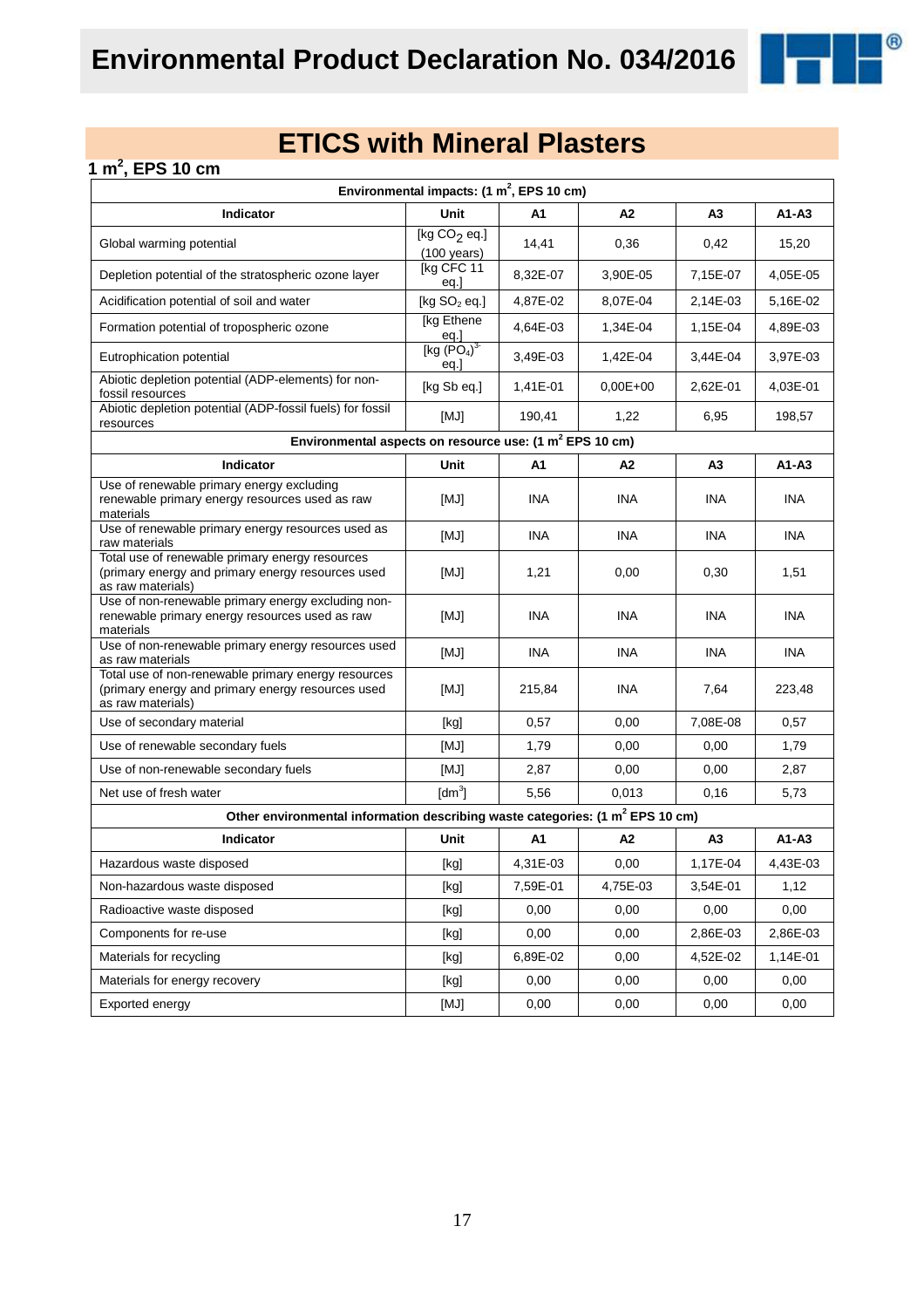

### **1 m<sup>2</sup> , EPS 12 cm**

| Environmental impacts: $(1 \text{ m}^2,$ EPS 12 cm)                                                                           |                                               |            |                |                |            |  |  |  |
|-------------------------------------------------------------------------------------------------------------------------------|-----------------------------------------------|------------|----------------|----------------|------------|--|--|--|
| Indicator                                                                                                                     | Unit                                          | A1         | A2             | A <sub>3</sub> | $A1 - A3$  |  |  |  |
| Global warming potential                                                                                                      | [kg $CO2$ eq.]<br>$(100 \text{ years})$       | 17,39      | 0,36           | 0,42           | 18,2       |  |  |  |
| Depletion potential of the stratospheric ozone layer                                                                          | [kg CFC 11<br>eq.]                            | 8,66E-07   | 3,90E-05       | 7,15E-07       | 4,06E-05   |  |  |  |
| Acidification potential of soil and water                                                                                     | [kg $SO2$ eq.]                                | 5,84E-02   | 8,07E-04       | 2,14E-03       | 6,13E-02   |  |  |  |
| Formation potential of tropospheric ozone                                                                                     | [kg Ethene<br>eq.]                            | 5,56E-03   | 1,34E-04       | 1,15E-04       | 5,81E-03   |  |  |  |
| Eutrophication potential                                                                                                      | [kg (PO <sub>4</sub> ) <sup>3</sup> ]<br>eq.] | 4,08E-03   | 1,42E-04       | 3,44E-04       | 4,56E-03   |  |  |  |
| Abiotic depletion potential (ADP-elements) for non-<br>fossil resources                                                       | [kg Sb eq.]                                   | 1,77E-01   | $0.00E + 00$   | 2,62E-01       | 4,39E-01   |  |  |  |
| Abiotic depletion potential (ADP-fossil fuels) for fossil<br>resources                                                        | [MJ]                                          | 241,01     | 1,22           | 6,95           | 249,17     |  |  |  |
| Environmental aspects on resource use: (1 m <sup>2</sup> EPS 12 cm)                                                           |                                               |            |                |                |            |  |  |  |
| Indicator                                                                                                                     | Unit                                          | A1         | A <sub>2</sub> | A3             | $A1 - A3$  |  |  |  |
| Use of renewable primary energy excluding<br>renewable primary energy resources used as raw<br>materials                      | [MJ]                                          | <b>INA</b> | <b>INA</b>     | INA            | <b>INA</b> |  |  |  |
| Use of renewable primary energy resources used as<br>raw materials                                                            | [MJ]                                          | <b>INA</b> | <b>INA</b>     | <b>INA</b>     | <b>INA</b> |  |  |  |
| Total use of renewable primary energy resources<br>(primary energy and primary energy resources used<br>as raw materials)     | [MJ]                                          | 1,45       | <b>INA</b>     | 0,30           | 1,75       |  |  |  |
| Use of non-renewable primary energy excluding non-<br>renewable primary energy resources used as raw<br>materials             | [MJ]                                          | <b>INA</b> | <b>INA</b>     | <b>INA</b>     | <b>INA</b> |  |  |  |
| Use of non-renewable primary energy resources used<br>as raw materials                                                        | [MJ]                                          | <b>INA</b> | <b>INA</b>     | <b>INA</b>     | <b>INA</b> |  |  |  |
| Total use of non-renewable primary energy resources<br>(primary energy and primary energy resources used<br>as raw materials) | [MJ]                                          | 271,50     | <b>INA</b>     | 7,64           | 279,14     |  |  |  |
| Use of secondary material                                                                                                     | [kg]                                          | 0,61       | 0,00           | 7,08E-08       | 0,61       |  |  |  |
| Use of renewable secondary fuels                                                                                              | [MJ]                                          | 2,15       | 0,00           | 0,00           | 2,15       |  |  |  |
| Use of non-renewable secondary fuels                                                                                          | [MJ]                                          | 2,87       | 0,00           | 0,00           | 2,87       |  |  |  |
| Net use of fresh water                                                                                                        | $\text{[dm}^3$                                | 5,94       | 0,013          | 0,16           | 6, 11      |  |  |  |
| Other environmental information describing waste categories: (1 m <sup>2</sup> EPS 12 cm)                                     |                                               |            |                |                |            |  |  |  |
| Indicator                                                                                                                     | Unit                                          | A1         | A2             | A3             | $A1 - A3$  |  |  |  |
| Hazardous waste disposed                                                                                                      | [kg]                                          | 5,17E-03   | 0,00           | 1,17E-04       | 5,29E-03   |  |  |  |
| Non-hazardous waste disposed                                                                                                  | [kg]                                          | 9,10E-01   | 4,75E-03       | 3,54E-01       | 1,27       |  |  |  |
| Radioactive waste disposed                                                                                                    | [kg]                                          | 0,00       | 0,00           | 0,00           | 0,00       |  |  |  |
| Components for re-use                                                                                                         | [kg]                                          | 0,00       | 0,00           | 2,86E-03       | 2,86E-03   |  |  |  |
| Materials for recycling                                                                                                       | [kg]                                          | 8,26E-02   | 0,00           | 4,52E-02       | 1,28E-01   |  |  |  |
| Materials for energy recovery                                                                                                 | [kg]                                          | 0,00       | 0,00           | 0,00           | 0,00       |  |  |  |
| Exported energy                                                                                                               | [MJ]                                          | 0,00       | 0,00           | 0,00           | 0,00       |  |  |  |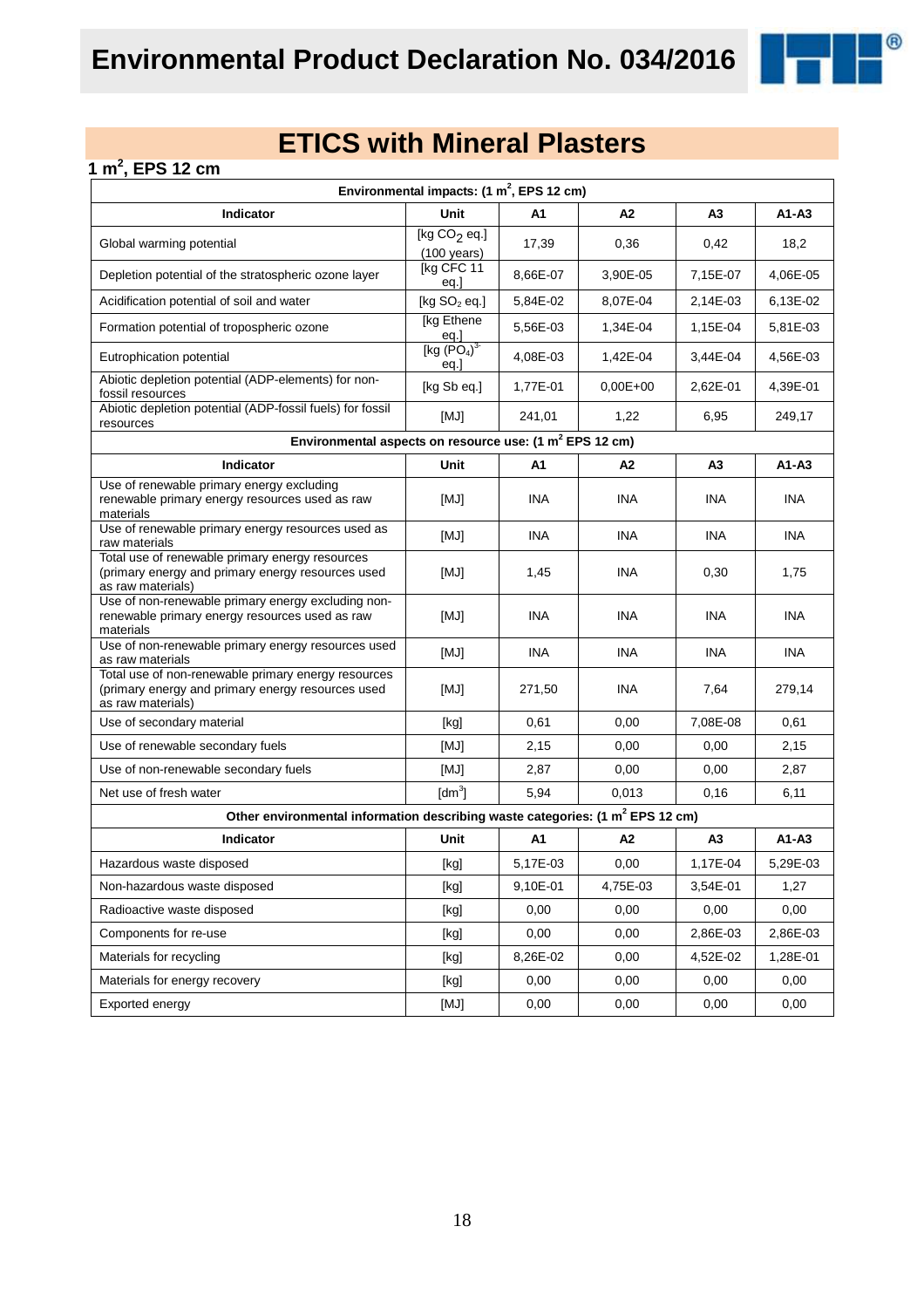

### **1 m<sup>2</sup> , EPS 15 cm**

| Environmental impacts: $(1 \text{ m}^2,$ EPS 15 cm)                                                                           |                                         |            |              |                |            |  |  |  |
|-------------------------------------------------------------------------------------------------------------------------------|-----------------------------------------|------------|--------------|----------------|------------|--|--|--|
| Indicator                                                                                                                     | Unit                                    | A1         | A2           | A3             | $A1 - A3$  |  |  |  |
| Global warming potential                                                                                                      | [kg $CO2$ eq.]<br>$(100 \text{ years})$ | 21,87      | 0,36         | 0,42           | 22,65      |  |  |  |
| Depletion potential of the stratospheric ozone layer                                                                          | [kg CFC 11<br>eq.]                      | 9,17E-07   | 3,90E-05     | 7,15E-07       | 4,06E-05   |  |  |  |
| Acidification potential of soil and water                                                                                     | [kg $SO2$ eq.]                          | 7,29E-02   | 8,07E-04     | 2,14E-03       | 7,59E-02   |  |  |  |
| Formation potential of tropospheric ozone                                                                                     | [kg Ethene<br>$\frac{eq.}{[kg (PO4)3}$  | 6,95E-03   | 1,34E-04     | 1,15E-04       | 7,20E-03   |  |  |  |
| Eutrophication potential                                                                                                      | eq.                                     | 4,96E-03   | 1,42E-04     | 3,44E-04       | 5,45E-03   |  |  |  |
| Abiotic depletion potential (ADP-elements) for non-<br>fossil resources                                                       | [kg Sb eq.]                             | 2,31E-01   | $0.00E + 00$ | 2,62E-01       | 4,93E-01   |  |  |  |
| Abiotic depletion potential (ADP-fossil fuels) for fossil<br>resources                                                        | [MJ]                                    | 316,91     | 1,22         | 6,95           | 325,07     |  |  |  |
| Environmental aspects on resource use: (1 m <sup>2</sup> EPS 15 cm)                                                           |                                         |            |              |                |            |  |  |  |
| Indicator                                                                                                                     | Unit                                    | A1         | A2           | A <sub>3</sub> | A1-A3      |  |  |  |
| Use of renewable primary energy excluding<br>renewable primary energy resources used as raw<br>materials                      | [MJ]                                    | INA        | INA          | INA            | <b>INA</b> |  |  |  |
| Use of renewable primary energy resources used as<br>raw materials                                                            | [MJ]                                    | INA        | <b>INA</b>   | <b>INA</b>     | <b>INA</b> |  |  |  |
| Total use of renewable primary energy resources<br>(primary energy and primary energy resources used<br>as raw materials)     | [MJ]                                    | 1,81       | INA          | 0,30           | 2,11       |  |  |  |
| Use of non-renewable primary energy excluding<br>non-renewable primary energy resources used as<br>raw materials              | [MJ]                                    | INA        | <b>INA</b>   | INA            | INA        |  |  |  |
| Use of non-renewable primary energy resources<br>used as raw materials                                                        | [MJ]                                    | INA        | <b>INA</b>   | <b>INA</b>     | <b>INA</b> |  |  |  |
| Total use of non-renewable primary energy<br>resources (primary energy and primary energy<br>resources used as raw materials) | [MJ]                                    | 354,99     | <b>INA</b>   | 7,64           | 362,63     |  |  |  |
| Use of secondary material                                                                                                     | [kg]                                    | 0,67       | 0,00         | 7,08E-08       | 0,67       |  |  |  |
| Use of renewable secondary fuels                                                                                              | [MJ]                                    | 2,69       | 0,00         | 0,00           | 2,69       |  |  |  |
| Use of non-renewable secondary fuels                                                                                          | [MJ]                                    | 2,87       | 0,00         | 0,00           | 2,87       |  |  |  |
| Net use of fresh water                                                                                                        | $\text{Idm}^3$                          | 6,50       | 0,013        | 0,16           | 6,67       |  |  |  |
| Other environmental information describing waste categories: (1 m <sup>2</sup> EPS 15 cm)                                     |                                         |            |              |                |            |  |  |  |
| Indicator                                                                                                                     | Unit                                    | A1         | A2           | A3             | A1-A3      |  |  |  |
| Hazardous waste disposed                                                                                                      | [kg]                                    | 6,47E-03   | 0,00         | 1,17E-04       | 6,58E-03   |  |  |  |
| Non-hazardous waste disposed                                                                                                  | [kg]                                    | $1,14E+00$ | 4,75E-03     | 3,54E-01       | 1,50       |  |  |  |
| Radioactive waste disposed                                                                                                    | [kg]                                    | 0,00       | 0,00         | 0,00           | 0,00       |  |  |  |
| Components for re-use                                                                                                         | [kg]                                    | 0,00       | 0,00         | 2,86E-03       | 2,86E-03   |  |  |  |
| Materials for recycling                                                                                                       | [kg]                                    | 1,03E-01   | 0,00         | 4,52E-02       | 1,49E-01   |  |  |  |
| Materials for energy recovery                                                                                                 | [kg]                                    | 0,00       | 0,00         | 0,00           | 0,00       |  |  |  |
| Exported energy                                                                                                               | [MJ]                                    | 0,00       | 0,00         | 0,00           | 0,00       |  |  |  |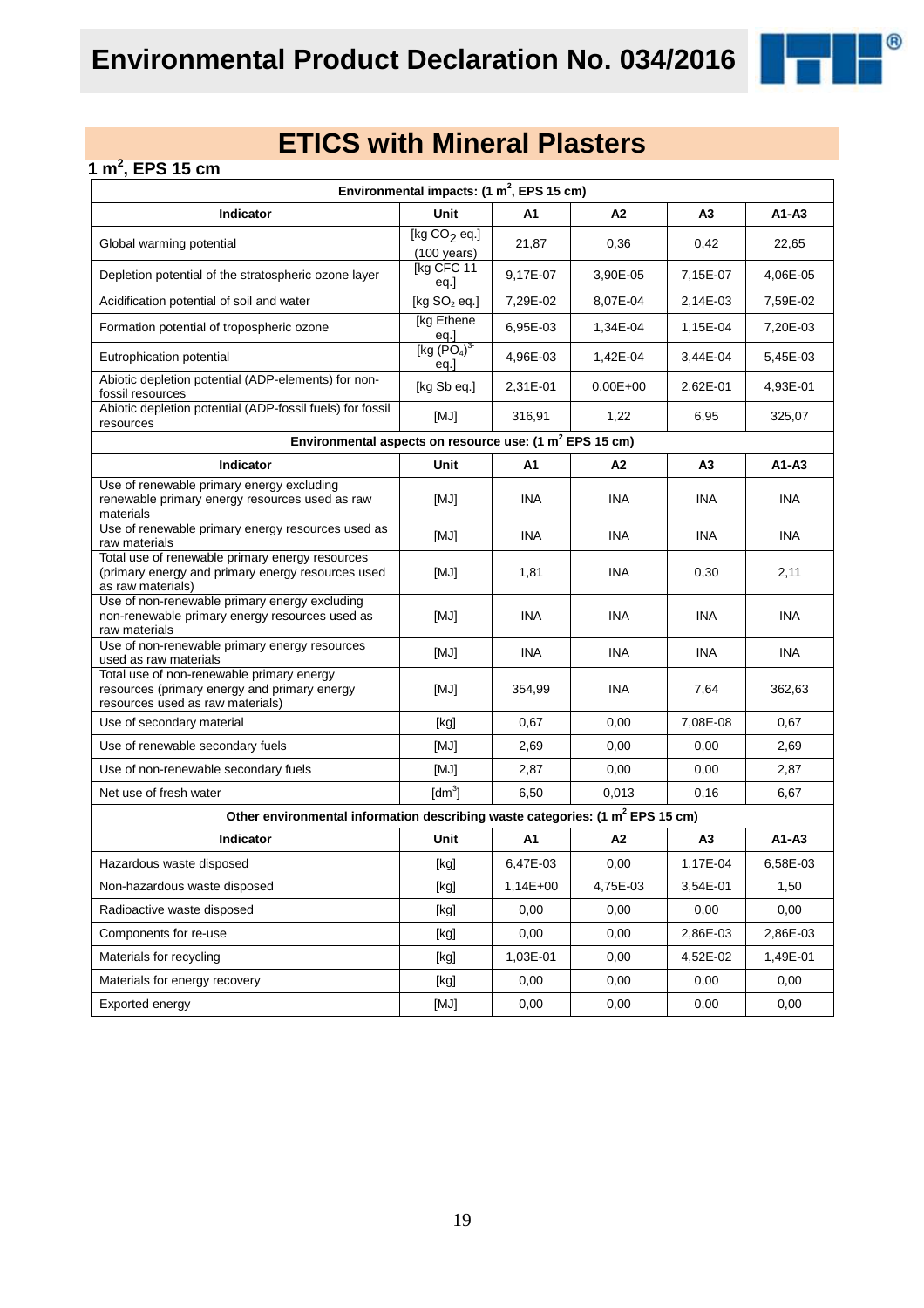

### **1 m<sup>2</sup> , EPS 20 cm**

| Environmental impacts: $(1 \text{ m}^2,$ EPS 20 cm)                                                                           |                                               |            |                |                |            |  |  |  |
|-------------------------------------------------------------------------------------------------------------------------------|-----------------------------------------------|------------|----------------|----------------|------------|--|--|--|
| Indicator                                                                                                                     | Unit                                          | A1         | A2             | A <sub>3</sub> | $A1 - A3$  |  |  |  |
| Global warming potential                                                                                                      | [kg $CO2$ eq.]<br>$(100 \text{ years})$       | 29,32      | 0,36           | 0,42           | 30,10      |  |  |  |
| Depletion potential of the stratospheric ozone layer                                                                          | [kg CFC 11<br>eq.]                            | 1,00E-06   | 3,90E-05       | 7,15E-07       | 4,07E-05   |  |  |  |
| Acidification potential of soil and water                                                                                     | [kg $SO2$ eq.]                                | 9,71E-02   | 8,07E-04       | 2,14E-03       | 1,00E-01   |  |  |  |
| Formation potential of tropospheric ozone                                                                                     | [kg Ethene<br>eq.]                            | 9,27E-03   | 1,34E-04       | 1,15E-04       | 9,52E-03   |  |  |  |
| Eutrophication potential                                                                                                      | [kg (PO <sub>4</sub> ) <sup>3</sup> ]<br>eq.] | 6,44E-03   | 1,42E-04       | 3,44E-04       | 6,92E-03   |  |  |  |
| Abiotic depletion potential (ADP-elements) for non-<br>fossil resources                                                       | [kg Sb eq.]                                   | 3.21E-01   | $0.00E + 00$   | 2,62E-01       | 5,83E-01   |  |  |  |
| Abiotic depletion potential (ADP-fossil fuels) for fossil<br>resources                                                        | [MJ]                                          | 443,4      | 1,22           | 6,95           | 451,6      |  |  |  |
| Environmental aspects on resource use: (1 m <sup>2</sup> EPS 20 cm)                                                           |                                               |            |                |                |            |  |  |  |
| Indicator                                                                                                                     | Unit                                          | A1         | A <sub>2</sub> | A3             | $A1 - A3$  |  |  |  |
| Use of renewable primary energy excluding<br>renewable primary energy resources used as raw<br>materials                      | [MJ]                                          | <b>INA</b> | <b>INA</b>     | INA            | <b>INA</b> |  |  |  |
| Use of renewable primary energy resources used as<br>raw materials                                                            | [MJ]                                          | <b>INA</b> | <b>INA</b>     | <b>INA</b>     | <b>INA</b> |  |  |  |
| Total use of renewable primary energy resources<br>(primary energy and primary energy resources used<br>as raw materials)     | [MJ]                                          | 2,41       | <b>INA</b>     | 0,30           | 2,72       |  |  |  |
| Use of non-renewable primary energy excluding non-<br>renewable primary energy resources used as raw<br>materials             | [MJ]                                          | <b>INA</b> | <b>INA</b>     | <b>INA</b>     | <b>INA</b> |  |  |  |
| Use of non-renewable primary energy resources used<br>as raw materials                                                        | [MJ]                                          | <b>INA</b> | <b>INA</b>     | <b>INA</b>     | <b>INA</b> |  |  |  |
| Total use of non-renewable primary energy resources<br>(primary energy and primary energy resources used<br>as raw materials) | [MJ]                                          | 494,14     | <b>INA</b>     | 7,64           | 501,78     |  |  |  |
| Use of secondary material                                                                                                     | [kg]                                          | 0,77       | 0,00           | 7,08E-08       | 0,77       |  |  |  |
| Use of renewable secondary fuels                                                                                              | [MJ]                                          | 3,58       | 0,00           | 0,00           | 3,58       |  |  |  |
| Use of non-renewable secondary fuels                                                                                          | [MJ]                                          | 2,87       | 0,00           | 0,00           | 2,87       |  |  |  |
| Net use of fresh water                                                                                                        | $\text{[dm}^3$                                | 7,44       | 0,013          | 0,16           | 7,61       |  |  |  |
| Other environmental information describing waste categories: (1 m <sup>2</sup> EPS 20 cm)                                     |                                               |            |                |                |            |  |  |  |
| Indicator                                                                                                                     | Unit                                          | A1         | A2             | A3             | $A1 - A3$  |  |  |  |
| Hazardous waste disposed                                                                                                      | [kg]                                          | 8,62E-03   | 0,00           | 1,17E-04       | 8,74E-03   |  |  |  |
| Non-hazardous waste disposed                                                                                                  | [kg]                                          | $1,52E+00$ | 4,75E-03       | 3,54E-01       | 1,88       |  |  |  |
| Radioactive waste disposed                                                                                                    | [kg]                                          | 0,00       | 0,00           | 0,00           | 0,00       |  |  |  |
| Components for re-use                                                                                                         | [kg]                                          | 0,00       | 0,00           | 2,86E-03       | 2,86E-03   |  |  |  |
| Materials for recycling                                                                                                       | [kg]                                          | 1,38E-01   | 0,00           | 4,52E-02       | 1,83E-01   |  |  |  |
| Materials for energy recovery                                                                                                 | [kg]                                          | 0,00       | 0,00           | 0,00           | 0,00       |  |  |  |
| Exported energy                                                                                                               | [MJ]                                          | 0,00       | 0,00           | 0,00           | 0,00       |  |  |  |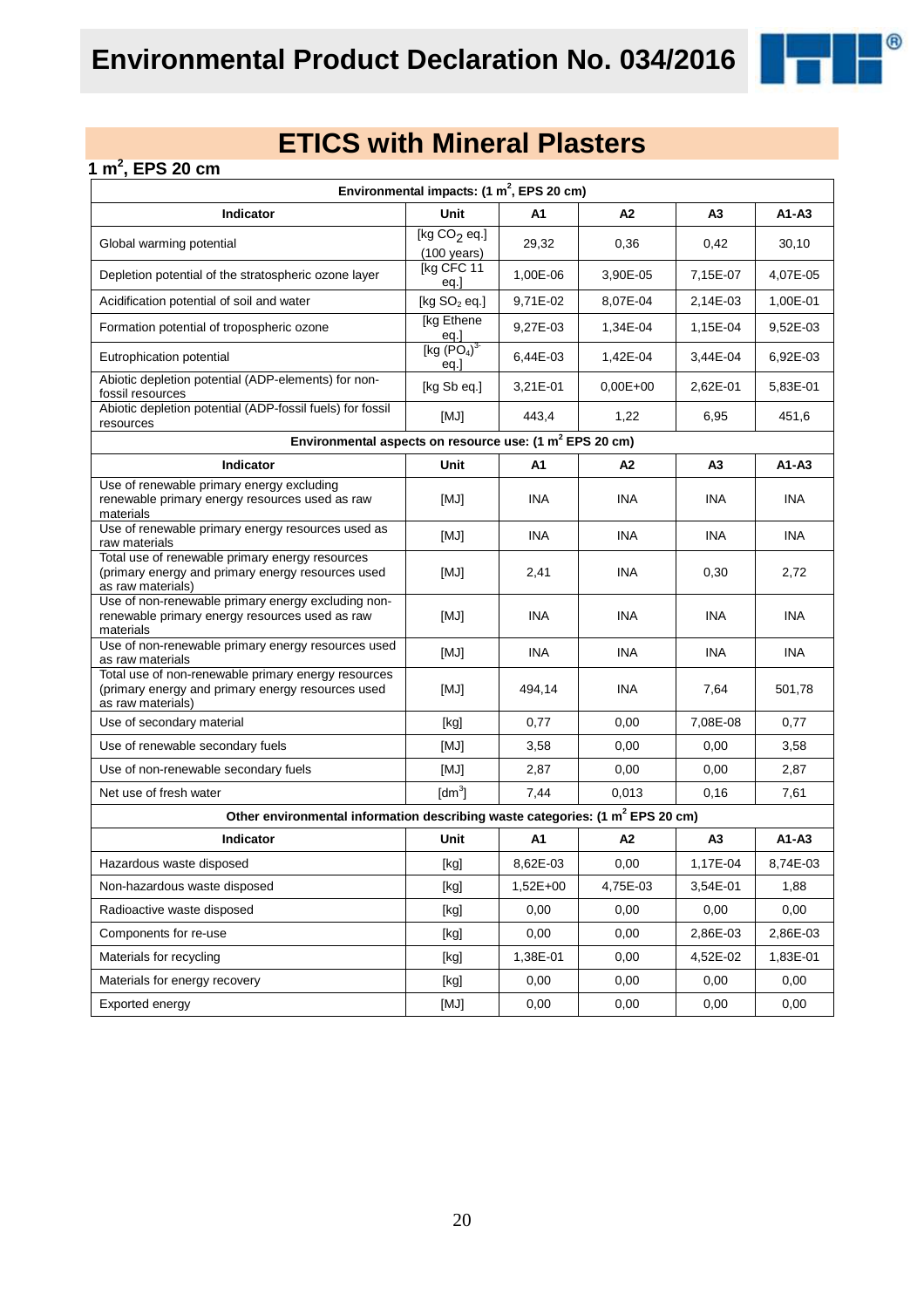

 $^{\circledR}$ 

| 1 m <sup>2</sup> , EPS 25 cm                                                                                                  |                                                                                                                                                                                                                                                                                                                                                                                                                                                                                                                                                                                                                                                                                              |            |            |                |            |
|-------------------------------------------------------------------------------------------------------------------------------|----------------------------------------------------------------------------------------------------------------------------------------------------------------------------------------------------------------------------------------------------------------------------------------------------------------------------------------------------------------------------------------------------------------------------------------------------------------------------------------------------------------------------------------------------------------------------------------------------------------------------------------------------------------------------------------------|------------|------------|----------------|------------|
|                                                                                                                               | Environmental impacts: $(1 \text{ m}^2,$ EPS 25 cm)                                                                                                                                                                                                                                                                                                                                                                                                                                                                                                                                                                                                                                          |            |            |                |            |
| Indicator                                                                                                                     | <b>Unit</b>                                                                                                                                                                                                                                                                                                                                                                                                                                                                                                                                                                                                                                                                                  | A1         | A2         | A <sub>3</sub> | $A1 - A3$  |
| Global warming potential                                                                                                      | [kg $CO2$ eq.]<br>$(100 \text{ years})$                                                                                                                                                                                                                                                                                                                                                                                                                                                                                                                                                                                                                                                      | 36,77      | 0,36       | 0,42           | 37,6       |
| Depletion potential of the stratospheric ozone layer                                                                          | [kg CFC 11<br>eq.]                                                                                                                                                                                                                                                                                                                                                                                                                                                                                                                                                                                                                                                                           | 1,09E-06   | 3,90E-05   | 7,15E-07       | 4,08E-05   |
| Acidification potential of soil and water                                                                                     | [kg $SO2$ eq.]                                                                                                                                                                                                                                                                                                                                                                                                                                                                                                                                                                                                                                                                               | 1,21E-01   | 8,07E-04   | 2,14E-03       | 1,24E-01   |
| Formation potential of tropospheric ozone                                                                                     | [kg Ethene                                                                                                                                                                                                                                                                                                                                                                                                                                                                                                                                                                                                                                                                                   | 1,16E-02   | 1,34E-04   | 1,15E-04       | 1,18E-02   |
| Eutrophication potential                                                                                                      | eq.]<br>[kg $(PO4)3$<br>eq.                                                                                                                                                                                                                                                                                                                                                                                                                                                                                                                                                                                                                                                                  | 7,91E-03   | 1,42E-04   | 3,44E-04       | 8,40E-03   |
| Abiotic depletion potential (ADP-elements) for non-<br>fossil resources                                                       | [kg Sb eq.]                                                                                                                                                                                                                                                                                                                                                                                                                                                                                                                                                                                                                                                                                  | 4,11E-01   | $0,00E+00$ | 2,62E-01       | 6,74E-01   |
| Abiotic depletion potential (ADP-fossil fuels) for fossil<br>resources                                                        | [MJ]                                                                                                                                                                                                                                                                                                                                                                                                                                                                                                                                                                                                                                                                                         | 569,91     | 1,22       | 6,95           | 578,07     |
| Environmental aspects on resource use: (1 m <sup>2</sup> EPS 25 cm)                                                           |                                                                                                                                                                                                                                                                                                                                                                                                                                                                                                                                                                                                                                                                                              |            |            |                |            |
| <b>Indicator</b>                                                                                                              | Unit                                                                                                                                                                                                                                                                                                                                                                                                                                                                                                                                                                                                                                                                                         | A1         | A2         | A <sub>3</sub> | A1-A3      |
| Use of renewable primary energy excluding<br>renewable primary energy resources used as raw<br>materials                      | [MJ]                                                                                                                                                                                                                                                                                                                                                                                                                                                                                                                                                                                                                                                                                         | <b>INA</b> | INA        | <b>INA</b>     | <b>INA</b> |
| Use of renewable primary energy resources used as<br>raw materials                                                            | [MJ]                                                                                                                                                                                                                                                                                                                                                                                                                                                                                                                                                                                                                                                                                         | INA.       | <b>INA</b> | INA            | <b>INA</b> |
| Total use of renewable primary energy resources<br>(primary energy and primary energy resources used<br>as raw materials)     | [MJ]                                                                                                                                                                                                                                                                                                                                                                                                                                                                                                                                                                                                                                                                                         | 3,02       | <b>INA</b> | 0,30           | 3,32       |
| Use of non-renewable primary energy excluding non-<br>renewable primary energy resources used as raw<br>materials             | [MJ]                                                                                                                                                                                                                                                                                                                                                                                                                                                                                                                                                                                                                                                                                         | <b>INA</b> | INA        | <b>INA</b>     | <b>INA</b> |
| Use of non-renewable primary energy resources used<br>as raw materials                                                        | [MJ]                                                                                                                                                                                                                                                                                                                                                                                                                                                                                                                                                                                                                                                                                         | <b>INA</b> | INA        | <b>INA</b>     | <b>INA</b> |
| Total use of non-renewable primary energy resources<br>(primary energy and primary energy resources used<br>as raw materials) | [MJ]                                                                                                                                                                                                                                                                                                                                                                                                                                                                                                                                                                                                                                                                                         | 633,29     | <b>INA</b> | 7,64           | 640,93     |
| Use of secondary material                                                                                                     | [kg]                                                                                                                                                                                                                                                                                                                                                                                                                                                                                                                                                                                                                                                                                         | 0,87       | 0,00       | 7,08E-08       | 0,87       |
| Use of renewable secondary fuels                                                                                              | [MJ]                                                                                                                                                                                                                                                                                                                                                                                                                                                                                                                                                                                                                                                                                         | 4,48       | 0,00       | 0,00           | 4,48       |
| Use of non-renewable secondary fuels                                                                                          | [MJ]                                                                                                                                                                                                                                                                                                                                                                                                                                                                                                                                                                                                                                                                                         | 2,87       | 0,00       | 0,00           | 2,87       |
| Net use of fresh water                                                                                                        | $\text{[dm}^3$                                                                                                                                                                                                                                                                                                                                                                                                                                                                                                                                                                                                                                                                               | 8,37       | 0,013      | 0,16           | 8,55       |
| Other environmental information describing waste categories: (1 m <sup>2</sup> EPS 25 cm)                                     |                                                                                                                                                                                                                                                                                                                                                                                                                                                                                                                                                                                                                                                                                              |            |            |                |            |
| Indicator                                                                                                                     | Unit                                                                                                                                                                                                                                                                                                                                                                                                                                                                                                                                                                                                                                                                                         | A1         | A2         | A3             | A1-A3      |
| Hazardous waste disposed                                                                                                      | $[kg] % \begin{center} % \includegraphics[width=\linewidth]{imagesSupplemental/Imetad-Architecture.png} % \end{center} % \caption { % \begin{subfigure}[M5]{0.23\textwidth} \includegraphics[width=\linewidth]{imagesSupplemental/Imetad-Architecture.png} } % \end{subfigure} % \begin{subfigure}[M5]{0.23\textwidth} \includegraphics[width=\linewidth]{imagesSupplemental/Imetad-Architecture.png} } % \end{subfigure} % \caption { % \begin{subfigure}[M5]{0.23\textwidth} \includegraphics[width=\linewidth]{imagesSupplemental/Imetad-Architecture.png} } % \end{subfigure} % \caption{ % \begin{subfigure}[M5]{0.23\textwidth} \includegraphics[width=\linewidth]{imagesSupplemental$ | 1,08E-02   | 0,00       | 1,17E-04       | 1,09E-02   |
| Non-hazardous waste disposed                                                                                                  | $[kg] % \begin{center} % \includegraphics[width=\linewidth]{imagesSupplemental_3.png} % \end{center} % \caption { % \textit{DefNet} of the \textit{DefNet} dataset. % Note that the \textit{DefNet} and \textit{DefNet} dataset. % Note that the \textit{DefNet} and \textit{DefNet} dataset. % Note that the \textit{DefNet} and \textit{DefNet} dataset. % Note that the \textit{DefNet} and \textit{DefNet} dataset. % Note that the \textit{DefNet} and \textit{DefNet} dataset. % Note that the \textit{DefNet} and \textit{DefNet} dataset. % Note that the \textit{DefNet} and \textit{DefNet} dataset. % Note that the \textit{DefNet} and \textit{DefNet$                           | 1,90E+00   | 4,75E-03   | 3,54E-01       | 2,26       |
| Radioactive waste disposed                                                                                                    | $[kg] % \begin{center} % \includegraphics[width=\linewidth]{imagesSupplemental_3.png} % \end{center} % \caption { % \textit{DefNet} of the \textit{DefNet} dataset. % Note that the \textit{DefNet} and \textit{DefNet} dataset. % Note that the \textit{DefNet} and \textit{DefNet} dataset. % Note that the \textit{DefNet} and \textit{DefNet} dataset. % Note that the \textit{DefNet} and \textit{DefNet} dataset. % Note that the \textit{DefNet} and \textit{DefNet} dataset. % Note that the \textit{DefNet} and \textit{DefNet} dataset. % Note that the \textit{DefNet} and \textit{DefNet} dataset. % Note that the \textit{DefNet} and \textit{DefNet$                           | 0,00       | 0,00       | 0,00           | 0,00       |
| Components for re-use                                                                                                         | [kg]                                                                                                                                                                                                                                                                                                                                                                                                                                                                                                                                                                                                                                                                                         | 0,00       | 0,00       | 2,86E-03       | 2,86E-03   |
| Materials for recycling                                                                                                       | [kg]                                                                                                                                                                                                                                                                                                                                                                                                                                                                                                                                                                                                                                                                                         | 1,72E-01   | 0,00       | 4,52E-02       | 2,17E-01   |
| Materials for energy recovery                                                                                                 | [kg]                                                                                                                                                                                                                                                                                                                                                                                                                                                                                                                                                                                                                                                                                         | 0,00       | 0,00       | 0,00           | 0,00       |
| Exported energy                                                                                                               | [MJ]                                                                                                                                                                                                                                                                                                                                                                                                                                                                                                                                                                                                                                                                                         | 0,00       | 0,00       | 0,00           | 0,00       |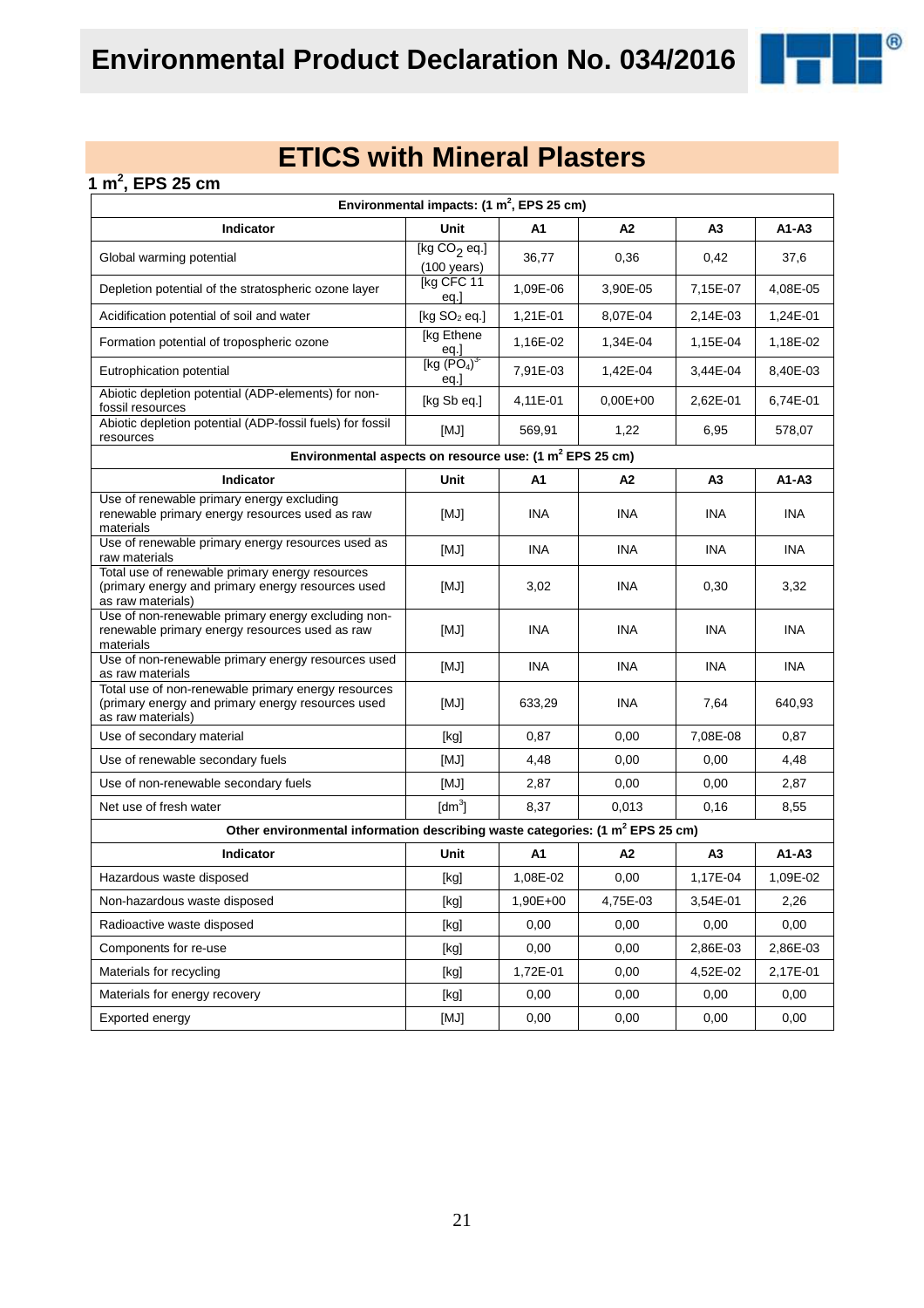

 $^{\circledR}$ 

| 1 m <sup>2</sup> , EPS 10 cm                                                                                                  |                                                                                                                                                                                                                                                                                                                                                                                                                                                                                                                                                                                                                                                                    |            |            |                |            |
|-------------------------------------------------------------------------------------------------------------------------------|--------------------------------------------------------------------------------------------------------------------------------------------------------------------------------------------------------------------------------------------------------------------------------------------------------------------------------------------------------------------------------------------------------------------------------------------------------------------------------------------------------------------------------------------------------------------------------------------------------------------------------------------------------------------|------------|------------|----------------|------------|
|                                                                                                                               | Environmental impacts: $(1 \text{ m}^2,$ EPS 10 cm)                                                                                                                                                                                                                                                                                                                                                                                                                                                                                                                                                                                                                |            |            |                |            |
| Indicator                                                                                                                     | <b>Unit</b>                                                                                                                                                                                                                                                                                                                                                                                                                                                                                                                                                                                                                                                        | A1         | A2         | A <sub>3</sub> | $A1 - A3$  |
| Global warming potential                                                                                                      | [kg CO <sub>2</sub> eq.]<br>$(100 \text{ years})$                                                                                                                                                                                                                                                                                                                                                                                                                                                                                                                                                                                                                  | 13,38      | 0,36       | 0,36           | 14,10      |
| Depletion potential of the stratospheric ozone layer                                                                          | [kg CFC 11<br>eq.]                                                                                                                                                                                                                                                                                                                                                                                                                                                                                                                                                                                                                                                 | 4.68E-07   | 4,23E-05   | 6,91E-07       | 4,35E-05   |
| Acidification potential of soil and water                                                                                     | [kg $SO2$ eq.]                                                                                                                                                                                                                                                                                                                                                                                                                                                                                                                                                                                                                                                     | 3,94E-02   | 8,86E-04   | 1,75E-03       | 4,20E-02   |
| Formation potential of tropospheric ozone                                                                                     | [kg Ethene                                                                                                                                                                                                                                                                                                                                                                                                                                                                                                                                                                                                                                                         | 3.74E-03   | 6,33E-05   | 1,19E-04       | 3,92E-03   |
| Eutrophication potential                                                                                                      | eq.]<br>[kg $(PO4)3$<br>eq.                                                                                                                                                                                                                                                                                                                                                                                                                                                                                                                                                                                                                                        | 2,77E-03   | 1,56E-04   | 3,07E-04       | 3,23E-03   |
| Abiotic depletion potential (ADP-elements) for non-<br>fossil resources                                                       | [kg Sb eq.]                                                                                                                                                                                                                                                                                                                                                                                                                                                                                                                                                                                                                                                        | 1,31E-01   | $0,00E+00$ | 1,58E-01       | 2,88E-01   |
| Abiotic depletion potential (ADP-fossil fuels) for fossil<br>resources                                                        | [MJ]                                                                                                                                                                                                                                                                                                                                                                                                                                                                                                                                                                                                                                                               | 178,67     | 1,20       | 5,41           | 185,27     |
| Environmental aspects on resource use: (1 m <sup>2</sup> EPS 10 cm)                                                           |                                                                                                                                                                                                                                                                                                                                                                                                                                                                                                                                                                                                                                                                    |            |            |                |            |
| Indicator                                                                                                                     | Unit                                                                                                                                                                                                                                                                                                                                                                                                                                                                                                                                                                                                                                                               | A1         | A2         | A <sub>3</sub> | A1-A3      |
| Use of renewable primary energy excluding<br>renewable primary energy resources used as raw<br>materials                      | [MJ]                                                                                                                                                                                                                                                                                                                                                                                                                                                                                                                                                                                                                                                               | <b>INA</b> | <b>INA</b> | <b>INA</b>     | <b>INA</b> |
| Use of renewable primary energy resources used as<br>raw materials                                                            | [MJ]                                                                                                                                                                                                                                                                                                                                                                                                                                                                                                                                                                                                                                                               | <b>INA</b> | <b>INA</b> | <b>INA</b>     | <b>INA</b> |
| Total use of renewable primary energy resources<br>(primary energy and primary energy resources used<br>as raw materials)     | [MJ]                                                                                                                                                                                                                                                                                                                                                                                                                                                                                                                                                                                                                                                               | 0,92       | 0,00       | 0,31           | 1,23       |
| Use of non-renewable primary energy excluding non-<br>renewable primary energy resources used as raw<br>materials             | [MJ]                                                                                                                                                                                                                                                                                                                                                                                                                                                                                                                                                                                                                                                               | <b>INA</b> | INA        | <b>INA</b>     | <b>INA</b> |
| Use of non-renewable primary energy resources used<br>as raw materials                                                        | [MJ]                                                                                                                                                                                                                                                                                                                                                                                                                                                                                                                                                                                                                                                               | <b>INA</b> | <b>INA</b> | <b>INA</b>     | <b>INA</b> |
| Total use of non-renewable primary energy resources<br>(primary energy and primary energy resources used<br>as raw materials) | [MJ]                                                                                                                                                                                                                                                                                                                                                                                                                                                                                                                                                                                                                                                               | 201,75     | <b>INA</b> | 5,95           | 207,70     |
| Use of secondary material                                                                                                     | [kg]                                                                                                                                                                                                                                                                                                                                                                                                                                                                                                                                                                                                                                                               | 0,57       | 0,00       | 7,08E-08       | 0,57       |
| Use of renewable secondary fuels                                                                                              | [MJ]                                                                                                                                                                                                                                                                                                                                                                                                                                                                                                                                                                                                                                                               | 1,54       | 0,00       | 0,00           | 1,54       |
| Use of non-renewable secondary fuels                                                                                          | [MJ]                                                                                                                                                                                                                                                                                                                                                                                                                                                                                                                                                                                                                                                               | 2,87       | 0,00       | 0,00           | 2,87       |
| Net use of fresh water                                                                                                        | $\text{[dm}^3$                                                                                                                                                                                                                                                                                                                                                                                                                                                                                                                                                                                                                                                     | 5,20       | 0,012      | 0,14           | 5,36       |
| Other environmental information describing waste categories: (1 m <sup>2</sup> EPS 10 cm)                                     |                                                                                                                                                                                                                                                                                                                                                                                                                                                                                                                                                                                                                                                                    |            |            |                |            |
| Indicator                                                                                                                     | Unit                                                                                                                                                                                                                                                                                                                                                                                                                                                                                                                                                                                                                                                               | A1         | A2         | A3             | A1-A3      |
| Hazardous waste disposed                                                                                                      | $[kg] % \begin{center} % \includegraphics[width=\linewidth]{imagesSupplemental_3.png} % \end{center} % \caption { % \textit{DefNet} of the \textit{DefNet} dataset. % Note that the \textit{DefNet} and \textit{DefNet} dataset. % Note that the \textit{DefNet} and \textit{DefNet} dataset. % Note that the \textit{DefNet} and \textit{DefNet} dataset. % Note that the \textit{DefNet} and \textit{DefNet} dataset. % Note that the \textit{DefNet} and \textit{DefNet} dataset. % Note that the \textit{DefNet} and \textit{DefNet} dataset. % Note that the \textit{DefNet} and \textit{DefNet} dataset. % Note that the \textit{DefNet} and \textit{DefNet$ | 4,30E-03   | 0,00       | 1,17E-04       | 4,42E-03   |
| Non-hazardous waste disposed                                                                                                  | $[kg] % \begin{center} % \includegraphics[width=\linewidth]{imagesSupplemental_3.png} % \end{center} % \caption { % \textit{DefNet} of the \textit{DefNet} dataset. % Note that the \textit{DefNet} and \textit{DefNet} dataset. % Note that the \textit{DefNet} and \textit{DefNet} dataset. % Note that the \textit{DefNet} and \textit{DefNet} dataset. % Note that the \textit{DefNet} and \textit{DefNet} dataset. % Note that the \textit{DefNet} and \textit{DefNet} dataset. % Note that the \textit{DefNet} and \textit{DefNet} dataset. % Note that the \textit{DefNet} and \textit{DefNet} dataset. % Note that the \textit{DefNet} and \textit{DefNet$ | 7,58E-01   | 4,75E-03   | 3,48E-01       | 1,11       |
| Radioactive waste disposed                                                                                                    | [kg]                                                                                                                                                                                                                                                                                                                                                                                                                                                                                                                                                                                                                                                               | 0,00       | 0,00       | 0,00           | 0,00       |
| Components for re-use                                                                                                         | [kg]                                                                                                                                                                                                                                                                                                                                                                                                                                                                                                                                                                                                                                                               | 0,00       | 0,00       | 3,37E-03       | 3,37E-03   |
| Materials for recycling                                                                                                       | [kg]                                                                                                                                                                                                                                                                                                                                                                                                                                                                                                                                                                                                                                                               | 6,84E-02   | 0,00       | 4,62E-02       | 1,15E-01   |
| Materials for energy recovery                                                                                                 | [kg]                                                                                                                                                                                                                                                                                                                                                                                                                                                                                                                                                                                                                                                               | 0,00       | 0,00       | 0,00           | 0,00       |
| Exported energy                                                                                                               | [MJ]                                                                                                                                                                                                                                                                                                                                                                                                                                                                                                                                                                                                                                                               | 0,00       | 0,00       | 0,00           | 0,00       |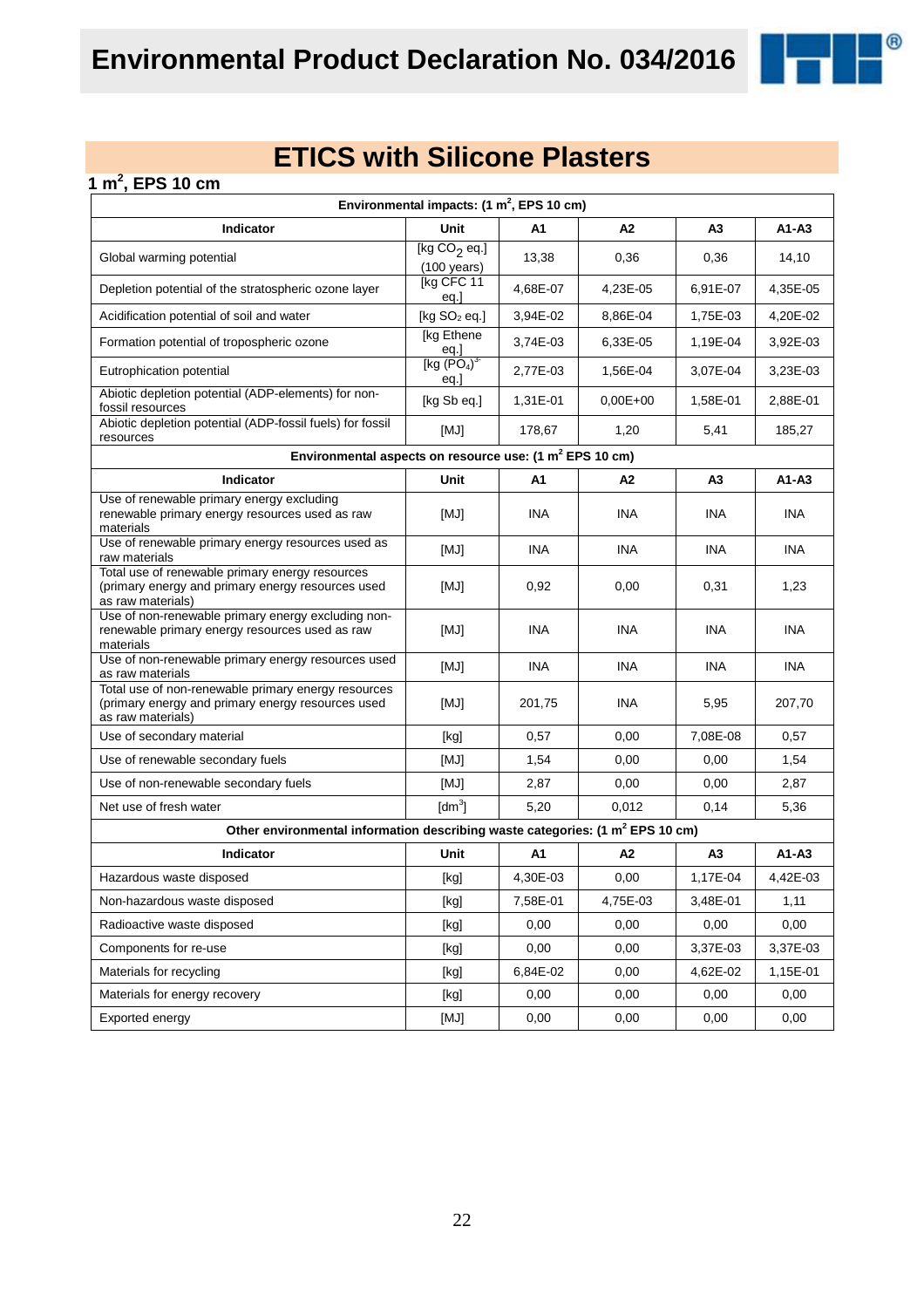

### **1 m<sup>2</sup> , EPS 12 cm**

| Environmental impacts: $(1 \text{ m}^2,$ EPS 12 cm)                                                                           |                                               |            |              |                |            |  |  |
|-------------------------------------------------------------------------------------------------------------------------------|-----------------------------------------------|------------|--------------|----------------|------------|--|--|
| <b>Indicator</b>                                                                                                              | <b>Unit</b>                                   | A1         | A2           | A3             | $A1 - A3$  |  |  |
| Global warming potential                                                                                                      | [kg $CO2$ eq.]<br>$(100 \text{ years})$       | 16,36      | 0,36         | 0,36           | 17,1       |  |  |
| Depletion potential of the stratospheric ozone layer                                                                          | [kg CFC 11<br>eq.]                            | 5,02E-07   | 4,23E-05     | 6,91E-07       | 4,35E-05   |  |  |
| Acidification potential of soil and water                                                                                     | [kg $SO2$ eq.]                                | 4,91E-02   | 8,86E-04     | 1,75E-03       | 5,17E-02   |  |  |
| Formation potential of tropospheric ozone                                                                                     | [kg Ethene<br><u>eq.]</u>                     | 4,67E-03   | 6,33E-05     | 1,19E-04       | 4,85E-03   |  |  |
| Eutrophication potential                                                                                                      | [kg (PO <sub>4</sub> ) <sup>3</sup> ]<br>eq.] | 3,36E-03   | 1,56E-04     | 3,07E-04       | 3,82E-03   |  |  |
| Abiotic depletion potential (ADP-elements) for non-<br>fossil resources                                                       | [kg Sb eq.]                                   | 1,67E-01   | $0.00E + 00$ | 1,58E-01       | 3,24E-01   |  |  |
| Abiotic depletion potential (ADP-fossil fuels) for fossil<br>resources                                                        | [MJ]                                          | 229,27     | 1,20         | 5,41           | 235,87     |  |  |
| Environmental aspects on resource use: (1 m <sup>2</sup> EPS 12 cm)                                                           |                                               |            |              |                |            |  |  |
| Indicator                                                                                                                     | Unit                                          | A1         | A2           | A <sub>3</sub> | $A1 - A3$  |  |  |
| Use of renewable primary energy excluding<br>renewable primary energy resources used as raw<br>materials                      | [MJ]                                          | INA        | <b>INA</b>   | <b>INA</b>     | <b>INA</b> |  |  |
| Use of renewable primary energy resources used as<br>raw materials                                                            | [MJ]                                          | <b>INA</b> | <b>INA</b>   | <b>INA</b>     | <b>INA</b> |  |  |
| Total use of renewable primary energy resources<br>(primary energy and primary energy resources used<br>as raw materials)     | [MJ]                                          | 1,10       | INA          | 0,31           | 1,41       |  |  |
| Use of non-renewable primary energy excluding non-<br>renewable primary energy resources used as raw<br>materials             | [MJ]                                          | <b>INA</b> | INA          | <b>INA</b>     | <b>INA</b> |  |  |
| Use of non-renewable primary energy resources used<br>as raw materials                                                        | [MJ]                                          | <b>INA</b> | <b>INA</b>   | <b>INA</b>     | <b>INA</b> |  |  |
| Total use of non-renewable primary energy resources<br>(primary energy and primary energy resources used<br>as raw materials) | [MJ]                                          | 257,41     | INA          | 5,95           | 263,36     |  |  |
| Use of secondary material                                                                                                     | [kg]                                          | 0,61       | 0,00         | 7,08E-08       | 0.61       |  |  |
| Use of renewable secondary fuels                                                                                              | [MJ]                                          | 1,84       | 0,00         | 0,00           | 1,84       |  |  |
| Use of non-renewable secondary fuels                                                                                          | [MJ]                                          | 2,87       | 0,00         | 0,00           | 2,87       |  |  |
| Net use of fresh water                                                                                                        | $\text{[dm}^3$                                | 5,58       | 0,012        | 0,14           | 5,73       |  |  |
| Other environmental information describing waste categories: (1 m <sup>2</sup> EPS 12 cm)                                     |                                               |            |              |                |            |  |  |
| Indicator                                                                                                                     | Unit                                          | A1         | A2           | A3             | $A1 - A3$  |  |  |
| Hazardous waste disposed                                                                                                      | [kg]                                          | 5,16E-03   | 0,00         | 1,17E-04       | 5,28E-03   |  |  |
| Non-hazardous waste disposed                                                                                                  | [kg]                                          | 9,10E-01   | 4,75E-03     | 3,48E-01       | 1,26       |  |  |
| Radioactive waste disposed                                                                                                    | [kg]                                          | 0,00       | 0,00         | 0,00           | 0,00       |  |  |
| Components for re-use                                                                                                         | [kg]                                          | 0,00       | 0,00         | 3,37E-03       | 3,37E-03   |  |  |
| Materials for recycling                                                                                                       | [kg]                                          | 8,20E-02   | 0,00         | 4,62E-02       | 1,28E-01   |  |  |
| Materials for energy recovery                                                                                                 | [kg]                                          | 0,00       | 0,00         | 0,00           | 0,00       |  |  |
| Exported energy                                                                                                               | [MJ]                                          | 0,00       | 0,00         | 0,00           | 0,00       |  |  |

23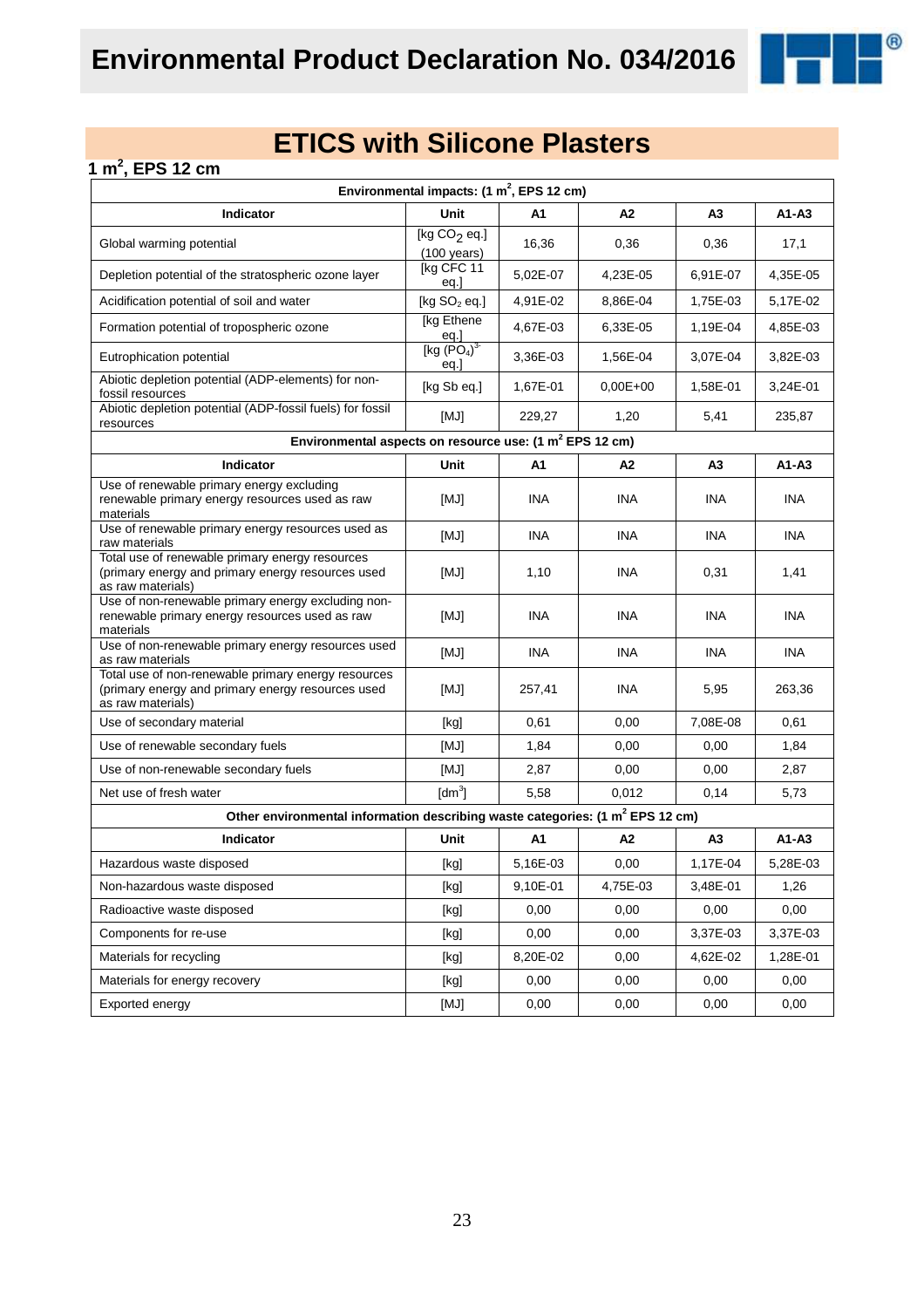

### **1 m<sup>2</sup> , EPS 15 cm**

| Environmental impacts: $(1 \text{ m}^2,$ EPS 15 cm)                                                                           |                                                                                                                                                                                                                                                                                                                                                                                                                                                                                                                                                                                                                                                                                              |            |                |                |            |  |  |
|-------------------------------------------------------------------------------------------------------------------------------|----------------------------------------------------------------------------------------------------------------------------------------------------------------------------------------------------------------------------------------------------------------------------------------------------------------------------------------------------------------------------------------------------------------------------------------------------------------------------------------------------------------------------------------------------------------------------------------------------------------------------------------------------------------------------------------------|------------|----------------|----------------|------------|--|--|
| Indicator                                                                                                                     | <b>Unit</b>                                                                                                                                                                                                                                                                                                                                                                                                                                                                                                                                                                                                                                                                                  | A1         | A2             | A <sub>3</sub> | A1-A3      |  |  |
| Global warming potential                                                                                                      | [kg $CO2$ eq.]<br>$(100 \text{ years})$                                                                                                                                                                                                                                                                                                                                                                                                                                                                                                                                                                                                                                                      | 20,83      | 0,36           | 0,36           | 21,55      |  |  |
| Depletion potential of the stratospheric ozone layer                                                                          | [kg CFC 11<br>eq.]                                                                                                                                                                                                                                                                                                                                                                                                                                                                                                                                                                                                                                                                           | 5,53E-07   | 4,23E-05       | 6,91E-07       | 4,36E-05   |  |  |
| Acidification potential of soil and water                                                                                     | [kg $SO2$ eq.]                                                                                                                                                                                                                                                                                                                                                                                                                                                                                                                                                                                                                                                                               | 6,36E-02   | 8,86E-04       | 1,75E-03       | 6,62E-02   |  |  |
| Formation potential of tropospheric ozone                                                                                     | [kg Ethene<br><u>eq.]</u>                                                                                                                                                                                                                                                                                                                                                                                                                                                                                                                                                                                                                                                                    | 6,06E-03   | 6,33E-05       | 1,19E-04       | 6,24E-03   |  |  |
| Eutrophication potential                                                                                                      | [kg $(PO4)3$<br>eq.                                                                                                                                                                                                                                                                                                                                                                                                                                                                                                                                                                                                                                                                          | 4,24E-03   | 1,56E-04       | 3,07E-04       | 4,71E-03   |  |  |
| Abiotic depletion potential (ADP-elements) for non-<br>fossil resources                                                       | [kg Sb eq.]                                                                                                                                                                                                                                                                                                                                                                                                                                                                                                                                                                                                                                                                                  | 2,21E-01   | $0.00E + 00$   | 1,58E-01       | 3,79E-01   |  |  |
| Abiotic depletion potential (ADP-fossil fuels) for fossil<br>resources                                                        | [MJ]                                                                                                                                                                                                                                                                                                                                                                                                                                                                                                                                                                                                                                                                                         | 305,17     | 1,20           | 5,41           | 311,77     |  |  |
| Environmental aspects on resource use: (1 m <sup>2</sup> EPS 15 cm)                                                           |                                                                                                                                                                                                                                                                                                                                                                                                                                                                                                                                                                                                                                                                                              |            |                |                |            |  |  |
| <b>Indicator</b>                                                                                                              | Unit                                                                                                                                                                                                                                                                                                                                                                                                                                                                                                                                                                                                                                                                                         | A1         | A <sub>2</sub> | A3             | $A1-A3$    |  |  |
| Use of renewable primary energy excluding<br>renewable primary energy resources used as raw<br>materials                      | [MJ]                                                                                                                                                                                                                                                                                                                                                                                                                                                                                                                                                                                                                                                                                         | INA.       | <b>INA</b>     | INA.           | <b>INA</b> |  |  |
| Use of renewable primary energy resources used as<br>raw materials                                                            | [MJ]                                                                                                                                                                                                                                                                                                                                                                                                                                                                                                                                                                                                                                                                                         | <b>INA</b> | <b>INA</b>     | INA.           | <b>INA</b> |  |  |
| Total use of renewable primary energy resources<br>(primary energy and primary energy resources used<br>as raw materials)     | [MJ]                                                                                                                                                                                                                                                                                                                                                                                                                                                                                                                                                                                                                                                                                         | 1,38       | INA            | 0,31           | 1,69       |  |  |
| Use of non-renewable primary energy excluding non-<br>renewable primary energy resources used as raw<br>materials             | [MJ]                                                                                                                                                                                                                                                                                                                                                                                                                                                                                                                                                                                                                                                                                         | <b>INA</b> | INA            | <b>INA</b>     | <b>INA</b> |  |  |
| Use of non-renewable primary energy resources used<br>as raw materials                                                        | [MJ]                                                                                                                                                                                                                                                                                                                                                                                                                                                                                                                                                                                                                                                                                         | <b>INA</b> | INA            | <b>INA</b>     | <b>INA</b> |  |  |
| Total use of non-renewable primary energy resources<br>(primary energy and primary energy resources used<br>as raw materials) | [MJ]                                                                                                                                                                                                                                                                                                                                                                                                                                                                                                                                                                                                                                                                                         | 340,90     | <b>INA</b>     | 5,95           | 346,85     |  |  |
| Use of secondary material                                                                                                     | [kg]                                                                                                                                                                                                                                                                                                                                                                                                                                                                                                                                                                                                                                                                                         | 0,67       | 0,00           | 7,08E-08       | 0,67       |  |  |
| Use of renewable secondary fuels                                                                                              | [MJ]                                                                                                                                                                                                                                                                                                                                                                                                                                                                                                                                                                                                                                                                                         | 2,30       | 0,00           | 0,00           | 2,30       |  |  |
| Use of non-renewable secondary fuels                                                                                          | [MJ]                                                                                                                                                                                                                                                                                                                                                                                                                                                                                                                                                                                                                                                                                         | 2,87       | 0,00           | 0,00           | 2,87       |  |  |
| Net use of fresh water                                                                                                        | $\text{[dm}^3$                                                                                                                                                                                                                                                                                                                                                                                                                                                                                                                                                                                                                                                                               | 6,14       | 0,012          | 0,14           | 6,29       |  |  |
| Other environmental information describing waste categories: (1 m <sup>2</sup> EPS 15 cm)                                     |                                                                                                                                                                                                                                                                                                                                                                                                                                                                                                                                                                                                                                                                                              |            |                |                |            |  |  |
| Indicator                                                                                                                     | Unit                                                                                                                                                                                                                                                                                                                                                                                                                                                                                                                                                                                                                                                                                         | A1         | A2             | A3             | A1-A3      |  |  |
| Hazardous waste disposed                                                                                                      | [kg]                                                                                                                                                                                                                                                                                                                                                                                                                                                                                                                                                                                                                                                                                         | 6,45E-03   | 0,00           | 1,17E-04       | 6,57E-03   |  |  |
| Non-hazardous waste disposed                                                                                                  | $[kg] % \begin{center} % \includegraphics[width=\linewidth]{imagesSupplemental/Imetad-Architecture.png} % \end{center} % \caption { % \begin{subfigure}[M5]{0.23\textwidth} \includegraphics[width=\linewidth]{imagesSupplemental/Imetad-Architecture.png} } % \end{subfigure} % \begin{subfigure}[M5]{0.23\textwidth} \includegraphics[width=\linewidth]{imagesSupplemental/Imetad-Architecture.png} } % \end{subfigure} % \caption { % \begin{subfigure}[M5]{0.23\textwidth} \includegraphics[width=\linewidth]{imagesSupplemental/Imetad-Architecture.png} } % \end{subfigure} % \caption{ % \begin{subfigure}[M5]{0.23\textwidth} \includegraphics[width=\linewidth]{imagesSupplemental$ | $1,14E+00$ | 4,75E-03       | 3,48E-01       | 1,49       |  |  |
| Radioactive waste disposed                                                                                                    | $[kg] % \begin{center} % \includegraphics[width=\linewidth]{imagesSupplemental_3.png} % \end{center} % \caption { % \textit{DefNet} of the \textit{DefNet} dataset. % Note that the \textit{DefNet} and \textit{DefNet} dataset. % Note that the \textit{DefNet} and \textit{DefNet} dataset. % Note that the \textit{DefNet} and \textit{DefNet} dataset. % Note that the \textit{DefNet} and \textit{DefNet} dataset. % Note that the \textit{DefNet} and \textit{DefNet} dataset. % Note that the \textit{DefNet} and \textit{DefNet} dataset. % Note that the \textit{DefNet} and \textit{DefNet} dataset. % Note that the \textit{DefNet} and \textit{DefNet$                           | 0,00       | 0,00           | 0,00           | 0,00       |  |  |
| Components for re-use                                                                                                         | [kg]                                                                                                                                                                                                                                                                                                                                                                                                                                                                                                                                                                                                                                                                                         | 0,00       | 0,00           | 3,37E-03       | 3,37E-03   |  |  |
| Materials for recycling                                                                                                       | [kg]                                                                                                                                                                                                                                                                                                                                                                                                                                                                                                                                                                                                                                                                                         | 1,03E-01   | 0,00           | 4,62E-02       | 1,49E-01   |  |  |
| Materials for energy recovery                                                                                                 | [kg]                                                                                                                                                                                                                                                                                                                                                                                                                                                                                                                                                                                                                                                                                         | 0,00       | 0,00           | 0,00           | 0,00       |  |  |
| Exported energy                                                                                                               | [MJ]                                                                                                                                                                                                                                                                                                                                                                                                                                                                                                                                                                                                                                                                                         | 0,00       | 0,00           | 0,00           | 0,00       |  |  |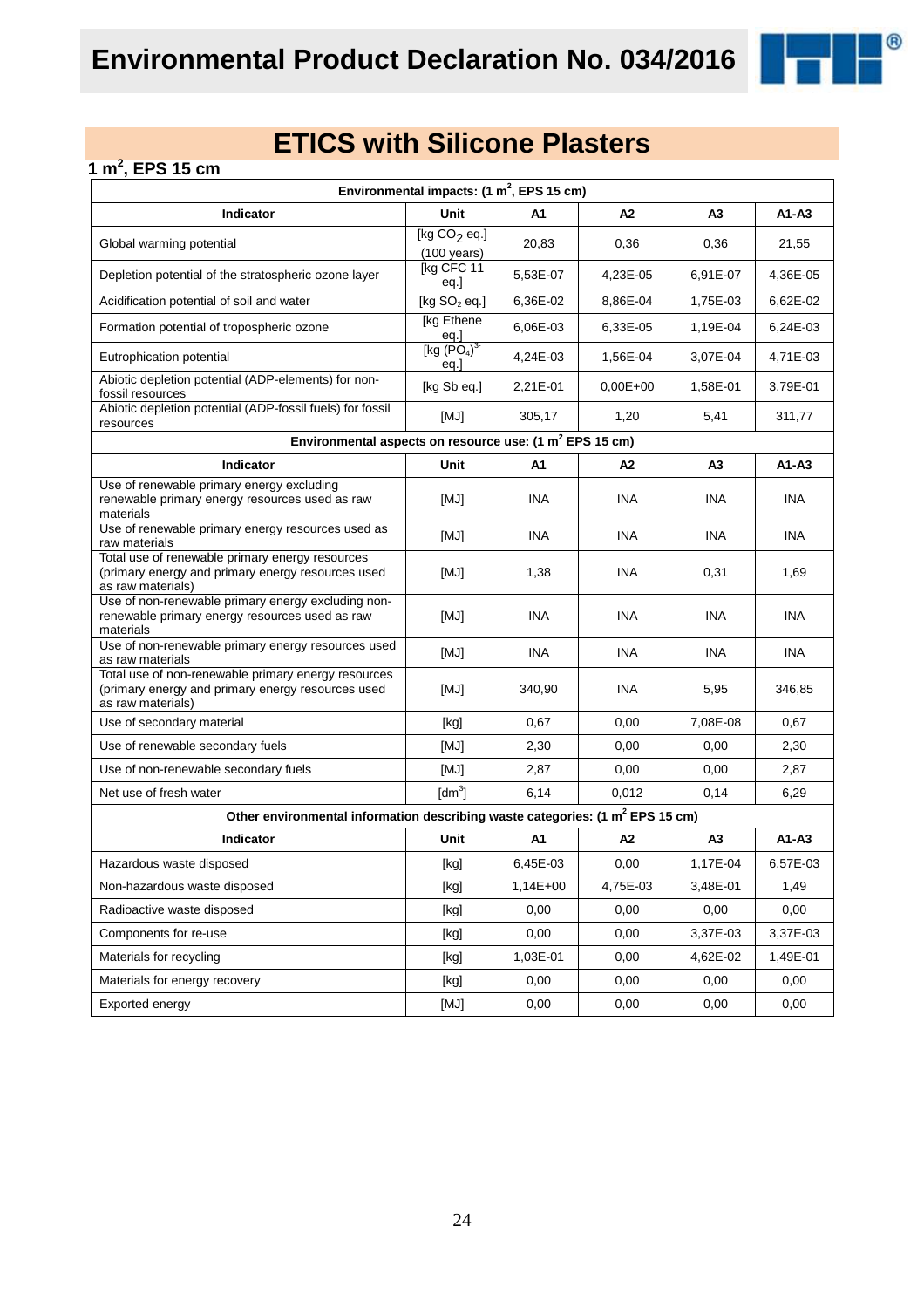

### **1 m<sup>2</sup> , EPS 20 cm**

| Environmental impacts: $(1 \text{ m}^2,$ EPS 20 cm)                                                                           |                                                                                                                                                                                                                                                                                                                                                                                                                                                                                                                                                                                                                                                                                              |            |              |                |            |  |  |
|-------------------------------------------------------------------------------------------------------------------------------|----------------------------------------------------------------------------------------------------------------------------------------------------------------------------------------------------------------------------------------------------------------------------------------------------------------------------------------------------------------------------------------------------------------------------------------------------------------------------------------------------------------------------------------------------------------------------------------------------------------------------------------------------------------------------------------------|------------|--------------|----------------|------------|--|--|
| Indicator                                                                                                                     | <b>Unit</b>                                                                                                                                                                                                                                                                                                                                                                                                                                                                                                                                                                                                                                                                                  | A1         | A2           | A3             | $A1-A3$    |  |  |
| Global warming potential                                                                                                      | [kg $CO2$ eq.]<br>$(100 \text{ years})$                                                                                                                                                                                                                                                                                                                                                                                                                                                                                                                                                                                                                                                      | 28,28      | 0,36         | 0,36           | 29,00      |  |  |
| Depletion potential of the stratospheric ozone layer                                                                          | [kg CFC 11<br>eq.]                                                                                                                                                                                                                                                                                                                                                                                                                                                                                                                                                                                                                                                                           | 6,38E-07   | 4,23E-05     | 6,91E-07       | 4,36E-05   |  |  |
| Acidification potential of soil and water                                                                                     | [kg $SO2$ eq.]                                                                                                                                                                                                                                                                                                                                                                                                                                                                                                                                                                                                                                                                               | 8,78E-02   | 8,86E-04     | 1,75E-03       | 9,05E-02   |  |  |
| Formation potential of tropospheric ozone                                                                                     | [kg Ethene<br><u>eq.]</u>                                                                                                                                                                                                                                                                                                                                                                                                                                                                                                                                                                                                                                                                    | 8,37E-03   | 6,33E-05     | 1,19E-04       | 8,55E-03   |  |  |
| Eutrophication potential                                                                                                      | [kg (PO <sub>4</sub> ) <sup>3</sup> ]<br>eq.]                                                                                                                                                                                                                                                                                                                                                                                                                                                                                                                                                                                                                                                | 5,72E-03   | 1,56E-04     | 3,07E-04       | 6,18E-03   |  |  |
| Abiotic depletion potential (ADP-elements) for non-<br>fossil resources                                                       | [kg Sb eq.]                                                                                                                                                                                                                                                                                                                                                                                                                                                                                                                                                                                                                                                                                  | 3,11E-01   | $0.00E + 00$ | 1,58E-01       | 4,69E-01   |  |  |
| Abiotic depletion potential (ADP-fossil fuels) for fossil<br>resources                                                        | [MJ]                                                                                                                                                                                                                                                                                                                                                                                                                                                                                                                                                                                                                                                                                         | 431,7      | 1,20         | 5,41           | 438,3      |  |  |
| Environmental aspects on resource use: (1 m <sup>2</sup> EPS 20 cm)                                                           |                                                                                                                                                                                                                                                                                                                                                                                                                                                                                                                                                                                                                                                                                              |            |              |                |            |  |  |
| Indicator                                                                                                                     | Unit                                                                                                                                                                                                                                                                                                                                                                                                                                                                                                                                                                                                                                                                                         | A1         | A2           | A <sub>3</sub> | $A1 - A3$  |  |  |
| Use of renewable primary energy excluding<br>renewable primary energy resources used as raw<br>materials                      | [MJ]                                                                                                                                                                                                                                                                                                                                                                                                                                                                                                                                                                                                                                                                                         | INA        | <b>INA</b>   | <b>INA</b>     | <b>INA</b> |  |  |
| Use of renewable primary energy resources used as<br>raw materials                                                            | [MJ]                                                                                                                                                                                                                                                                                                                                                                                                                                                                                                                                                                                                                                                                                         | <b>INA</b> | <b>INA</b>   | <b>INA</b>     | <b>INA</b> |  |  |
| Total use of renewable primary energy resources<br>(primary energy and primary energy resources used<br>as raw materials)     | [MJ]                                                                                                                                                                                                                                                                                                                                                                                                                                                                                                                                                                                                                                                                                         | 1,83       | INA          | 0,31           | 2,15       |  |  |
| Use of non-renewable primary energy excluding non-<br>renewable primary energy resources used as raw<br>materials             | [MJ]                                                                                                                                                                                                                                                                                                                                                                                                                                                                                                                                                                                                                                                                                         | <b>INA</b> | INA          | <b>INA</b>     | <b>INA</b> |  |  |
| Use of non-renewable primary energy resources used<br>as raw materials                                                        | [MJ]                                                                                                                                                                                                                                                                                                                                                                                                                                                                                                                                                                                                                                                                                         | <b>INA</b> | <b>INA</b>   | <b>INA</b>     | <b>INA</b> |  |  |
| Total use of non-renewable primary energy resources<br>(primary energy and primary energy resources used<br>as raw materials) | [MJ]                                                                                                                                                                                                                                                                                                                                                                                                                                                                                                                                                                                                                                                                                         | 480,05     | INA          | 5,95           | 486,00     |  |  |
| Use of secondary material                                                                                                     | [kg]                                                                                                                                                                                                                                                                                                                                                                                                                                                                                                                                                                                                                                                                                         | 0,77       | 0,00         | 7,08E-08       | 0,77       |  |  |
| Use of renewable secondary fuels                                                                                              | [MJ]                                                                                                                                                                                                                                                                                                                                                                                                                                                                                                                                                                                                                                                                                         | 3,07       | 0,00         | 0,00           | 3,07       |  |  |
| Use of non-renewable secondary fuels                                                                                          | [MJ]                                                                                                                                                                                                                                                                                                                                                                                                                                                                                                                                                                                                                                                                                         | 2,87       | 0,00         | 0,00           | 2,87       |  |  |
| Net use of fresh water                                                                                                        | $\text{[dm}^3$                                                                                                                                                                                                                                                                                                                                                                                                                                                                                                                                                                                                                                                                               | 7,08       | 0,012        | 0,14           | 7,23       |  |  |
| Other environmental information describing waste categories: (1 m <sup>2</sup> EPS 20 cm)                                     |                                                                                                                                                                                                                                                                                                                                                                                                                                                                                                                                                                                                                                                                                              |            |              |                |            |  |  |
| <b>Indicator</b>                                                                                                              | Unit                                                                                                                                                                                                                                                                                                                                                                                                                                                                                                                                                                                                                                                                                         | A1         | A2           | A3             | $A1 - A3$  |  |  |
| Hazardous waste disposed                                                                                                      | [kg]                                                                                                                                                                                                                                                                                                                                                                                                                                                                                                                                                                                                                                                                                         | 8,60E-03   | 0,00         | 1,17E-04       | 8,72E-03   |  |  |
| Non-hazardous waste disposed                                                                                                  | $[kg] % \begin{center} % \includegraphics[width=\linewidth]{imagesSupplemental/Imetad-Architecture.png} % \end{center} % \caption { % \begin{subfigure}[M5]{0.23\textwidth} \includegraphics[width=\linewidth]{imagesSupplemental/Imetad-Architecture.png} } % \end{subfigure} % \begin{subfigure}[M5]{0.23\textwidth} \includegraphics[width=\linewidth]{imagesSupplemental/Imetad-Architecture.png} } % \end{subfigure} % \caption { % \begin{subfigure}[M5]{0.23\textwidth} \includegraphics[width=\linewidth]{imagesSupplemental/Imetad-Architecture.png} } % \end{subfigure} % \caption{ % \begin{subfigure}[M5]{0.23\textwidth} \includegraphics[width=\linewidth]{imagesSupplemental$ | 1,52E+00   | 4,75E-03     | 3,48E-01       | 1,87       |  |  |
| Radioactive waste disposed                                                                                                    | [kg]                                                                                                                                                                                                                                                                                                                                                                                                                                                                                                                                                                                                                                                                                         | 0,00       | 0,00         | 0,00           | 0,00       |  |  |
| Components for re-use                                                                                                         | [kg]                                                                                                                                                                                                                                                                                                                                                                                                                                                                                                                                                                                                                                                                                         | 0,00       | 0,00         | 3,37E-03       | 3,37E-03   |  |  |
| Materials for recycling                                                                                                       | [kg]                                                                                                                                                                                                                                                                                                                                                                                                                                                                                                                                                                                                                                                                                         | 1,37E-01   | 0,00         | 4,62E-02       | 1,83E-01   |  |  |
| Materials for energy recovery                                                                                                 | $[kg] % \begin{center} % \includegraphics[width=\linewidth]{imagesSupplemental_3.png} % \end{center} % \caption { % Our method is used for the method. % The method is used in the image. % The method is used in the image. % } % \label{fig:example} %$                                                                                                                                                                                                                                                                                                                                                                                                                                    | 0,00       | 0,00         | 0,00           | 0,00       |  |  |
| Exported energy                                                                                                               | [MJ]                                                                                                                                                                                                                                                                                                                                                                                                                                                                                                                                                                                                                                                                                         | 0,00       | 0,00         | 0,00           | 0,00       |  |  |

25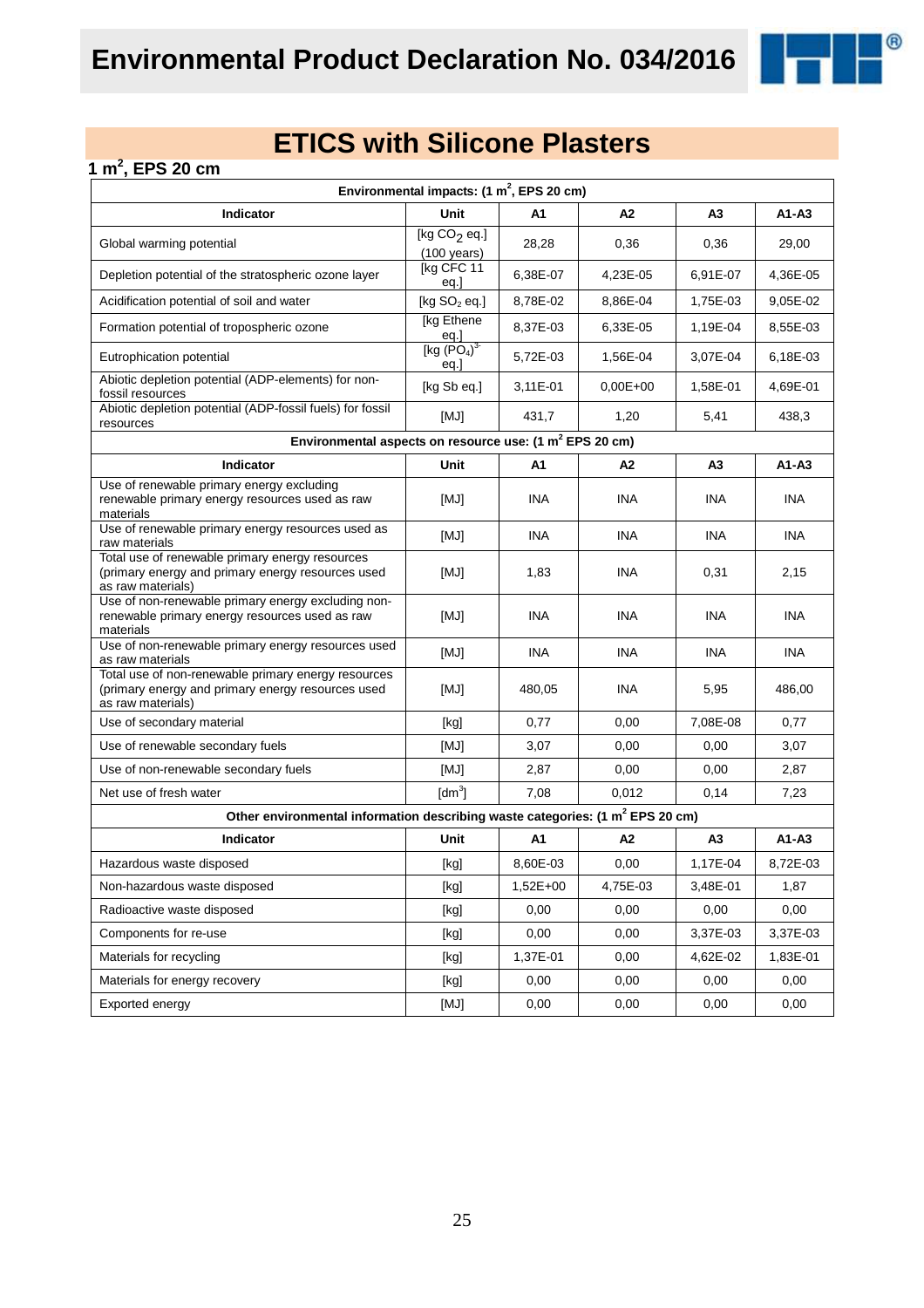

### **1 m<sup>2</sup> , EPS 25 cm**

| Environmental impacts: $(1 \text{ m}^2,$ EPS 25 cm)                                                                           |                                         |            |                |                |            |  |  |
|-------------------------------------------------------------------------------------------------------------------------------|-----------------------------------------|------------|----------------|----------------|------------|--|--|
| Indicator                                                                                                                     | Unit                                    | A1         | A2             | A3             | $A1 - A3$  |  |  |
| Global warming potential                                                                                                      | [kg $CO2$ eq.]<br>$(100 \text{ years})$ | 35,73      | 0,36           | 0,36           | 36,5       |  |  |
| Depletion potential of the stratospheric ozone layer                                                                          | [kg CFC 11<br>eq.]                      | 7,23E-07   | 4,23E-05       | 6,91E-07       | 4,37E-05   |  |  |
| Acidification potential of soil and water                                                                                     | [kg $SO2$ eq.]                          | 1,12E-01   | 8,86E-04       | 1,75E-03       | 1,15E-01   |  |  |
| Formation potential of tropospheric ozone                                                                                     | [kg Ethene<br>$\frac{eq.}{[kg (PO4)3}$  | 1,07E-02   | 6,33E-05       | 1,19E-04       | 1,09E-02   |  |  |
| Eutrophication potential                                                                                                      | eq.]                                    | 7,19E-03   | 1,56E-04       | 3,07E-04       | 7,66E-03   |  |  |
| Abiotic depletion potential (ADP-elements) for non-<br>fossil resources                                                       | [kg Sb eq.]                             | 4,01E-01   | $0.00E + 00$   | 1,58E-01       | 5,59E-01   |  |  |
| Abiotic depletion potential (ADP-fossil fuels) for fossil<br>resources                                                        | [MJ]                                    | 558,17     | 1,20           | 5,41           | 564,77     |  |  |
| Environmental aspects on resource use: (1 m <sup>2</sup> EPS 25 cm)                                                           |                                         |            |                |                |            |  |  |
| Indicator                                                                                                                     | Unit                                    | A1         | A <sub>2</sub> | А3             | $A1 - A3$  |  |  |
| Use of renewable primary energy excluding<br>renewable primary energy resources used as raw<br>materials                      | [MJ]                                    | <b>INA</b> | <b>INA</b>     | INA            | <b>INA</b> |  |  |
| Use of renewable primary energy resources used as<br>raw materials                                                            | [MJ]                                    | <b>INA</b> | <b>INA</b>     | <b>INA</b>     | <b>INA</b> |  |  |
| Total use of renewable primary energy resources<br>(primary energy and primary energy resources used<br>as raw materials)     | [MJ]                                    | 2,29       | <b>INA</b>     | 0,31           | 2,60       |  |  |
| Use of non-renewable primary energy excluding non-<br>renewable primary energy resources used as raw<br>materials             | [MJ]                                    | INA        | INA            | INA.           | <b>INA</b> |  |  |
| Use of non-renewable primary energy resources used<br>as raw materials                                                        | [MJ]                                    | <b>INA</b> | <b>INA</b>     | <b>INA</b>     | <b>INA</b> |  |  |
| Total use of non-renewable primary energy resources<br>(primary energy and primary energy resources used<br>as raw materials) | [MJ]                                    | 619,20     | <b>INA</b>     | 5,95           | 625,15     |  |  |
| Use of secondary material                                                                                                     | [kg]                                    | 0,87       | 0,00           | 7,08E-08       | 0,87       |  |  |
| Use of renewable secondary fuels                                                                                              | [MJ]                                    | 3,84       | 0,00           | 0,00           | 3,84       |  |  |
| Use of non-renewable secondary fuels                                                                                          | [MJ]                                    | 2,87       | 0,00           | 0,00           | 2,87       |  |  |
| Net use of fresh water                                                                                                        | [dm <sup>3</sup> ]                      | 8,01       | 0,012          | 0,14           | 8,17       |  |  |
| Other environmental information describing waste categories: (1 m <sup>2</sup> EPS 25 cm)                                     |                                         |            |                |                |            |  |  |
| Indicator                                                                                                                     | Unit                                    | A1         | A2             | A <sub>3</sub> | A1-A3      |  |  |
| Hazardous waste disposed                                                                                                      | [kg]                                    | 1,08E-02   | 0,00           | 1,17E-04       | 1,09E-02   |  |  |
| Non-hazardous waste disposed                                                                                                  | [kg]                                    | 1,90E+00   | 4,75E-03       | 3,48E-01       | 2,25       |  |  |
| Radioactive waste disposed                                                                                                    | [kg]                                    | 0,00       | 0,00           | 0,00           | 0,00       |  |  |
| Components for re-use                                                                                                         | [kg]                                    | 0,00       | 0,00           | 3,37E-03       | 3,37E-03   |  |  |
| Materials for recycling                                                                                                       | [kg]                                    | 1,71E-01   | 0,00           | 4,62E-02       | 2,17E-01   |  |  |
| Materials for energy recovery                                                                                                 | [kg]                                    | 0,00       | 0,00           | 0,00           | 0,00       |  |  |
| Exported energy                                                                                                               | [MJ]                                    | 0,00       | 0,00           | 0,00           | 0,00       |  |  |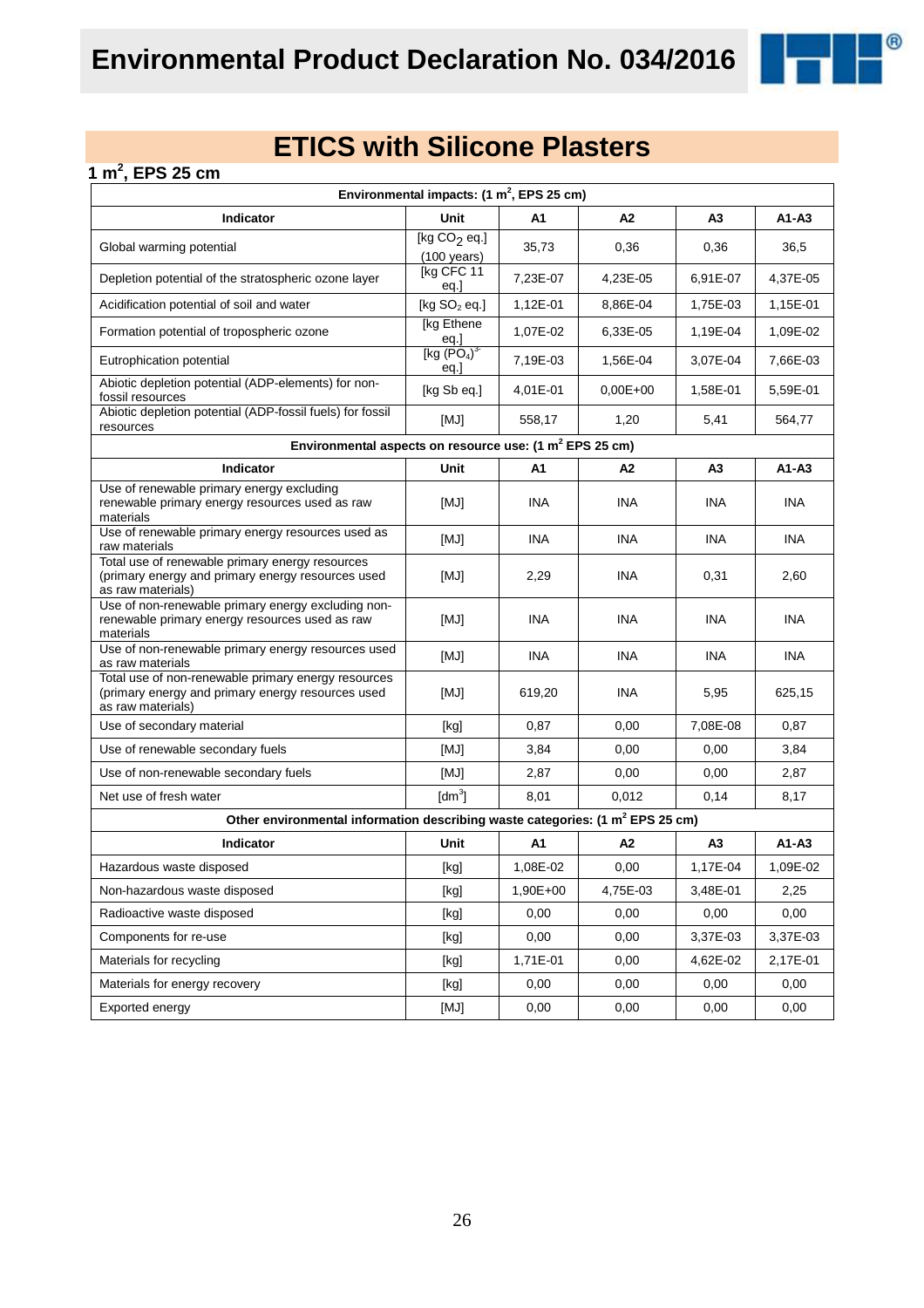®

| 1 m <sup>2</sup> , EPS 10 cm                                                                                                  |                                                                                                                                                                                                                                                                                                                                                                                                                                                                                                                                                                                                                                                                    |            |            |                |            |  |  |  |
|-------------------------------------------------------------------------------------------------------------------------------|--------------------------------------------------------------------------------------------------------------------------------------------------------------------------------------------------------------------------------------------------------------------------------------------------------------------------------------------------------------------------------------------------------------------------------------------------------------------------------------------------------------------------------------------------------------------------------------------------------------------------------------------------------------------|------------|------------|----------------|------------|--|--|--|
| Environmental impacts: $(1 \text{ m}^2,$ EPS 10 cm)                                                                           |                                                                                                                                                                                                                                                                                                                                                                                                                                                                                                                                                                                                                                                                    |            |            |                |            |  |  |  |
| Indicator                                                                                                                     | <b>Unit</b>                                                                                                                                                                                                                                                                                                                                                                                                                                                                                                                                                                                                                                                        | A1         | A2         | A <sub>3</sub> | $A1 - A3$  |  |  |  |
| Global warming potential                                                                                                      | [kg CO <sub>2</sub> eq.]<br>$(100 \text{ years})$                                                                                                                                                                                                                                                                                                                                                                                                                                                                                                                                                                                                                  | 13,43      | 0,39       | 0,35           | 14,18      |  |  |  |
| Depletion potential of the stratospheric ozone layer                                                                          | [kg CFC 11<br>eq.]                                                                                                                                                                                                                                                                                                                                                                                                                                                                                                                                                                                                                                                 | 4,03E-07   | 4,40E-05   | 7,54E-07       | 4,51E-05   |  |  |  |
| Acidification potential of soil and water                                                                                     | [kg $SO2$ eq.]                                                                                                                                                                                                                                                                                                                                                                                                                                                                                                                                                                                                                                                     | 3,40E-02   | 1,11E-03   | 3,50E-03       | 3,86E-02   |  |  |  |
| Formation potential of tropospheric ozone                                                                                     | [kg Ethene                                                                                                                                                                                                                                                                                                                                                                                                                                                                                                                                                                                                                                                         | 3,39E-03   | 7,86E-05   | 1,17E-04       | 3,58E-03   |  |  |  |
| Eutrophication potential                                                                                                      | eq.]<br>[kg $(PO4)3$<br>eq.                                                                                                                                                                                                                                                                                                                                                                                                                                                                                                                                                                                                                                        | 2,48E-03   | 1,96E-04   | 3,20E-04       | 2,99E-03   |  |  |  |
| Abiotic depletion potential (ADP-elements) for non-<br>fossil resources                                                       | [kg Sb eq.]                                                                                                                                                                                                                                                                                                                                                                                                                                                                                                                                                                                                                                                        | 2,88E-01   | $0,00E+00$ | 2,10E-01       | 4,97E-01   |  |  |  |
| Abiotic depletion potential (ADP-fossil fuels) for fossil<br>resources                                                        | [MJ]                                                                                                                                                                                                                                                                                                                                                                                                                                                                                                                                                                                                                                                               | 179,27     | 1,83       | 6,14           | 187,24     |  |  |  |
| Environmental aspects on resource use: (1 m <sup>2</sup> EPS 10 cm)                                                           |                                                                                                                                                                                                                                                                                                                                                                                                                                                                                                                                                                                                                                                                    |            |            |                |            |  |  |  |
| Indicator                                                                                                                     | Unit                                                                                                                                                                                                                                                                                                                                                                                                                                                                                                                                                                                                                                                               | A1         | A2         | A <sub>3</sub> | A1-A3      |  |  |  |
| Use of renewable primary energy excluding<br>renewable primary energy resources used as raw<br>materials                      | [MJ]                                                                                                                                                                                                                                                                                                                                                                                                                                                                                                                                                                                                                                                               | <b>INA</b> | <b>INA</b> | <b>INA</b>     | <b>INA</b> |  |  |  |
| Use of renewable primary energy resources used as<br>raw materials                                                            | [MJ]                                                                                                                                                                                                                                                                                                                                                                                                                                                                                                                                                                                                                                                               | <b>INA</b> | <b>INA</b> | <b>INA</b>     | <b>INA</b> |  |  |  |
| Total use of renewable primary energy resources<br>(primary energy and primary energy resources used<br>as raw materials)     | [MJ]                                                                                                                                                                                                                                                                                                                                                                                                                                                                                                                                                                                                                                                               | 0,92       | 0,00       | 0,33           | 1,25       |  |  |  |
| Use of non-renewable primary energy excluding non-<br>renewable primary energy resources used as raw<br>materials             | [MJ]                                                                                                                                                                                                                                                                                                                                                                                                                                                                                                                                                                                                                                                               | <b>INA</b> | INA        | <b>INA</b>     | <b>INA</b> |  |  |  |
| Use of non-renewable primary energy resources used<br>as raw materials                                                        | [MJ]                                                                                                                                                                                                                                                                                                                                                                                                                                                                                                                                                                                                                                                               | <b>INA</b> | <b>INA</b> | <b>INA</b>     | <b>INA</b> |  |  |  |
| Total use of non-renewable primary energy resources<br>(primary energy and primary energy resources used<br>as raw materials) | [MJ]                                                                                                                                                                                                                                                                                                                                                                                                                                                                                                                                                                                                                                                               | 202,47     | <b>INA</b> | 6,76           | 209,23     |  |  |  |
| Use of secondary material                                                                                                     | [kg]                                                                                                                                                                                                                                                                                                                                                                                                                                                                                                                                                                                                                                                               | 0,57       | 0,00       | 1,09E-05       | 0,57       |  |  |  |
| Use of renewable secondary fuels                                                                                              | [MJ]                                                                                                                                                                                                                                                                                                                                                                                                                                                                                                                                                                                                                                                               | 1,54       | 0,00       | 0,00           | 1,54       |  |  |  |
| Use of non-renewable secondary fuels                                                                                          | [MJ]                                                                                                                                                                                                                                                                                                                                                                                                                                                                                                                                                                                                                                                               | 2,87       | 0,00       | 0,00           | 2,87       |  |  |  |
| Net use of fresh water                                                                                                        | $\text{[dm}^3$                                                                                                                                                                                                                                                                                                                                                                                                                                                                                                                                                                                                                                                     | 5,20       | 0,018      | 0,15           | 5,37       |  |  |  |
| Other environmental information describing waste categories: (1 m <sup>2</sup> EPS 10 cm)                                     |                                                                                                                                                                                                                                                                                                                                                                                                                                                                                                                                                                                                                                                                    |            |            |                |            |  |  |  |
| Indicator                                                                                                                     | Unit                                                                                                                                                                                                                                                                                                                                                                                                                                                                                                                                                                                                                                                               | A1         | A2         | A3             | A1-A3      |  |  |  |
| Hazardous waste disposed                                                                                                      | $[kg] % \begin{center} % \includegraphics[width=\linewidth]{imagesSupplemental_3.png} % \end{center} % \caption { % \textit{DefNet} of the \textit{DefNet} dataset. % Note that the \textit{DefNet} and \textit{DefNet} dataset. % Note that the \textit{DefNet} and \textit{DefNet} dataset. % Note that the \textit{DefNet} and \textit{DefNet} dataset. % Note that the \textit{DefNet} and \textit{DefNet} dataset. % Note that the \textit{DefNet} and \textit{DefNet} dataset. % Note that the \textit{DefNet} and \textit{DefNet} dataset. % Note that the \textit{DefNet} and \textit{DefNet} dataset. % Note that the \textit{DefNet} and \textit{DefNet$ | 4,28E-03   | 0,00       | 1,17E-04       | 4,40E-03   |  |  |  |
| Non-hazardous waste disposed                                                                                                  | [kg]                                                                                                                                                                                                                                                                                                                                                                                                                                                                                                                                                                                                                                                               | 7,54E-01   | 4,75E-03   | 3,47E-01       | 1,11       |  |  |  |
| Radioactive waste disposed                                                                                                    | [kg]                                                                                                                                                                                                                                                                                                                                                                                                                                                                                                                                                                                                                                                               | 0,00       | 0,00       | 0,00           | 0,00       |  |  |  |
| Components for re-use                                                                                                         | [kg]                                                                                                                                                                                                                                                                                                                                                                                                                                                                                                                                                                                                                                                               | 0,00       | 0,00       | 3,85E-03       | 3,85E-03   |  |  |  |
| Materials for recycling                                                                                                       | [kg]                                                                                                                                                                                                                                                                                                                                                                                                                                                                                                                                                                                                                                                               | 6,81E-02   | 0,00       | 4,67E-02       | 1,15E-01   |  |  |  |
| Materials for energy recovery                                                                                                 | [kg]                                                                                                                                                                                                                                                                                                                                                                                                                                                                                                                                                                                                                                                               | 0,00       | 0,00       | 0,00           | 0,00       |  |  |  |
| Exported energy                                                                                                               | [MJ]                                                                                                                                                                                                                                                                                                                                                                                                                                                                                                                                                                                                                                                               | 0,00       | 0,00       | 0,00           | 0,00       |  |  |  |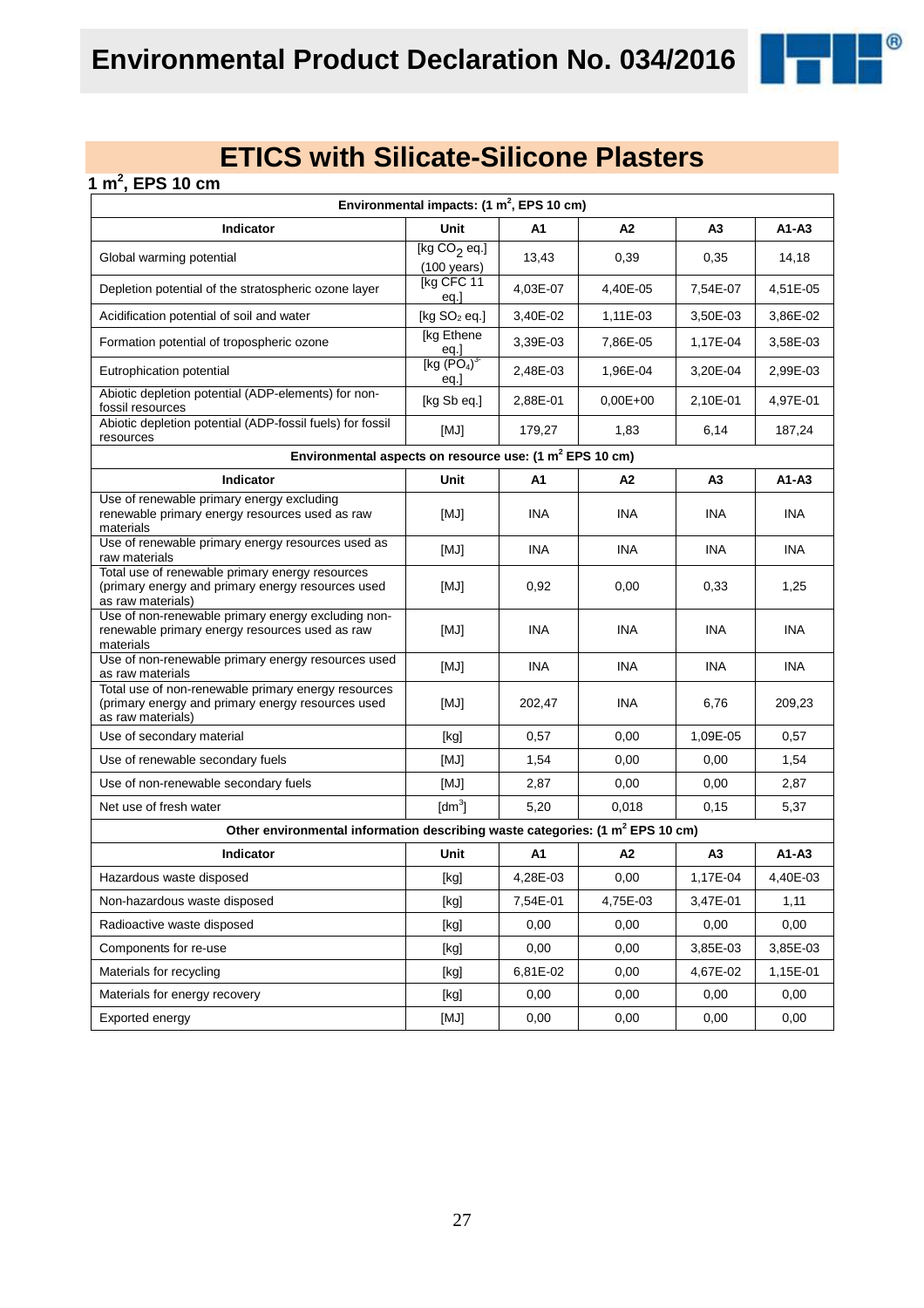®

### **1 m<sup>2</sup> , EPS 12 cm**

| Environmental impacts: $(1 \text{ m}^2,$ EPS 12 cm)                                                                           |                                                                                                                                                                                                                                                                                                                                                                                                                                                                                                                                                                                                                                                                                              |                |            |                |            |
|-------------------------------------------------------------------------------------------------------------------------------|----------------------------------------------------------------------------------------------------------------------------------------------------------------------------------------------------------------------------------------------------------------------------------------------------------------------------------------------------------------------------------------------------------------------------------------------------------------------------------------------------------------------------------------------------------------------------------------------------------------------------------------------------------------------------------------------|----------------|------------|----------------|------------|
| Indicator                                                                                                                     | Unit                                                                                                                                                                                                                                                                                                                                                                                                                                                                                                                                                                                                                                                                                         | A1             | A2         | A3             | $A1 - A3$  |
| Global warming potential                                                                                                      | [kg $CO2$ eq.]<br>$(100 \text{ years})$                                                                                                                                                                                                                                                                                                                                                                                                                                                                                                                                                                                                                                                      | 16,41          | 0,39       | 0,35           | 17,2       |
| Depletion potential of the stratospheric ozone layer                                                                          | [kg CFC 11<br>eq.]                                                                                                                                                                                                                                                                                                                                                                                                                                                                                                                                                                                                                                                                           | 4,37E-07       | 4,40E-05   | 7,54E-07       | 4,51E-05   |
| Acidification potential of soil and water                                                                                     | [kg $SO2$ eq.]                                                                                                                                                                                                                                                                                                                                                                                                                                                                                                                                                                                                                                                                               | 4,37E-02       | 1,11E-03   | 3,50E-03       | 4,83E-02   |
| Formation potential of tropospheric ozone                                                                                     | [kg Ethene<br>eq.]                                                                                                                                                                                                                                                                                                                                                                                                                                                                                                                                                                                                                                                                           | 4,31E-03       | 7,86E-05   | 1,17E-04       | 4,51E-03   |
| Eutrophication potential                                                                                                      | [kg (PO <sub>4</sub> ) <sup>3</sup> ]<br>eq.                                                                                                                                                                                                                                                                                                                                                                                                                                                                                                                                                                                                                                                 | 3,07E-03       | 1,96E-04   | 3,20E-04       | 3,58E-03   |
| Abiotic depletion potential (ADP-elements) for non-<br>fossil resources                                                       | [kg Sb eq.]                                                                                                                                                                                                                                                                                                                                                                                                                                                                                                                                                                                                                                                                                  | 3,24E-01       | $0,00E+00$ | 2,10E-01       | 5,33E-01   |
| Abiotic depletion potential (ADP-fossil fuels) for fossil<br>resources                                                        | [MJ]                                                                                                                                                                                                                                                                                                                                                                                                                                                                                                                                                                                                                                                                                         | 229,87         | 1,83       | 6,14           | 237,84     |
| Environmental aspects on resource use: (1 m <sup>2</sup> EPS 12 cm)                                                           |                                                                                                                                                                                                                                                                                                                                                                                                                                                                                                                                                                                                                                                                                              |                |            |                |            |
| Indicator                                                                                                                     | Unit                                                                                                                                                                                                                                                                                                                                                                                                                                                                                                                                                                                                                                                                                         | A1             | A2         | A3             | $A1-A3$    |
| Use of renewable primary energy excluding<br>renewable primary energy resources used as raw<br>materials                      | [MJ]                                                                                                                                                                                                                                                                                                                                                                                                                                                                                                                                                                                                                                                                                         | <b>INA</b>     | <b>INA</b> | <b>INA</b>     | <b>INA</b> |
| Use of renewable primary energy resources used as<br>raw materials                                                            | [MJ]                                                                                                                                                                                                                                                                                                                                                                                                                                                                                                                                                                                                                                                                                         | <b>INA</b>     | <b>INA</b> | <b>INA</b>     | <b>INA</b> |
| Total use of renewable primary energy resources<br>(primary energy and primary energy resources used<br>as raw materials)     | [MJ]                                                                                                                                                                                                                                                                                                                                                                                                                                                                                                                                                                                                                                                                                         | 1,10           | <b>INA</b> | 0,33           | 1,43       |
| Use of non-renewable primary energy excluding non-<br>renewable primary energy resources used as raw<br>materials             | [MJ]                                                                                                                                                                                                                                                                                                                                                                                                                                                                                                                                                                                                                                                                                         | <b>INA</b>     | INA        | <b>INA</b>     | <b>INA</b> |
| Use of non-renewable primary energy resources used<br>as raw materials                                                        | [MJ]                                                                                                                                                                                                                                                                                                                                                                                                                                                                                                                                                                                                                                                                                         | <b>INA</b>     | <b>INA</b> | <b>INA</b>     | <b>INA</b> |
| Total use of non-renewable primary energy resources<br>(primary energy and primary energy resources used<br>as raw materials) | [MJ]                                                                                                                                                                                                                                                                                                                                                                                                                                                                                                                                                                                                                                                                                         | 258,13         | <b>INA</b> | 6,76           | 264,89     |
| Use of secondary material                                                                                                     | [kg]                                                                                                                                                                                                                                                                                                                                                                                                                                                                                                                                                                                                                                                                                         | 0,61           | 0,00       | 1,09E-05       | 0,61       |
| Use of renewable secondary fuels                                                                                              | [MJ]                                                                                                                                                                                                                                                                                                                                                                                                                                                                                                                                                                                                                                                                                         | 1,84           | 0,00       | 0,00           | 1,84       |
| Use of non-renewable secondary fuels                                                                                          | [MJ]                                                                                                                                                                                                                                                                                                                                                                                                                                                                                                                                                                                                                                                                                         | 2,87           | 0,00       | 0,00           | 2,87       |
| Net use of fresh water                                                                                                        | $\text{[dm}^3$                                                                                                                                                                                                                                                                                                                                                                                                                                                                                                                                                                                                                                                                               | 5,58           | 0,018      | 0,15           | 5,74       |
| Other environmental information describing waste categories: (1 m <sup>2</sup> EPS 12 cm)                                     |                                                                                                                                                                                                                                                                                                                                                                                                                                                                                                                                                                                                                                                                                              |                |            |                |            |
| Indicator                                                                                                                     | Unit                                                                                                                                                                                                                                                                                                                                                                                                                                                                                                                                                                                                                                                                                         | A <sub>1</sub> | A2         | A <sub>3</sub> | $A1 - A3$  |
| Hazardous waste disposed                                                                                                      | [kg]                                                                                                                                                                                                                                                                                                                                                                                                                                                                                                                                                                                                                                                                                         | 5,14E-03       | 0,00       | 1,17E-04       | 5,25E-03   |
| Non-hazardous waste disposed                                                                                                  | $[kg] % \begin{center} % \includegraphics[width=\linewidth]{imagesSupplemental/Imetad-Architecture.png} % \end{center} % \caption { % \begin{subfigure}[M5]{0.23\textwidth} \includegraphics[width=\linewidth]{imagesSupplemental/Imetad-Architecture.png} } % \end{subfigure} % \begin{subfigure}[M5]{0.23\textwidth} \includegraphics[width=\linewidth]{imagesSupplemental/Imetad-Architecture.png} } % \end{subfigure} % \caption { % \begin{subfigure}[M5]{0.23\textwidth} \includegraphics[width=\linewidth]{imagesSupplemental/Imetad-Architecture.png} } % \end{subfigure} % \caption{ % \begin{subfigure}[M5]{0.23\textwidth} \includegraphics[width=\linewidth]{imagesSupplemental$ | 9,05E-01       | 4,75E-03   | 3,47E-01       | 1,26       |
| Radioactive waste disposed                                                                                                    | $[kg] % \begin{center} % \includegraphics[width=\linewidth]{imagesSupplemental/Imetad-Architecture.png} % \end{center} % \caption { % \begin{subfigure}[M5]{0.23\textwidth} \includegraphics[width=\linewidth]{imagesSupplemental/Imetad-Architecture.png} } % \end{subfigure} % \begin{subfigure}[M5]{0.23\textwidth} \includegraphics[width=\linewidth]{imagesSupplemental/Imetad-Architecture.png} } % \end{subfigure} % \caption { % \begin{subfigure}[M5]{0.23\textwidth} \includegraphics[width=\linewidth]{imagesSupplemental/Imetad-Architecture.png} } % \end{subfigure} % \caption{ % \begin{subfigure}[M5]{0.23\textwidth} \includegraphics[width=\linewidth]{imagesSupplemental$ | 0,00           | 0,00       | 0,00           | 0,00       |
| Components for re-use                                                                                                         | [kg]                                                                                                                                                                                                                                                                                                                                                                                                                                                                                                                                                                                                                                                                                         | 0,00           | 0,00       | 3,85E-03       | 3,85E-03   |
| Materials for recycling                                                                                                       | [kg]                                                                                                                                                                                                                                                                                                                                                                                                                                                                                                                                                                                                                                                                                         | 8,18E-02       | 0,00       | 4,67E-02       | 1,28E-01   |
| Materials for energy recovery                                                                                                 | [kg]                                                                                                                                                                                                                                                                                                                                                                                                                                                                                                                                                                                                                                                                                         | 0,00           | 0,00       | 0,00           | 0,00       |
| Exported energy                                                                                                               | [MJ]                                                                                                                                                                                                                                                                                                                                                                                                                                                                                                                                                                                                                                                                                         | 0,00           | 0,00       | 0,00           | 0,00       |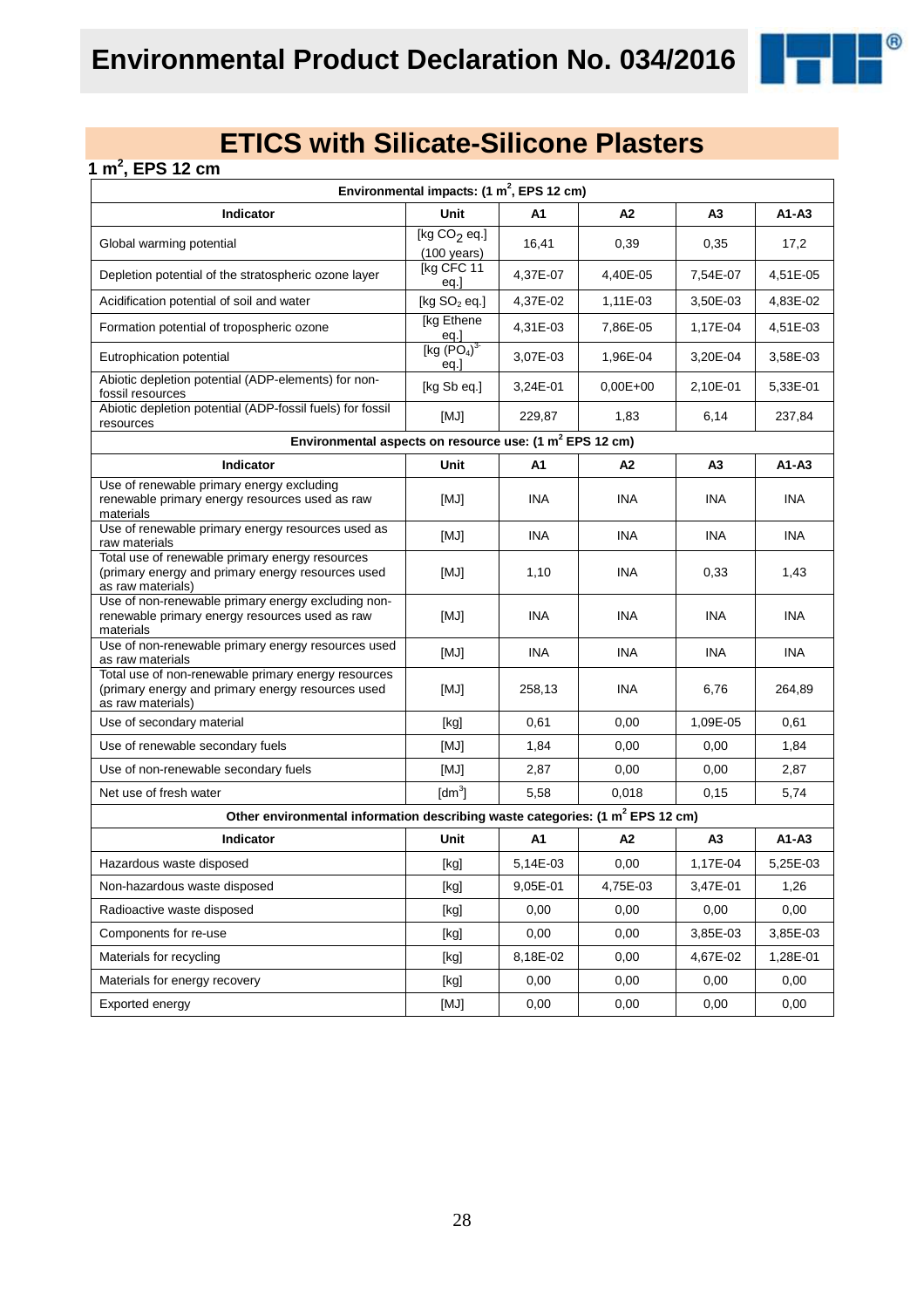®

### **1 m<sup>2</sup> , EPS 15 cm**

| Environmental impacts: (1 m <sup>2</sup> , EPS 15 cm)                                                                         |                                         |            |                |                |            |
|-------------------------------------------------------------------------------------------------------------------------------|-----------------------------------------|------------|----------------|----------------|------------|
| Indicator                                                                                                                     | Unit                                    | A1         | A2             | A3             | $A1 - A3$  |
| Global warming potential                                                                                                      | [kg $CO2$ eq.]<br>$(100 \text{ years})$ | 20,89      | 0,39           | 0,35           | 21,63      |
| Depletion potential of the stratospheric ozone layer                                                                          | [kg CFC 11<br>eq.]                      | 4,88E-07   | 4,40E-05       | 7,54E-07       | 4,52E-05   |
| Acidification potential of soil and water                                                                                     | [kg $SO2$ eq.]                          | 5,82E-02   | 1,11E-03       | 3,50E-03       | 6,28E-02   |
| Formation potential of tropospheric ozone                                                                                     | [kg Ethene<br>$\frac{eq.}{[kg (PO4)3}$  | 5,70E-03   | 7,86E-05       | 1,17E-04       | 5,90E-03   |
| Eutrophication potential                                                                                                      | eq.]                                    | 3,95E-03   | 1,96E-04       | 3,20E-04       | 4,47E-03   |
| Abiotic depletion potential (ADP-elements) for non-<br>fossil resources                                                       | [kg Sb eq.]                             | 3,78E-01   | $0,00E+00$     | 2,10E-01       | 5,87E-01   |
| Abiotic depletion potential (ADP-fossil fuels) for fossil<br>resources                                                        | [MJ]                                    | 305,77     | 1,83           | 6,14           | 313,74     |
| Environmental aspects on resource use: (1 m <sup>2</sup> EPS 15 cm)                                                           |                                         |            |                |                |            |
| <b>Indicator</b>                                                                                                              | Unit                                    | A1         | A <sub>2</sub> | A3             | $A1 - A3$  |
| Use of renewable primary energy excluding<br>renewable primary energy resources used as raw<br>materials                      | [MJ]                                    | <b>INA</b> | <b>INA</b>     | <b>INA</b>     | <b>INA</b> |
| Use of renewable primary energy resources used as<br>raw materials                                                            | [MJ]                                    | <b>INA</b> | <b>INA</b>     | <b>INA</b>     | <b>INA</b> |
| Total use of renewable primary energy resources<br>(primary energy and primary energy resources used<br>as raw materials)     | [MJ]                                    | 1,38       | <b>INA</b>     | 0,33           | 1,71       |
| Use of non-renewable primary energy excluding non-<br>renewable primary energy resources used as raw<br>materials             | [MJ]                                    | <b>INA</b> | <b>INA</b>     | INA            | <b>INA</b> |
| Use of non-renewable primary energy resources used<br>as raw materials                                                        | [MJ]                                    | <b>INA</b> | <b>INA</b>     | <b>INA</b>     | <b>INA</b> |
| Total use of non-renewable primary energy resources<br>(primary energy and primary energy resources used<br>as raw materials) | [MJ]                                    | 341,62     | <b>INA</b>     | 6,76           | 348,38     |
| Use of secondary material                                                                                                     | [kg]                                    | 0,67       | 0,00           | 1,09E-05       | 0,67       |
| Use of renewable secondary fuels                                                                                              | [MJ]                                    | 2,30       | 0,00           | 0,00           | 2,30       |
| Use of non-renewable secondary fuels                                                                                          | [MJ]                                    | 2,87       | 0,00           | 0,00           | 2,87       |
| Net use of fresh water                                                                                                        | [dm <sup>3</sup> ]                      | 6,14       | 0,018          | 0,15           | 6,31       |
| Other environmental information describing waste categories: (1 m <sup>2</sup> EPS 15 cm)                                     |                                         |            |                |                |            |
| Indicator                                                                                                                     | Unit                                    | A1         | A <sub>2</sub> | A <sub>3</sub> | $A1 - A3$  |
| Hazardous waste disposed                                                                                                      | [kg]                                    | 6,42E-03   | 0,00           | 1,17E-04       | 6,54E-03   |
| Non-hazardous waste disposed                                                                                                  | [kg]                                    | $1,13E+00$ | 4,75E-03       | 3,47E-01       | 1,48       |
| Radioactive waste disposed                                                                                                    | [kg]                                    | 0,00       | 0,00           | 0,00           | 0,00       |
| Components for re-use                                                                                                         | [kg]                                    | 0,00       | 0,00           | 3,85E-03       | 3,85E-03   |
| Materials for recycling                                                                                                       | [kg]                                    | 1,02E-01   | 0,00           | 4,67E-02       | 1,49E-01   |
| Materials for energy recovery                                                                                                 | [kg]                                    | 0,00       | 0,00           | 0,00           | 0,00       |
| Exported energy                                                                                                               | [MJ]                                    | 0,00       | 0,00           | 0,00           | 0,00       |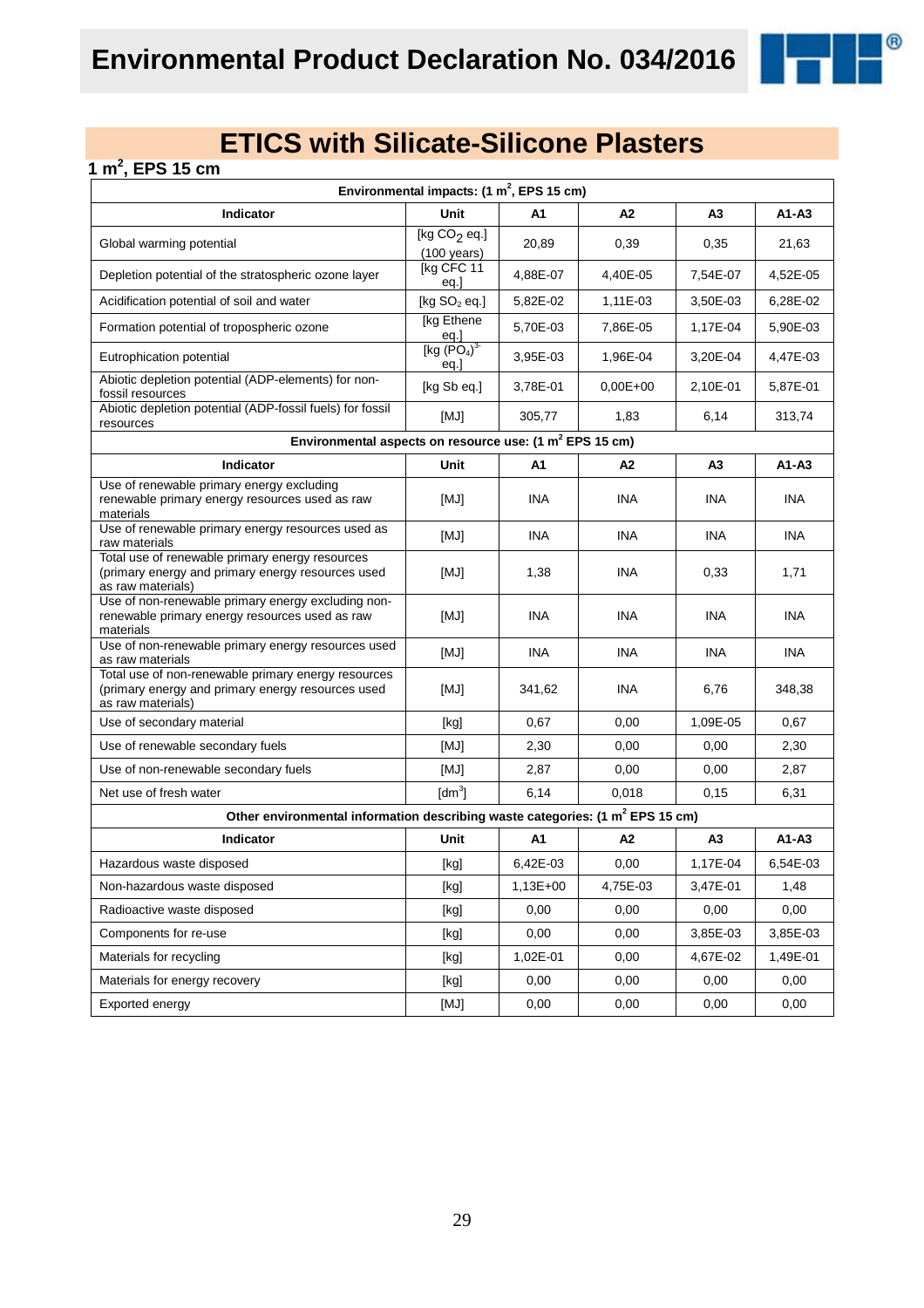®

### **1 m<sup>2</sup> , EPS 20 cm**

| Environmental impacts: $(1 \text{ m}^2,$ EPS 20 cm)                                                                           |                                                                                                                                                                                                                                                                                                                                                                                                                                                                                                                                                                                                                                                                                              |                |            |                |            |
|-------------------------------------------------------------------------------------------------------------------------------|----------------------------------------------------------------------------------------------------------------------------------------------------------------------------------------------------------------------------------------------------------------------------------------------------------------------------------------------------------------------------------------------------------------------------------------------------------------------------------------------------------------------------------------------------------------------------------------------------------------------------------------------------------------------------------------------|----------------|------------|----------------|------------|
| Indicator                                                                                                                     | Unit                                                                                                                                                                                                                                                                                                                                                                                                                                                                                                                                                                                                                                                                                         | A1             | A2         | A3             | A1-A3      |
| Global warming potential                                                                                                      | [kg $CO2$ eq.]<br>$(100 \text{ years})$                                                                                                                                                                                                                                                                                                                                                                                                                                                                                                                                                                                                                                                      | 28,34          | 0,39       | 0,35           | 29,08      |
| Depletion potential of the stratospheric ozone layer                                                                          | [kg CFC 11<br>eq.]                                                                                                                                                                                                                                                                                                                                                                                                                                                                                                                                                                                                                                                                           | 5,74E-07       | 4,40E-05   | 7,54E-07       | 4,53E-05   |
| Acidification potential of soil and water                                                                                     | [kg $SO2$ eq.]                                                                                                                                                                                                                                                                                                                                                                                                                                                                                                                                                                                                                                                                               | 8,25E-02       | 1,11E-03   | 3,50E-03       | 8,71E-02   |
| Formation potential of tropospheric ozone                                                                                     | [kg Ethene<br>eq.]                                                                                                                                                                                                                                                                                                                                                                                                                                                                                                                                                                                                                                                                           | 8,02E-03       | 7,86E-05   | 1,17E-04       | 8,21E-03   |
| Eutrophication potential                                                                                                      | [kg (PO <sub>4</sub> ) <sup>3</sup> ]<br>eq.                                                                                                                                                                                                                                                                                                                                                                                                                                                                                                                                                                                                                                                 | 5,43E-03       | 1,96E-04   | 3,20E-04       | 5,94E-03   |
| Abiotic depletion potential (ADP-elements) for non-<br>fossil resources                                                       | [kg Sb eq.]                                                                                                                                                                                                                                                                                                                                                                                                                                                                                                                                                                                                                                                                                  | 4,68E-01       | $0,00E+00$ | 2,10E-01       | 6.78E-01   |
| Abiotic depletion potential (ADP-fossil fuels) for fossil<br>resources                                                        | [MJ]                                                                                                                                                                                                                                                                                                                                                                                                                                                                                                                                                                                                                                                                                         | 432,3          | 1,83       | 6,14           | 440,2      |
| Environmental aspects on resource use: (1 m <sup>2</sup> EPS 20 cm)                                                           |                                                                                                                                                                                                                                                                                                                                                                                                                                                                                                                                                                                                                                                                                              |                |            |                |            |
| Indicator                                                                                                                     | Unit                                                                                                                                                                                                                                                                                                                                                                                                                                                                                                                                                                                                                                                                                         | A1             | A2         | A3             | A1-A3      |
| Use of renewable primary energy excluding<br>renewable primary energy resources used as raw<br>materials                      | [MJ]                                                                                                                                                                                                                                                                                                                                                                                                                                                                                                                                                                                                                                                                                         | <b>INA</b>     | <b>INA</b> | <b>INA</b>     | <b>INA</b> |
| Use of renewable primary energy resources used as<br>raw materials                                                            | [MJ]                                                                                                                                                                                                                                                                                                                                                                                                                                                                                                                                                                                                                                                                                         | <b>INA</b>     | <b>INA</b> | <b>INA</b>     | <b>INA</b> |
| Total use of renewable primary energy resources<br>(primary energy and primary energy resources used<br>as raw materials)     | [MJ]                                                                                                                                                                                                                                                                                                                                                                                                                                                                                                                                                                                                                                                                                         | 1,84           | <b>INA</b> | 0,33           | 2,17       |
| Use of non-renewable primary energy excluding non-<br>renewable primary energy resources used as raw<br>materials             | [MJ]                                                                                                                                                                                                                                                                                                                                                                                                                                                                                                                                                                                                                                                                                         | <b>INA</b>     | INA        | <b>INA</b>     | <b>INA</b> |
| Use of non-renewable primary energy resources used<br>as raw materials                                                        | [MJ]                                                                                                                                                                                                                                                                                                                                                                                                                                                                                                                                                                                                                                                                                         | <b>INA</b>     | <b>INA</b> | <b>INA</b>     | <b>INA</b> |
| Total use of non-renewable primary energy resources<br>(primary energy and primary energy resources used<br>as raw materials) | [MJ]                                                                                                                                                                                                                                                                                                                                                                                                                                                                                                                                                                                                                                                                                         | 480,77         | <b>INA</b> | 6,76           | 487,53     |
| Use of secondary material                                                                                                     | [kg]                                                                                                                                                                                                                                                                                                                                                                                                                                                                                                                                                                                                                                                                                         | 0,77           | 0,00       | 1,09E-05       | 0,77       |
| Use of renewable secondary fuels                                                                                              | [MJ]                                                                                                                                                                                                                                                                                                                                                                                                                                                                                                                                                                                                                                                                                         | 3,07           | 0,00       | 0,00           | 3,07       |
| Use of non-renewable secondary fuels                                                                                          | [MJ]                                                                                                                                                                                                                                                                                                                                                                                                                                                                                                                                                                                                                                                                                         | 2,87           | 0,00       | 0,00           | 2,87       |
| Net use of fresh water                                                                                                        | $\text{[dm}^3$                                                                                                                                                                                                                                                                                                                                                                                                                                                                                                                                                                                                                                                                               | 7,08           | 0,018      | 0,15           | 7,24       |
| Other environmental information describing waste categories: (1 m <sup>2</sup> EPS 20 cm)                                     |                                                                                                                                                                                                                                                                                                                                                                                                                                                                                                                                                                                                                                                                                              |                |            |                |            |
| Indicator                                                                                                                     | Unit                                                                                                                                                                                                                                                                                                                                                                                                                                                                                                                                                                                                                                                                                         | A <sub>1</sub> | A2         | A <sub>3</sub> | $A1 - A3$  |
| Hazardous waste disposed                                                                                                      | [kg]                                                                                                                                                                                                                                                                                                                                                                                                                                                                                                                                                                                                                                                                                         | 8,56E-03       | 0,00       | 1,17E-04       | 8,68E-03   |
| Non-hazardous waste disposed                                                                                                  | $[kg] % \begin{center} % \includegraphics[width=\linewidth]{imagesSupplemental/Imetad-Architecture.png} % \end{center} % \caption { % \begin{subfigure}[M5]{0.23\textwidth} \includegraphics[width=\linewidth]{imagesSupplemental/Imetad-Architecture.png} } % \end{subfigure} % \begin{subfigure}[M5]{0.23\textwidth} \includegraphics[width=\linewidth]{imagesSupplemental/Imetad-Architecture.png} } % \end{subfigure} % \caption { % \begin{subfigure}[M5]{0.23\textwidth} \includegraphics[width=\linewidth]{imagesSupplemental/Imetad-Architecture.png} } % \end{subfigure} % \caption{ % \begin{subfigure}[M5]{0.23\textwidth} \includegraphics[width=\linewidth]{imagesSupplemental$ | $1,51E+00$     | 4,75E-03   | 3,47E-01       | 1,86       |
| Radioactive waste disposed                                                                                                    | $[kg] % \begin{center} % \includegraphics[width=\linewidth]{imagesSupplemental/Imetad-Architecture.png} % \end{center} % \caption { % \begin{subfigure}[M5]{0.23\textwidth} \includegraphics[width=\linewidth]{imagesSupplemental/Imetad-Architecture.png} } % \end{subfigure} % \begin{subfigure}[M5]{0.23\textwidth} \includegraphics[width=\linewidth]{imagesSupplemental/Imetad-Architecture.png} } % \end{subfigure} % \caption { % \begin{subfigure}[M5]{0.23\textwidth} \includegraphics[width=\linewidth]{imagesSupplemental/Imetad-Architecture.png} } % \end{subfigure} % \caption{ % \begin{subfigure}[M5]{0.23\textwidth} \includegraphics[width=\linewidth]{imagesSupplemental$ | 0,00           | 0,00       | 0,00           | 0,00       |
| Components for re-use                                                                                                         | $[kg] % \begin{center} % \includegraphics[width=\linewidth]{imagesSupplemental_3.png} % \end{center} % \caption { % Our method is used for the method. % The method is used in the image. % The method is used in the image. % } % \label{fig:example} %$                                                                                                                                                                                                                                                                                                                                                                                                                                    | 0,00           | 0,00       | 3,85E-03       | 3,85E-03   |
| Materials for recycling                                                                                                       | [kg]                                                                                                                                                                                                                                                                                                                                                                                                                                                                                                                                                                                                                                                                                         | 1,36E-01       | 0,00       | 4,67E-02       | 1,83E-01   |
| Materials for energy recovery                                                                                                 | $[kg] % \begin{center} % \includegraphics[width=\linewidth]{imagesSupplemental_3.png} % \end{center} % \caption { % Our method is used for the method. % The method is used in the image. % The method is used in the image. % } % \label{fig:example} %$                                                                                                                                                                                                                                                                                                                                                                                                                                    | 0,00           | 0,00       | 0,00           | 0,00       |
| Exported energy                                                                                                               | [MJ]                                                                                                                                                                                                                                                                                                                                                                                                                                                                                                                                                                                                                                                                                         | 0,00           | 0,00       | 0,00           | 0,00       |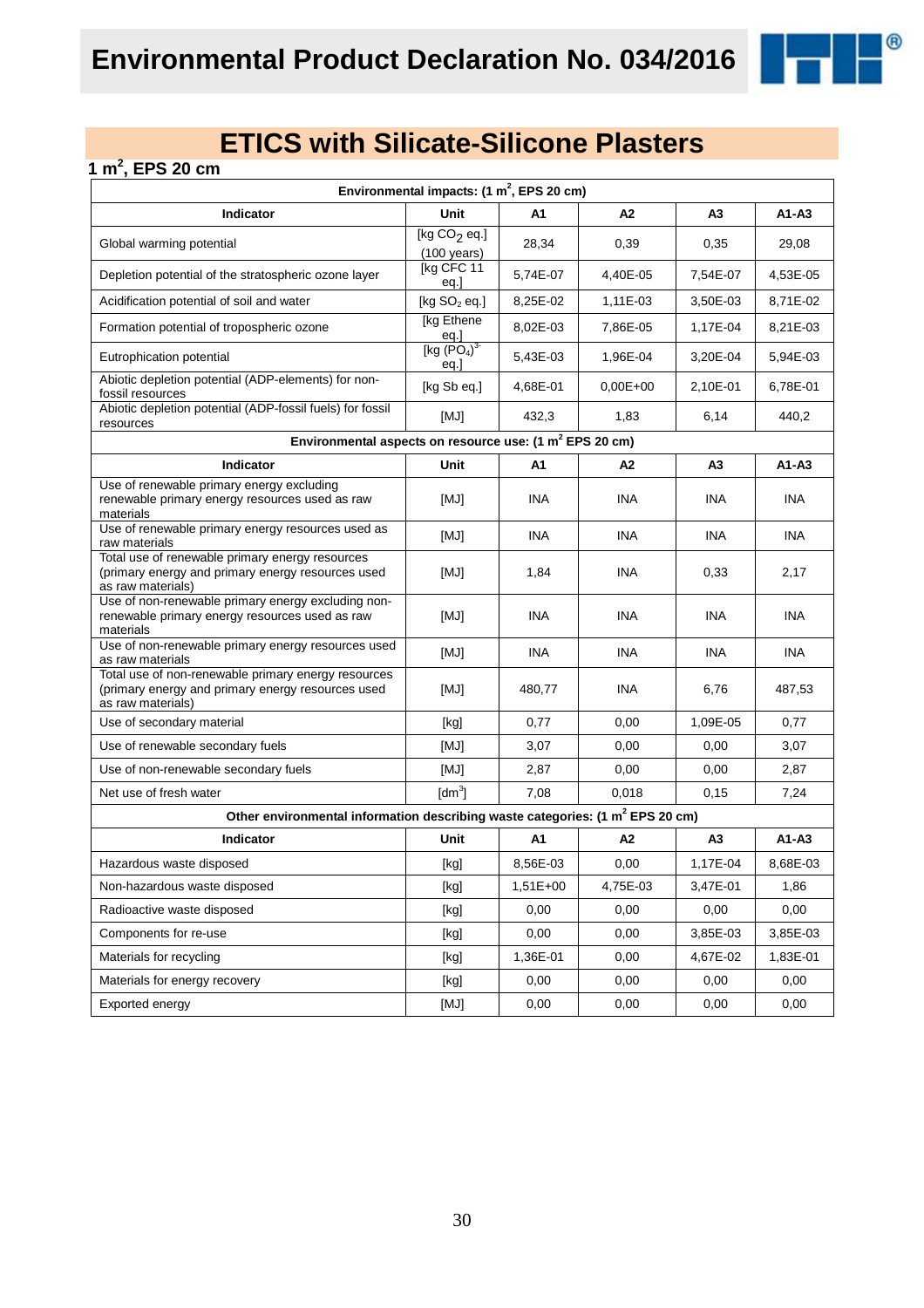®

### **1 m<sup>2</sup> , EPS 25 cm**

| Environmental impacts: $(1 \text{ m}^2,$ EPS 25 cm)                                                                           |                                                                                                                                                                                                                                                                                                                                                                                                                                                                                                                                                                                                                                                                                              |                |            |                |            |
|-------------------------------------------------------------------------------------------------------------------------------|----------------------------------------------------------------------------------------------------------------------------------------------------------------------------------------------------------------------------------------------------------------------------------------------------------------------------------------------------------------------------------------------------------------------------------------------------------------------------------------------------------------------------------------------------------------------------------------------------------------------------------------------------------------------------------------------|----------------|------------|----------------|------------|
| Indicator                                                                                                                     | Unit                                                                                                                                                                                                                                                                                                                                                                                                                                                                                                                                                                                                                                                                                         | A1             | A2         | A3             | A1-A3      |
| Global warming potential                                                                                                      | [kg $CO2$ eq.]<br>$(100 \text{ years})$                                                                                                                                                                                                                                                                                                                                                                                                                                                                                                                                                                                                                                                      | 35,79          | 0,39       | 0,35           | 36,5       |
| Depletion potential of the stratospheric ozone layer                                                                          | [kg CFC 11<br>eq.]                                                                                                                                                                                                                                                                                                                                                                                                                                                                                                                                                                                                                                                                           | 6,59E-07       | 4,40E-05   | 7,54E-07       | 4,54E-05   |
| Acidification potential of soil and water                                                                                     | [kg $SO2$ eq.]                                                                                                                                                                                                                                                                                                                                                                                                                                                                                                                                                                                                                                                                               | 1,07E-01       | 1,11E-03   | 3,50E-03       | 1,11E-01   |
| Formation potential of tropospheric ozone                                                                                     | [kg Ethene<br>eq.]                                                                                                                                                                                                                                                                                                                                                                                                                                                                                                                                                                                                                                                                           | 1,03E-02       | 7,86E-05   | 1,17E-04       | 1,05E-02   |
| Eutrophication potential                                                                                                      | [kg (PO <sub>4</sub> ) <sup>3</sup> ]<br>eq.                                                                                                                                                                                                                                                                                                                                                                                                                                                                                                                                                                                                                                                 | 6,90E-03       | 1,96E-04   | 3,20E-04       | 7,42E-03   |
| Abiotic depletion potential (ADP-elements) for non-<br>fossil resources                                                       | [kg Sb eq.]                                                                                                                                                                                                                                                                                                                                                                                                                                                                                                                                                                                                                                                                                  | 5,58E-01       | $0,00E+00$ | 2,10E-01       | 7,68E-01   |
| Abiotic depletion potential (ADP-fossil fuels) for fossil<br>resources                                                        | [MJ]                                                                                                                                                                                                                                                                                                                                                                                                                                                                                                                                                                                                                                                                                         | 558,77         | 1,83       | 6,14           | 566,74     |
| Environmental aspects on resource use: (1 m <sup>2</sup> EPS 25 cm)                                                           |                                                                                                                                                                                                                                                                                                                                                                                                                                                                                                                                                                                                                                                                                              |                |            |                |            |
| Indicator                                                                                                                     | Unit                                                                                                                                                                                                                                                                                                                                                                                                                                                                                                                                                                                                                                                                                         | A1             | A2         | A3             | A1-A3      |
| Use of renewable primary energy excluding<br>renewable primary energy resources used as raw<br>materials                      | [MJ]                                                                                                                                                                                                                                                                                                                                                                                                                                                                                                                                                                                                                                                                                         | <b>INA</b>     | <b>INA</b> | <b>INA</b>     | <b>INA</b> |
| Use of renewable primary energy resources used as<br>raw materials                                                            | [MJ]                                                                                                                                                                                                                                                                                                                                                                                                                                                                                                                                                                                                                                                                                         | <b>INA</b>     | <b>INA</b> | <b>INA</b>     | <b>INA</b> |
| Total use of renewable primary energy resources<br>(primary energy and primary energy resources used<br>as raw materials)     | [MJ]                                                                                                                                                                                                                                                                                                                                                                                                                                                                                                                                                                                                                                                                                         | 2,30           | <b>INA</b> | 0,33           | 2,63       |
| Use of non-renewable primary energy excluding non-<br>renewable primary energy resources used as raw<br>materials             | [MJ]                                                                                                                                                                                                                                                                                                                                                                                                                                                                                                                                                                                                                                                                                         | <b>INA</b>     | INA        | <b>INA</b>     | <b>INA</b> |
| Use of non-renewable primary energy resources used<br>as raw materials                                                        | [MJ]                                                                                                                                                                                                                                                                                                                                                                                                                                                                                                                                                                                                                                                                                         | <b>INA</b>     | <b>INA</b> | <b>INA</b>     | <b>INA</b> |
| Total use of non-renewable primary energy resources<br>(primary energy and primary energy resources used<br>as raw materials) | [MJ]                                                                                                                                                                                                                                                                                                                                                                                                                                                                                                                                                                                                                                                                                         | 619,92         | <b>INA</b> | 6,76           | 626,68     |
| Use of secondary material                                                                                                     | [kg]                                                                                                                                                                                                                                                                                                                                                                                                                                                                                                                                                                                                                                                                                         | 0,87           | 0,00       | 1,09E-05       | 0,87       |
| Use of renewable secondary fuels                                                                                              | [MJ]                                                                                                                                                                                                                                                                                                                                                                                                                                                                                                                                                                                                                                                                                         | 3,84           | 0,00       | 0,00           | 3,84       |
| Use of non-renewable secondary fuels                                                                                          | [MJ]                                                                                                                                                                                                                                                                                                                                                                                                                                                                                                                                                                                                                                                                                         | 2,87           | 0,00       | 0,00           | 2,87       |
| Net use of fresh water                                                                                                        | $\text{[dm}^3$                                                                                                                                                                                                                                                                                                                                                                                                                                                                                                                                                                                                                                                                               | 8,01           | 0,018      | 0,15           | 8,18       |
| Other environmental information describing waste categories: (1 m <sup>2</sup> EPS 25 cm)                                     |                                                                                                                                                                                                                                                                                                                                                                                                                                                                                                                                                                                                                                                                                              |                |            |                |            |
| Indicator                                                                                                                     | Unit                                                                                                                                                                                                                                                                                                                                                                                                                                                                                                                                                                                                                                                                                         | A <sub>1</sub> | A2         | A <sub>3</sub> | $A1 - A3$  |
| Hazardous waste disposed                                                                                                      | [kg]                                                                                                                                                                                                                                                                                                                                                                                                                                                                                                                                                                                                                                                                                         | 1,07E-02       | 0,00       | 1,17E-04       | 1,08E-02   |
| Non-hazardous waste disposed                                                                                                  | $[kg] % \begin{center} % \includegraphics[width=\linewidth]{imagesSupplemental/Imetad-Architecture.png} % \end{center} % \caption { % \begin{subfigure}[M5]{0.23\textwidth} \includegraphics[width=\linewidth]{imagesSupplemental/Imetad-Architecture.png} } % \end{subfigure} % \begin{subfigure}[M5]{0.23\textwidth} \includegraphics[width=\linewidth]{imagesSupplemental/Imetad-Architecture.png} } % \end{subfigure} % \caption { % \begin{subfigure}[M5]{0.23\textwidth} \includegraphics[width=\linewidth]{imagesSupplemental/Imetad-Architecture.png} } % \end{subfigure} % \caption{ % \begin{subfigure}[M5]{0.23\textwidth} \includegraphics[width=\linewidth]{imagesSupplemental$ | 1,89E+00       | 4,75E-03   | 3,47E-01       | 2,24       |
| Radioactive waste disposed                                                                                                    | $[kg] % \begin{center} % \includegraphics[width=\linewidth]{imagesSupplemental/Imetad-Architecture.png} % \end{center} % \caption { % \begin{subfigure}[M5]{0.23\textwidth} \includegraphics[width=\linewidth]{imagesSupplemental/Imetad-Architecture.png} } % \end{subfigure} % \begin{subfigure}[M5]{0.23\textwidth} \includegraphics[width=\linewidth]{imagesSupplemental/Imetad-Architecture.png} } % \end{subfigure} % \caption { % \begin{subfigure}[M5]{0.23\textwidth} \includegraphics[width=\linewidth]{imagesSupplemental/Imetad-Architecture.png} } % \end{subfigure} % \caption{ % \begin{subfigure}[M5]{0.23\textwidth} \includegraphics[width=\linewidth]{imagesSupplemental$ | 0,00           | 0,00       | 0,00           | 0,00       |
| Components for re-use                                                                                                         | [kg]                                                                                                                                                                                                                                                                                                                                                                                                                                                                                                                                                                                                                                                                                         | 0,00           | 0,00       | 3,85E-03       | 3,85E-03   |
| Materials for recycling                                                                                                       | [kg]                                                                                                                                                                                                                                                                                                                                                                                                                                                                                                                                                                                                                                                                                         | 1,70E-01       | 0,00       | 4,67E-02       | 2,17E-01   |
| Materials for energy recovery                                                                                                 | [kg]                                                                                                                                                                                                                                                                                                                                                                                                                                                                                                                                                                                                                                                                                         | 0,00           | 0,00       | 0,00           | 0,00       |
| Exported energy                                                                                                               | [MJ]                                                                                                                                                                                                                                                                                                                                                                                                                                                                                                                                                                                                                                                                                         | 0,00           | 0,00       | 0,00           | 0,00       |